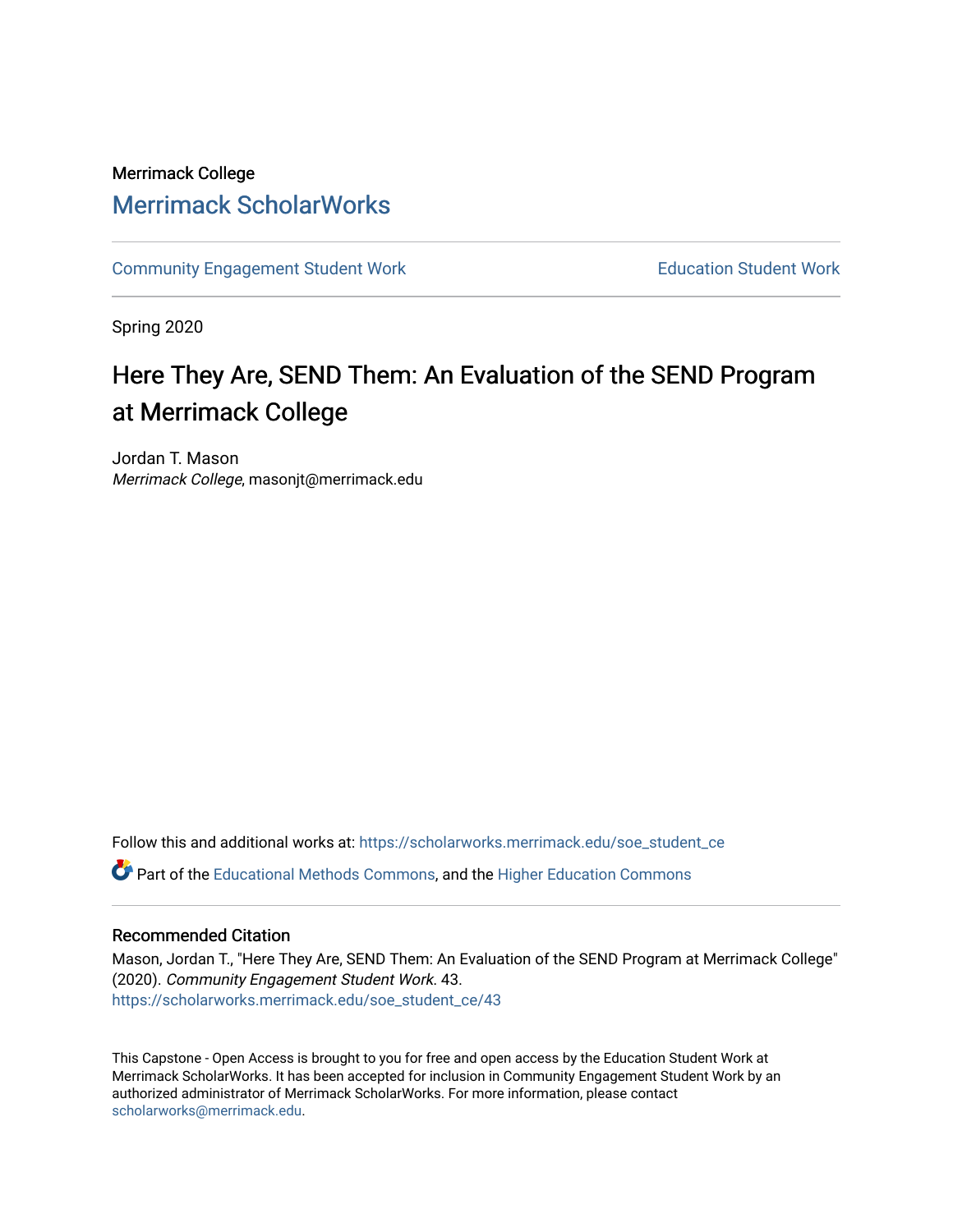Here They Are, SEND Them: An Evaluation of the SEND Program at Merrimack College

Jordan T. Mason

Merrimack College

2020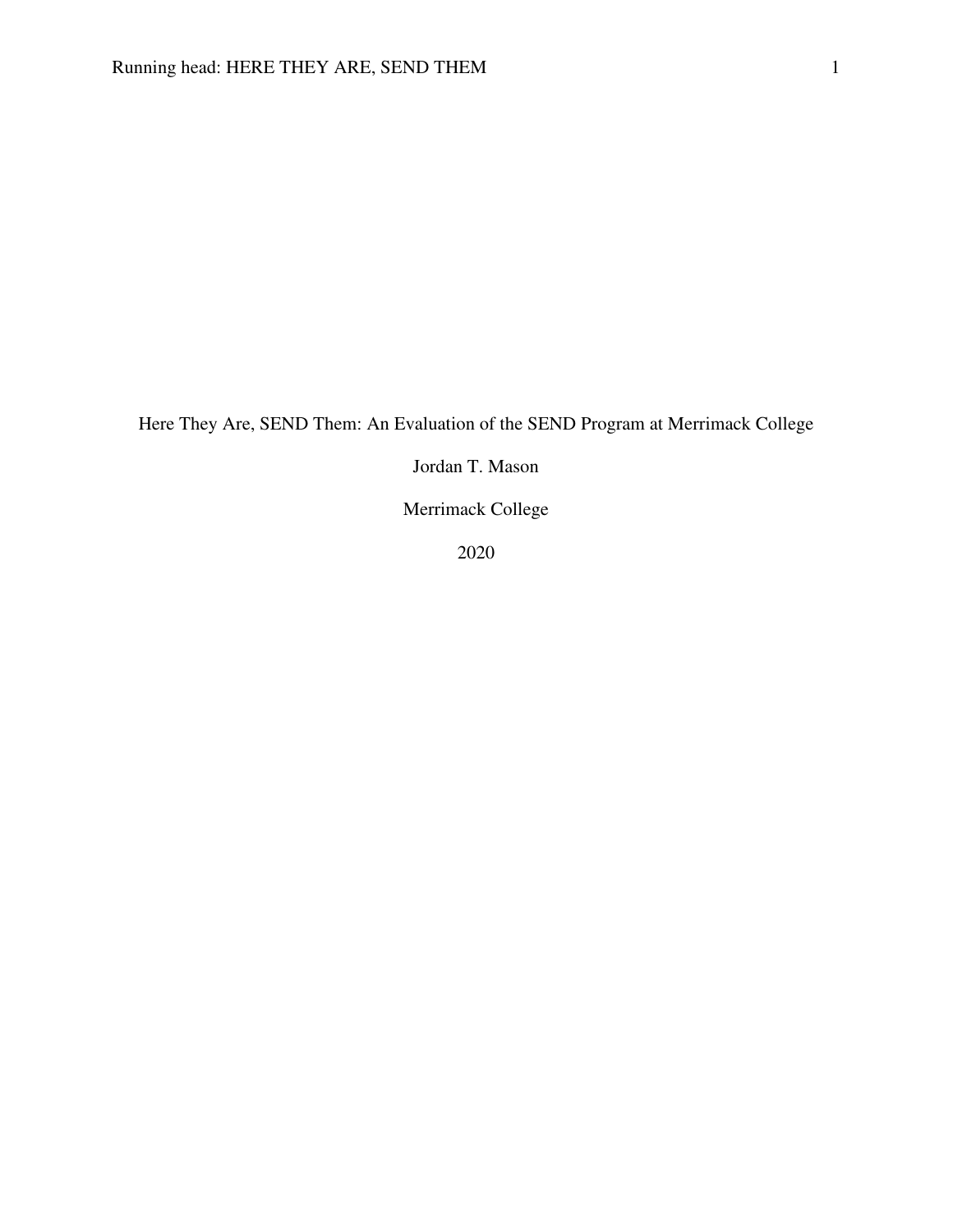## MERRIMACK COLLEGE

## CAPSTONE PAPER SIGNATURE PAGE

## CAPSTONE SUBMITTED IN PARTIAL FULFILLMENT OF THE REQUIREMENTS FOR THE DEGREE

#### MASTER OF EDUCATION

#### IN

#### COMMUNITY ENGAGEMENT

CAPSTONE TITLE: Here They Are, SEND Them: An Evaluation of the SEND Program at Merrimack College

AUTHOR: Jordan T. Mason

## THE CAPSTONE PAPER HAS BEEN ACCEPTED BY THE COMMUNITY ENGAGEMENT PROGRAM IN PARTIAL FULFILLMENT OF THE REQUIREMENTS FOR THE DEGREE OF MASTER OF EDUCATION IN COMMUNITY ENGAGEMENT.

DIRECTOR, COMMUNITY ENGAGEMENT

Audrey Falk, Ed.D.  $\left(\mathcal{U}\right)\left(\mathcal{U}\right)\left(\mathcal{U}\right)$   $\left(\mathcal{U}\right)\left(\mathcal{U}\right)$  May 4, 2020 SIGNATURE / DATE

INSTRUCTOR, CAPSTONE **COURSE** 

Melissa Nemon, Ph.D.  $Mgludd Mg Tl$ enen SIGNATURE DATE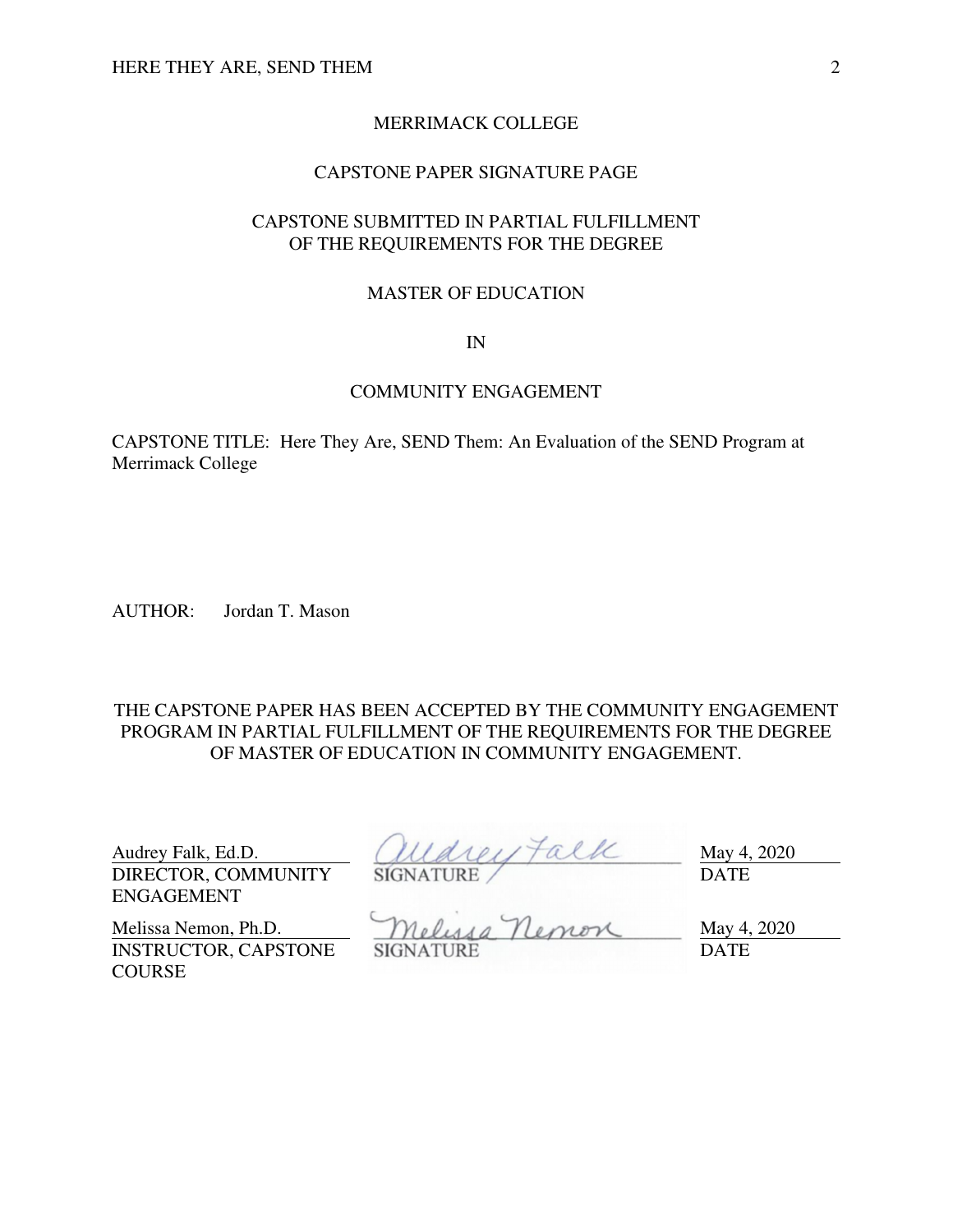#### **Acknowledgements**

 This program has been not only a grueling and intensive year but a year of significant growth, knowledge, and appreciation. Merrimack was not only an opportunity to continue my academic experience, but a space and place for me to cultivate my passions into a thesis and a career that I hold so dearly. The sheer support from those around me gave me the energy and the hope to push it through the end of this program. I simply want to thank my family and friends for their support and unconditional love. To all of you: thank you for seeing my worth, my drive, my passion. Thank you for supporting my academic, career, and professional goals and dreams. Thank you for encouraging me to continue to learn and for listening to all of my battles and conquers throughout not only this program, but all of my academic experiences.

I would like to sincerely thank my Merrimack professors; each of whom brought me wisdom and knowledge that challenged my learning process and guided my academic experience. To Dr. Melissa Nemon, you have been a beacon of knowledge, inspiration, and encouragement through this year. Thank you for seeing my passion and guiding me through a capstone that not only highlighted my passion but allowed me to increase my knowledge that I can take with me into my professional career. To my cohort: you are a small group of wonderfully diverse, witty and bright individuals. Thank you for bringing your beautiful minds and ideas to my academic experience, I will forever cherish you.

Finally, thank you to everyone who had a hand in completing this capstone, especially Nicole Benevenia. To Nicole: Thank you! Without your understanding, guidance, and help, this capstone never could have been completed.

 I will continue to travel, serve, and learn; Here I am, SEND me. I will continue to engage in experiences that cultivate learning, service, and compassion; Here They Are, SEND Them.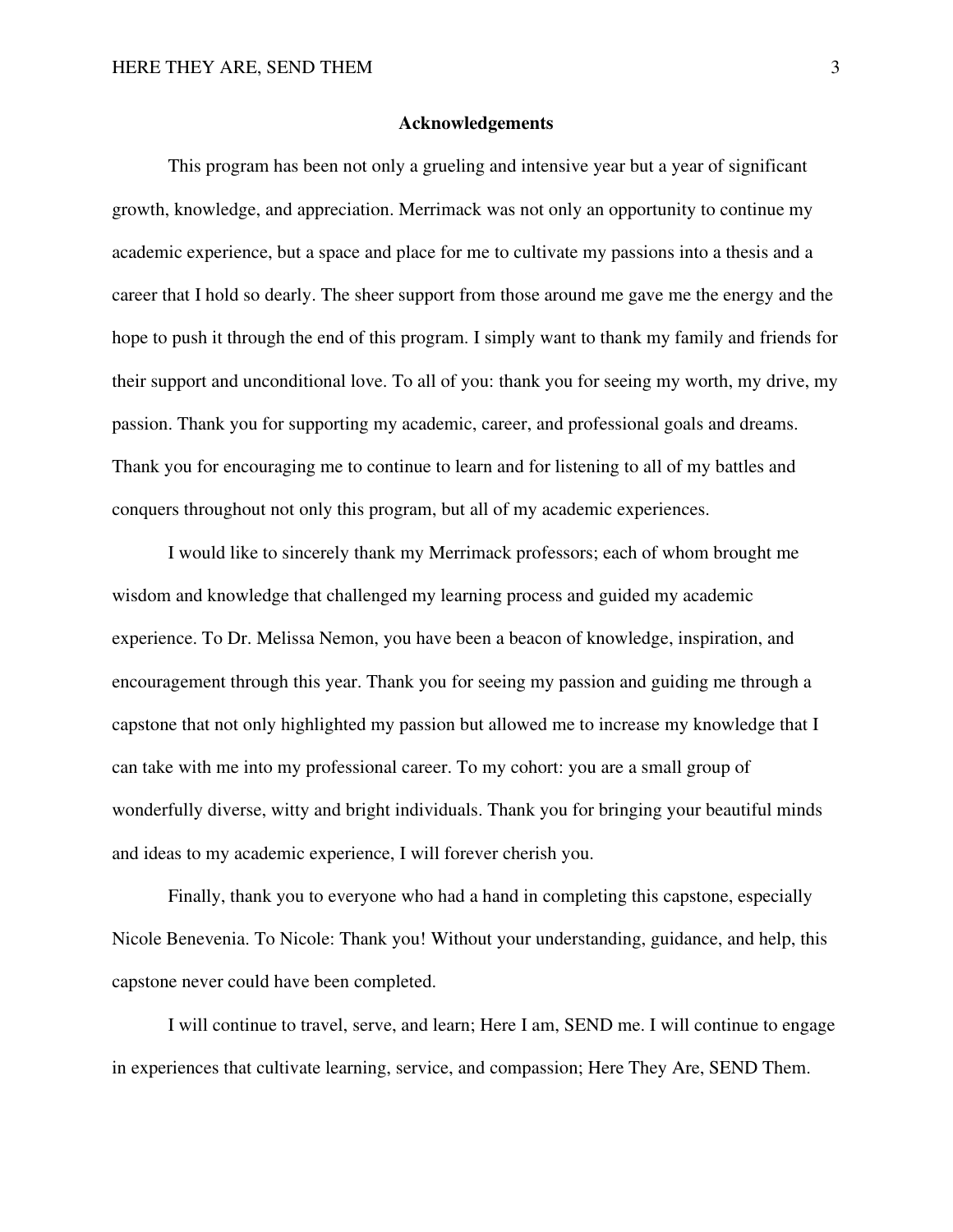#### **Abstract**

The purpose of this study was to gather a deeper understanding of the SEND Program at Merrimack College. This program evaluation sought to determine if the SEND Program was meeting its short-term outcomes for the program. The current literature highlights the important and significant aspects of alternative break/global service-learning programs as they can provide great educational experiences for students. A survey was sent out to a cohort of alumni SEND participants to gather their perspectives of the program. Overall, the survey respondents noted positive responses of their experiences in this program, indicating that they had some level of a positive educational experience. Further, results demonstrated growth in leadership skills, teamwork skills, emotional intelligence, and increased knowledge of social and ecological issues in the real world.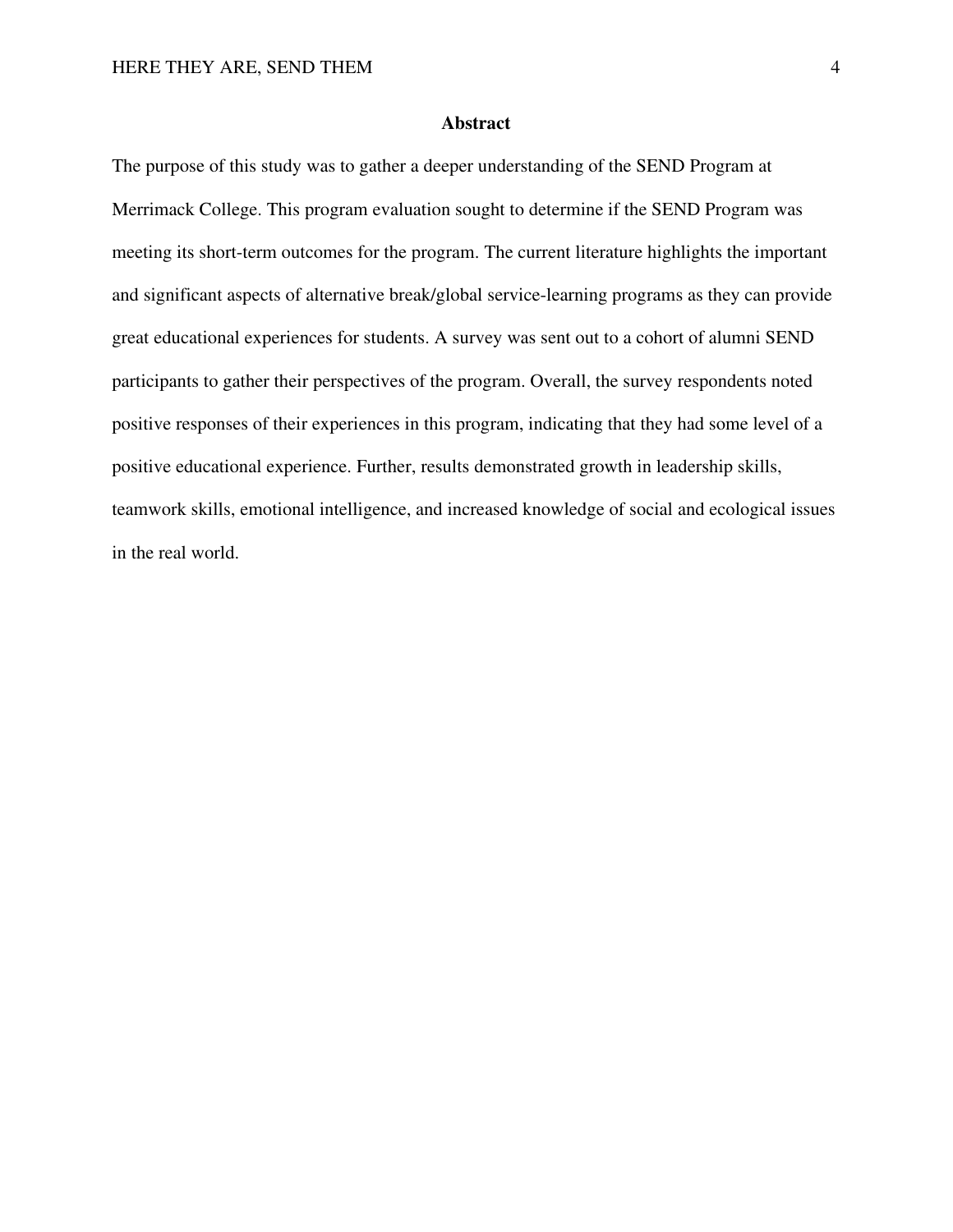## **Table of Contents**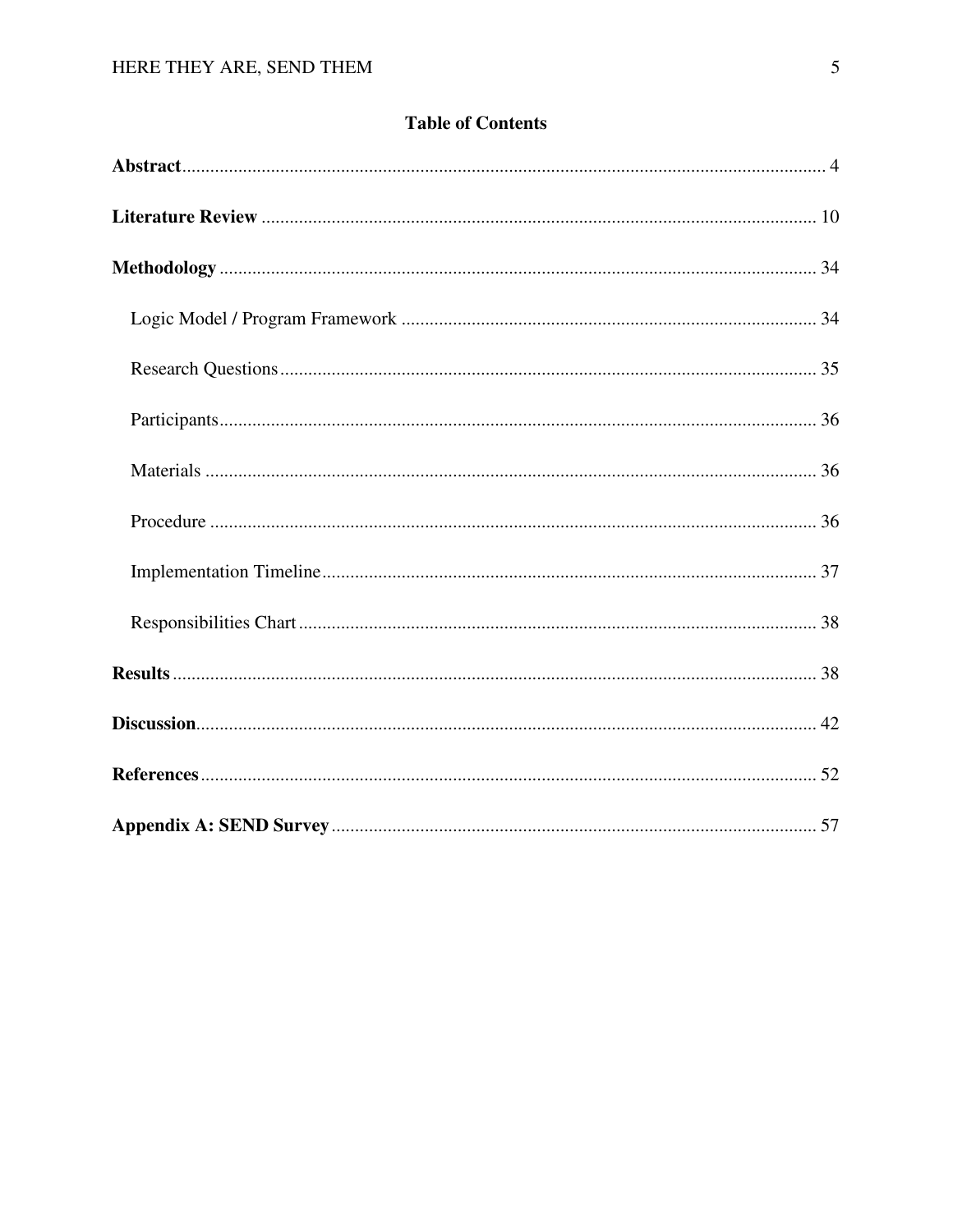Here They Are, SEND Them: An Evaluation of the SEND Program at Merrimack College

Higher education often seeks to find ways to make learning and education more applicable and real for students. With study abroad opportunities, alternative spring breaks trips, global service learning opportunities, and volunteer opportunities, youth on college campuses often have a wide array of options available to them to learn more about their community or to engage in issues and topics that are of concern to them. But within the classroom setting there are few options that can meaningfully connect core education and learning concepts to real world application the way service learning can.

More now than ever, students are choosing to participate in short-term service-based experiences, similar to study abroad. A broad term for these experiences is Community-Based Global Learning (CBGL). CBGL has been developed partly as a social movement, a pedagogy, and partly as an approach to community-driven development partnerships (Hartman, Kiely, Boettcher, & Friedrichs, 2018). The goal of global service learning is to provide students with the resources for critical reflection on community-based service, intercultural experiences, and global citizenship (Amizade, n.d.). Some learning tools that students should be using and taking advantage of during their experience to maximize their learning are service; intercultural immersion; readings, group/individual activities; journal writings; and reflective dialogue. Rather than studying for a semester in another country, global-based service-learning experiences focus on teaching students about global poverty and inequality, while also teaching them skills and tools for participating in successful community development during shorter trips (Mapp & Rice, 2019).

Students "collaborate with diverse community stakeholders on an organized service activity to address real social problems and issues in the community; integrate classroom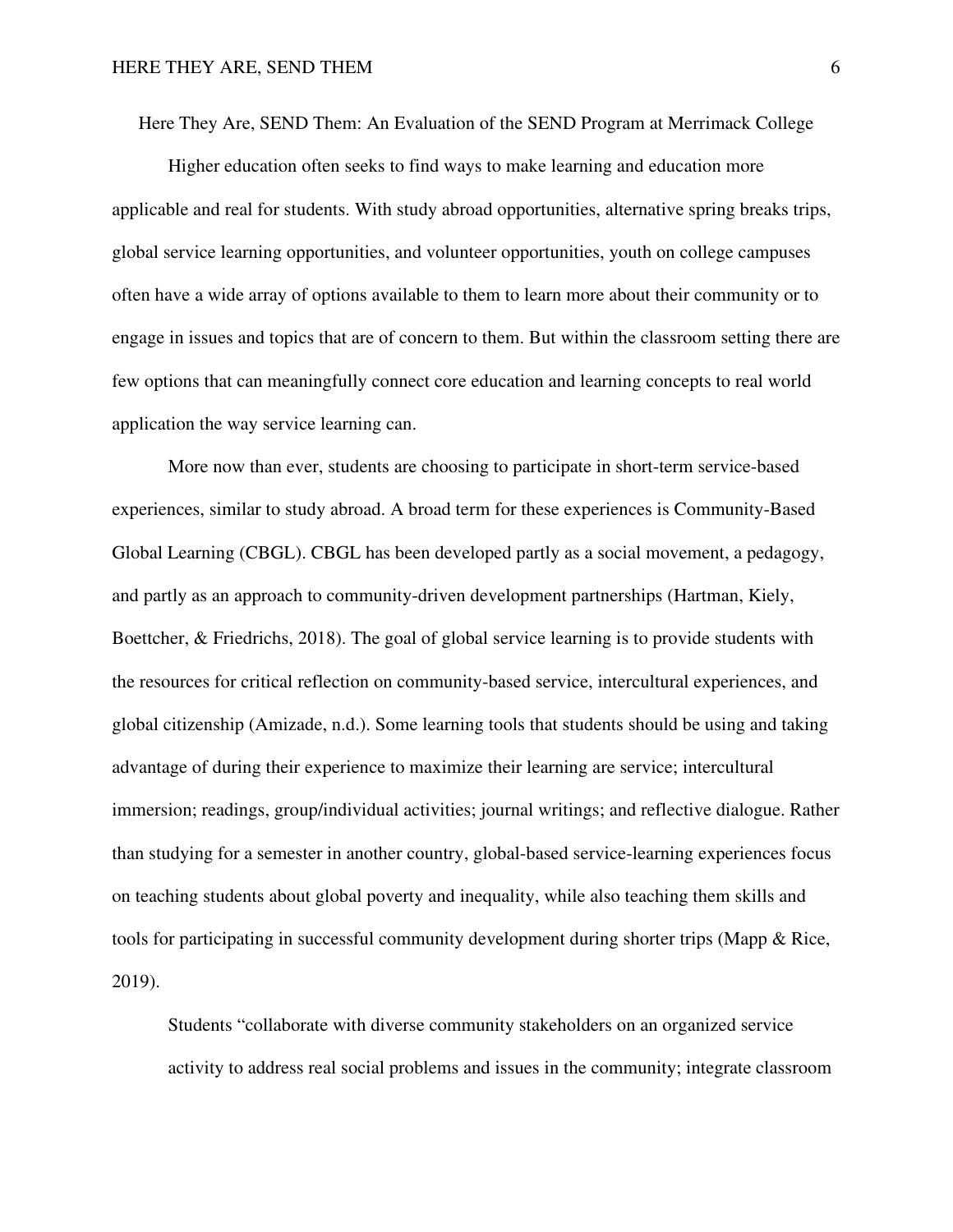theory with active learning in the world; gain knowledge and skills related to the course content and advance civic, personal, and social development; and immerse themselves in another culture, experience daily reality in the host culture, and engage in dual exchange of ideas with people from other countries" (Kiely and Kiely, 2006, as cited in Hartman et al, 2018).

 Additionally, students "participate in an organized service activity that addresses identified community needs; learn from direct interaction and cross-cultural dialogue with others; reflect on the experience in such a way as to gain further understanding of course content, a deeper understanding of global and intercultural issues, a broader appreciation of the host country and the discipline, and an enhanced sense of their own responsibilities as citizens, locally and globally" (Bringle and Hatcher, 2011, as cited in Hartman et al, 2018).

A global service-learning trip, for example, may be a cohort of twelve students traveling to the Dominican Republic for one week to help with disaster relief. Meanwhile, these trips could be embedded in an academic course at a University. If students travel to the Dominican Republic for one week in January to help with disaster relief, and then come home to their Universities and take a course throughout their spring semester that unpacks that experience, it has now become service learning. Service learning combines a service experience with theory taught through a classroom component that enhances students' skills and thought processes (Espino & Lee, 2011; Reed-Bouley & Kyle, 2015; Mapp & Rice, 2019).

In 2019, 172 alternative break programs were surveyed. Through the service provided by these programs around the country, there were 1,882 total trips; 17,170 participants; 2,676 community organizations; 3,002 site leaders; and 345,292 estimated hours of education,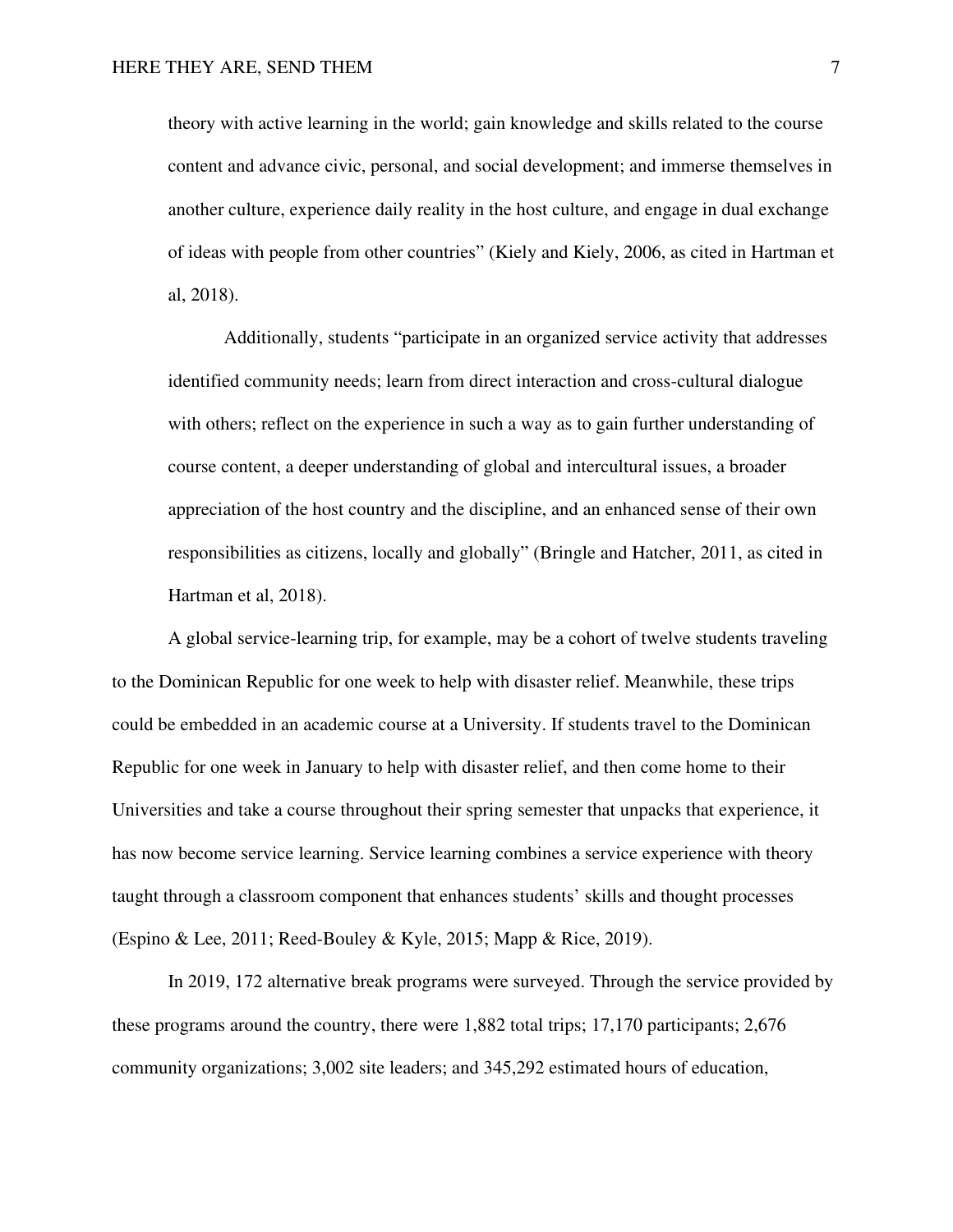orientation, and training. The median age of alternative programs currently running is 15 years, with Merrimack College reporting the oldest program at 59 years. When asked if the trips are student-led, 33% of programs answered "yes, completely," while 46% reported for the most part. We have staff who serve certain roles, but it's mostly student-led" (Break Away, 2019). 81 programs recorded having pre-trip curriculum around incorporating diversity and social justice training.

Some of the positive aspects to students studying abroad, participating in service learning or service experience trips include students having an international experience; a tendency to further explore global issues and travel; and to expose students to a different language and diverse culture (Garcia & Longo, 2017). Service learning is not merely volunteerism where the students' complete work within the community as an isolated event. Instead, service learning intentionally pushes students to connect their service learning work in the community with the concepts, theories, and ideas that are being taught in the classroom to help these students gain and better meaning and understanding for the service learning (Reed-Bouley  $\&$  Kyle, 2015). Service learning, global learning, and service experiences provide students with the ability to learn and expand their knowledge base through experience, real life practice and understand as opposed to listening to a teacher lecture on it. These experiences open the door for learning to be:

"community based, applied, reflective, connected, visceral, integrative, and engaged; it is locally contextualized, historically informed, and theoretically grounded. Participants cross many borders: political, cultural, socioeconomic, environmental, and national. They undergo disruptive experiences that often trigger a reevaluation of closely held assumptions and understanding" (Hartman et al, 2018).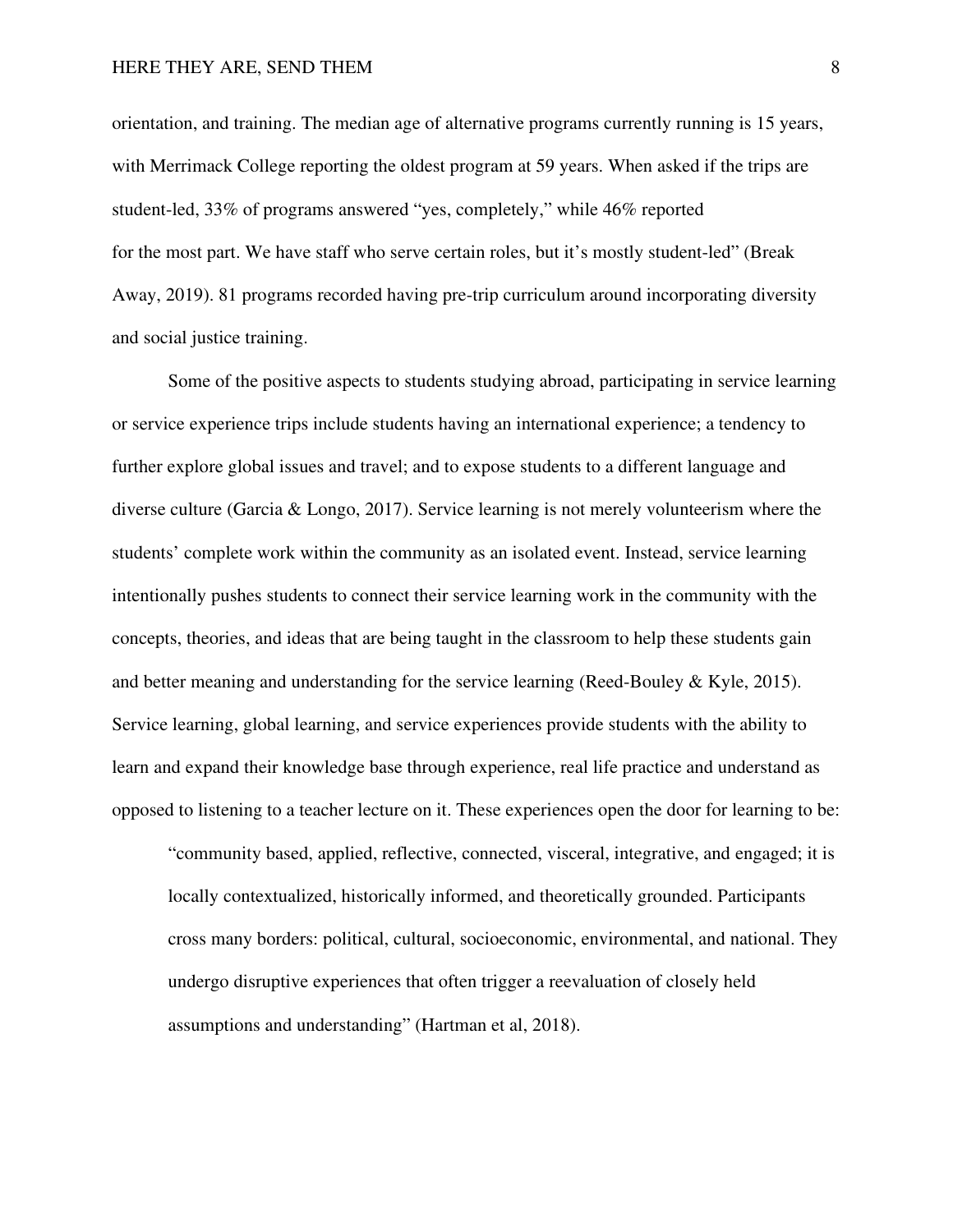Service learning and service experiences focus on creating, sustaining, and/or disrupting the boundaries and norms by which we make sense of ourselves and the world (Butin, 2006). This way of analyzing service learning allows students to "see how the world works." It may not change students' beliefs or thought processes completely, but it allows them to understand the inequalities and a different way of the world through the lens, not of their own. This conceptualization of service learning describes the way that students' learning and attitudes can be affected through practice of service learning. By focusing on both the goals and outcomes for the community and those of the students, coupled with meaningful classroom concepts to ground the information, a more effective version of service learning can emerge. Effective service experiences ensure that both the goals and outcomes of the community and students have been met by the end of the service experience (Butin, 2006).

This project will be a program evaluation of the current service-learning program offered at Merrimack College known as the SEND Program. The SEND Program, an alternative break program, focuses on the Catholic Augustinian tradition that is embodied by Merrimack College; with the hope that these experiences in turn will draw students closer to god and help them develop on their own personal and spiritual journeys (Grace J. Palmisano Center for Campus Ministry, n.d.). The SEND Program focuses on four pillars*; service, solidarity, communityfriendship,* and *reflection*. Four major outcomes of this program were influenced by the pillars: 1) increased knowledge of social and ecological issues in the real world; 2) increased leadership skills by taking initiative; 3) increased teamwork skills; and 4) increased emotional intelligence. During these service experiences, domestic and global, students are immersed in the new culture by not only serving, but by living with community members and sharing their lives with mutual respect, assurance, and friendship. This affords students the ability to realize not only the impact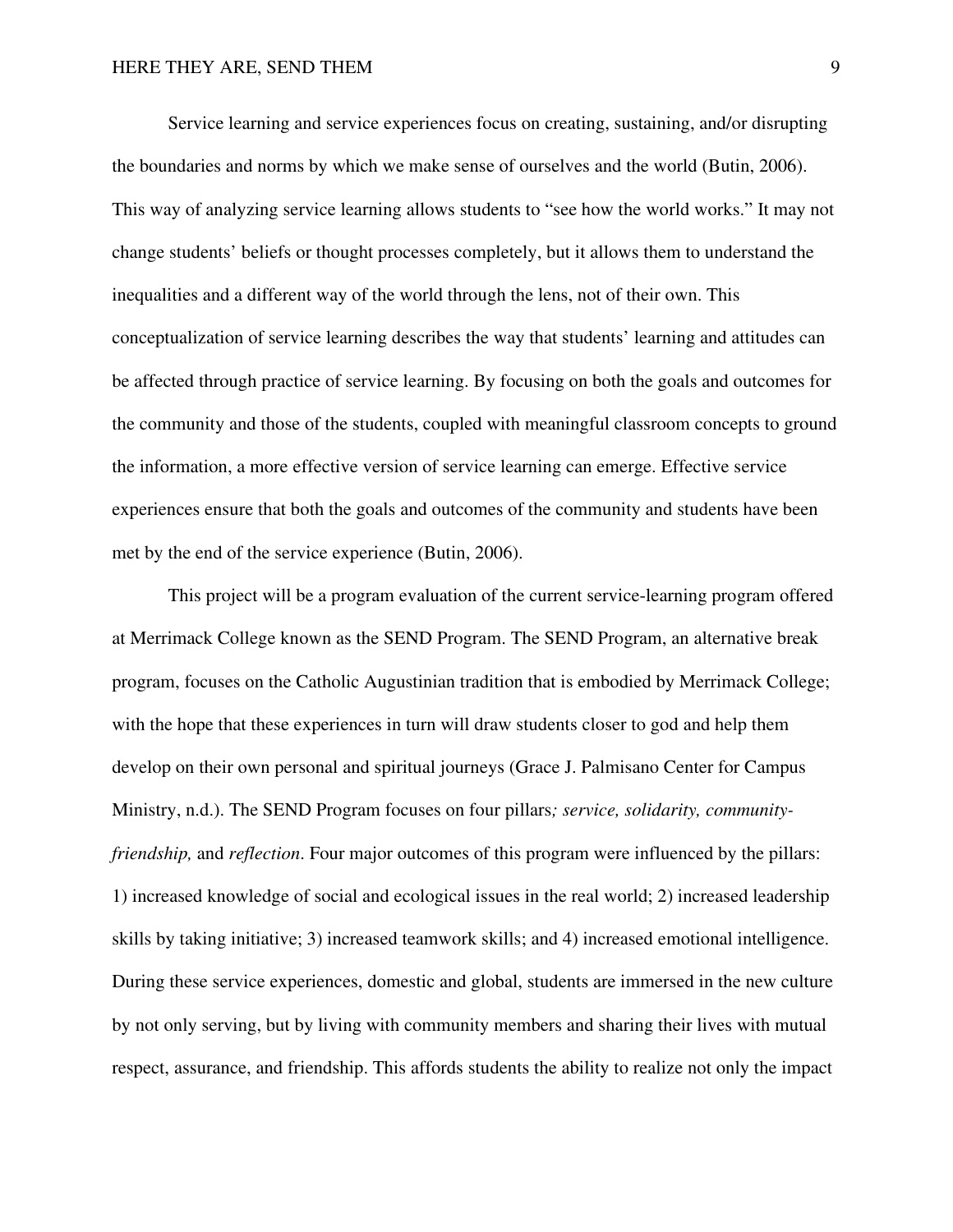that they had on the community and community members, but the impact that they got in return by working and living within these communities.

#### **Literature Review**

Traveling is a desire that many people have. The opportunity to travel the world and see things that they could not see in their own communities. People travel initially to lose themselves, then to find themselves; to open their hearts and eyes to learn more about the world than the newspapers will tell them (Iyer, 2000). The difference between tourist and traveler, however, is those who leave their assumptions at home and those we don't. Traveling spins us around, showing us sights, values, and issues that we probably wouldn't have seen before or if we had, probably would have ignored. It also shows us parts of ourselves that would have gotten rusty otherwise (Iyer, 2000). Being in a foreign place brings us to moods and states of mind that are open to being visited as a result of traveling. Traveling allows people to search and return to their more innocent self, be awoken by the world that they did not know existed. These just begin to cover the benefits that are seized when participating in global service learning.

There are different levels, versions, and terms that are used related to global service learning. Service learning is some varying level of service that is incorporated into a course component. This form of learning typically happens at colleges and universities are used to help educate students by connecting theory and practices learned in class, interests in service, real experiences and personal growth. Service learning happen locally, domestically, and internationally. It allows students to enhance academic work, learn about themselves and their roles in the community. Alternative Spring Break Trips (ASB) are opportunities for students to make meaningful experiences. ASB's can range in length, typically ranging around a week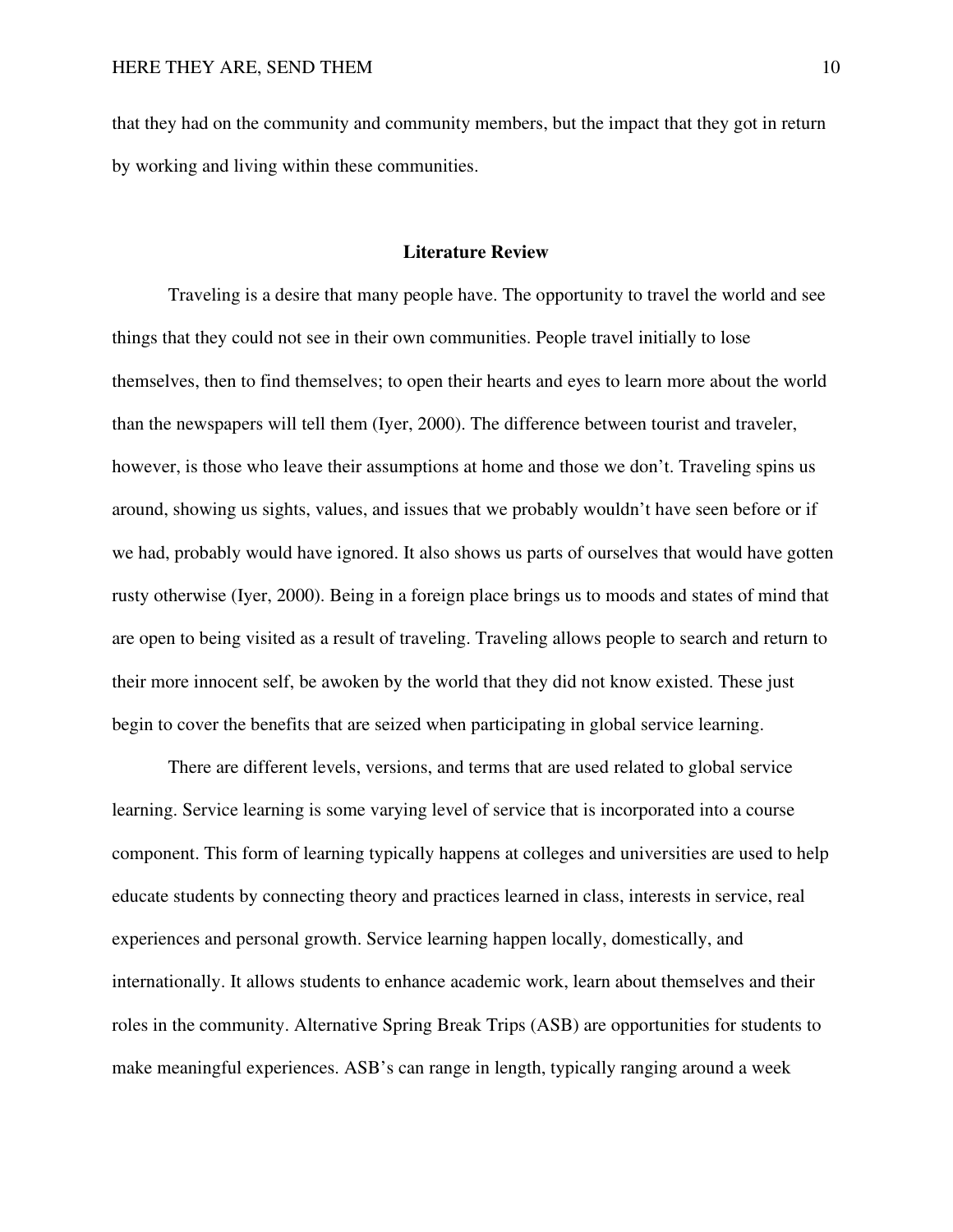involving college aged students during college/university vacations, Thanksgiving break, Winter Intersession, and Spring Break. Students travel to new communities; these trips provide them with meaningful travel and service experiences that benefit both students and host communities around environmental and social justice work (Fontein, 2016, as cited in Proulx, 2019; Nicole Benevenia, personal communication, October 8, 2019). Global Service Learning ranges in participants age, date of travel, and length of travel. It is praised for being able to teach students, make them aware of, and give then an appreciation for diversity. It allows for students to participate in experiential education where they engage in activities and service that tackle social, political, and environmental issues. These trips promote student learning through the actions of reflection that the students participate in throughout the experience (Espino  $\&$  Lee, 2011). Often rooted in experiential learning, students participate in a dual process of learning known as actionreflection and experience-abstraction – where the students practice service, reflect upon it, and create abstract thoughts, ideas, and processes through their experiences (Dernova, 2015).

According to Jenkins and Clarke (2017), the first step in the learning process is Concrete Experience (CE) which encourages an open and experience-based approach to learning founded in feeling. Following CE, the second step is Reflective Observation (RO) or watching, where the student questions the thoughts and behaviors that are seen during CE. Next, Abstract Conceptualization (AC) is where students use their personal observation to think about new ideas or theories which can inform new action. Finally, Active Experimentation (AE) is where students actually "do" by testing their hypotheses in order to use that new knowledge to inform future situations and experiences (Jenkins & Clarke, 2017). It is understood that students who participate in all four steps of observation and reflection have the best opportunity for learning.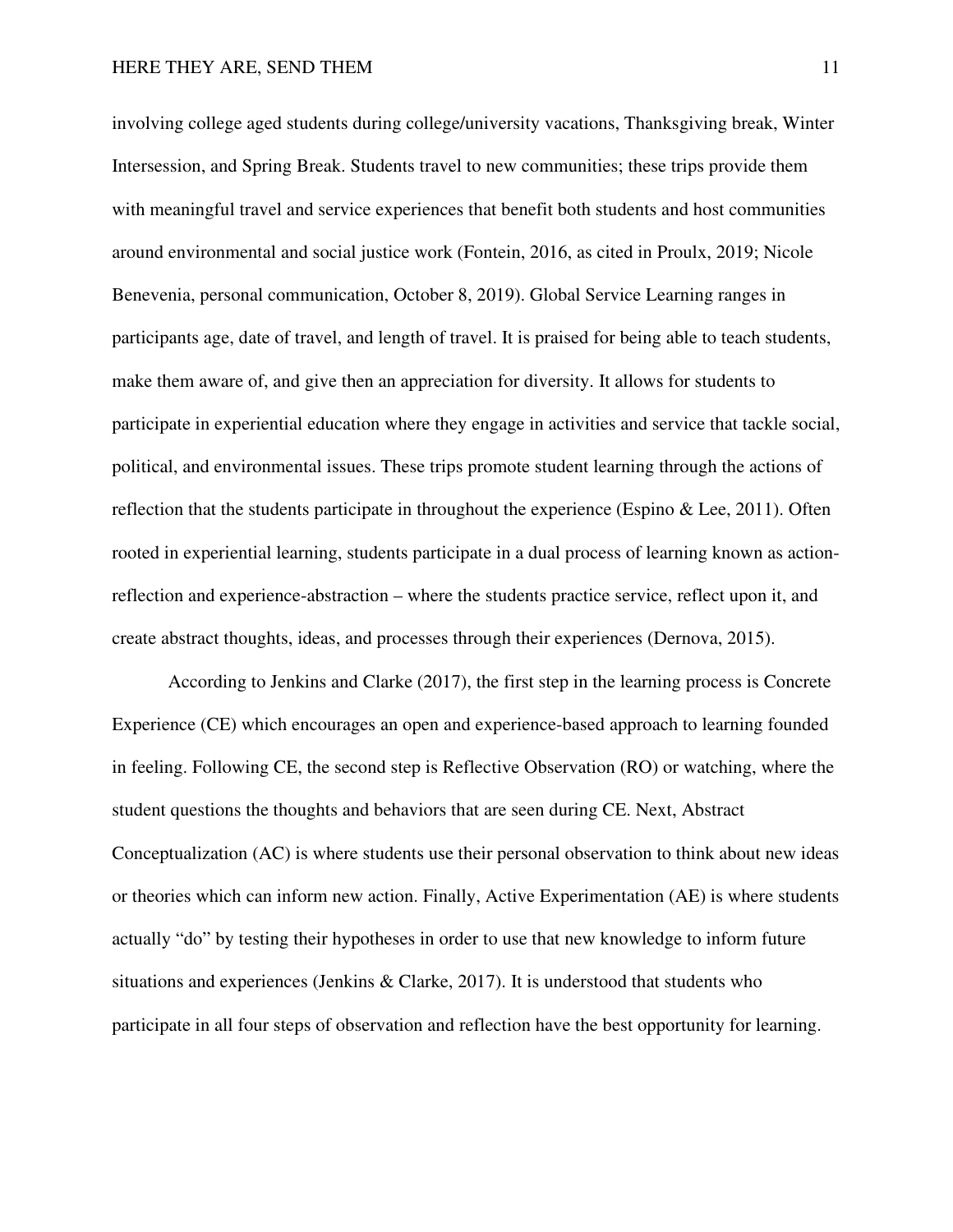

*Figure 1: The Experiential Learning Process*

 The values that align with many service learning experience programs and those of experiential learning are similar. Experiential learning provides an open environment for students to learn through observation, action or participation, reflection and abstraction (Jenkins  $\&$ Clarke, 2017) while sharing and collaborating with other students through each other's personal opinions and perspectives. Experiential learning is fundamentally reliant on three things; experience, reflection based on prior knowledge (similar to the foundation of andragogy style learning), and learned experience, however among these three essential components, reflection remains as the key transition into experiential learning (Kuk & Holst, 2018). When a student is tapping into prior experience or knowledge in order to learn, the part of that experience for which the student reflects on is the basis for turning that experience into further meaning and a learned experience. This aspect of reflection allows the student to take that prior experience and turn it into a learning opportunity. Therefore, experiential learning provides an opportunity for students to tap into their prior knowledge and experience for which they can reflect and learn a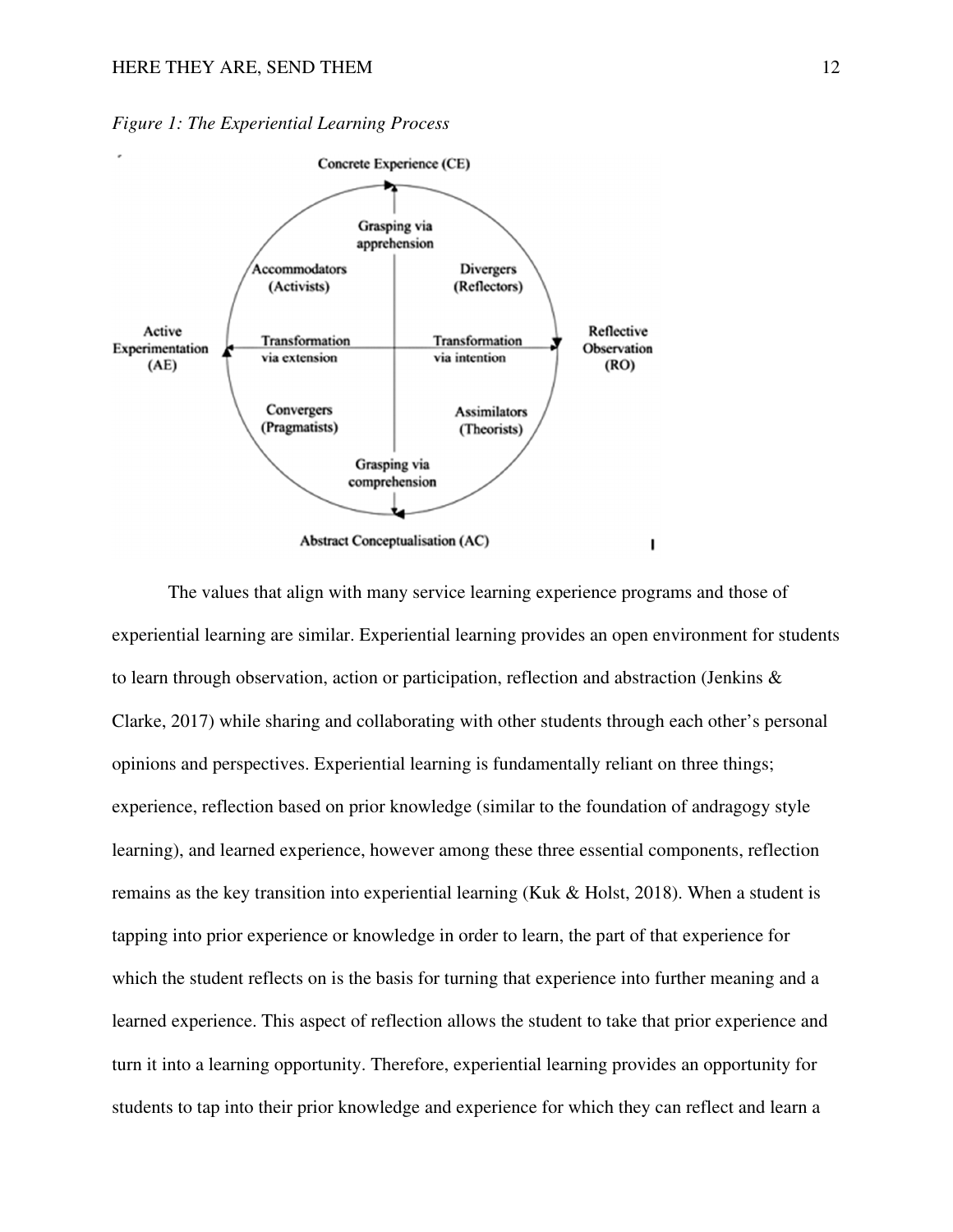new concept through that process. It also allows them to work with other students, share their experiences and reflect to increase their knowledge. This level of exposure, learning, and experience domestically and internationally allows students to face issues of cultural adaption and gives them a commitment to social justice (Liu & Lee, 2011).

Many students who participate in service learning come from a privileged background of education and socioeconomic status (Mapp & Rice, 2019). According to Williams (n.d.) companies that provide global service learning opportunities have a lot to do in terms of improving access and inclusion, "particularly for people from lower socio-economic backgrounds, people of Color, and the LGBTQ community" (p. 42). However, contrasting students home communities, many of the host communities where service learning happens are diverse communities different than what students have ever experienced before. This form of education and experience through domestic and international service trips have the potential to promote understanding of local and global issues and the interrelatedness of communities across the world (Liu & Lee, 2011). It exposes these students to culture, people, and life that they are otherwise not used to or have never been exposed to. Students are faced with having to travel to another country, adapt to the culture, customs, and traditions of that country, change their initial perceptions of that country, and experience culture shock. When these students return home from their experience, they have a new awareness of issues even within their own country that they may not have seen or paid attention to before. The reflections that they participated in before and during their experience has provided them new insights that allow them to have a deeper understanding of the social, political, and environmental issues in their country, urging them to contribute to making a change (Liu & Lee, 2011). Finally, this type of learning allows for significant personal growth among the students. Students come home with a new view on the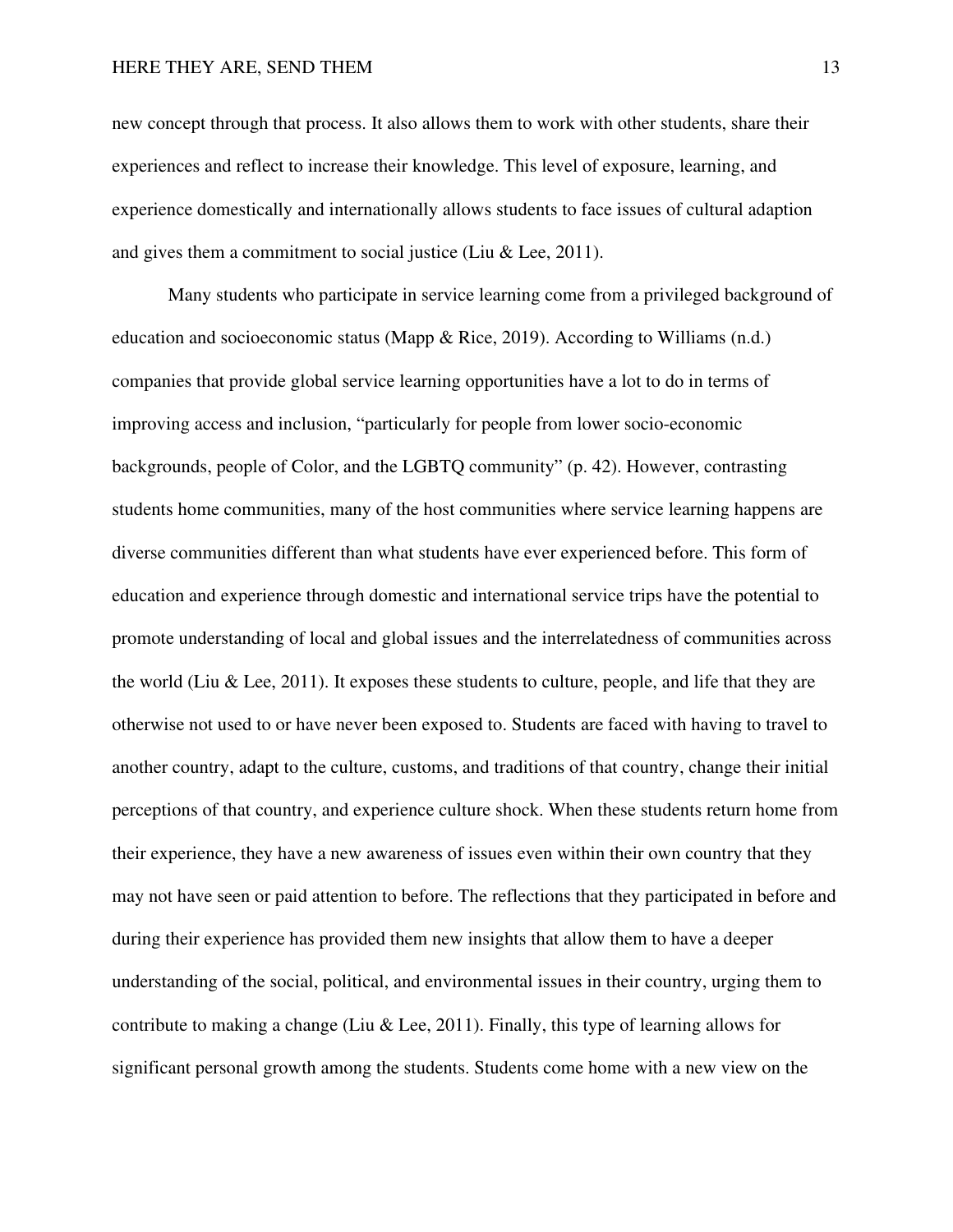world, they have a growing understanding and appreciation of culture, they become aware of their own personal strengths and future goals, and they begin challenging their old thinking habits about how they view or approach the world (Liu  $&$  Lee, 2011).

If these service trips are not coordinated or programmed properly, however, they can further the stereotype that American's are 'saviors,' harming those that they initially intended to help and harming the community partners (Hartman et al, 2018; Mapp & Rice, 2019). When students are not properly informed and prepared, their service trips can be associated more with charity than the fundamental idea of giving back (Cermak et al, 2011). When service-learning trips are not fully and effectively developed, and executed, the service learning takes a turn becomes 'volunteerism.' In this scenario, volunteerism, saviorism and charity are understood as students participating in service because they have a false belief that there is a community in need of help that only outsider – or the students – can provide. "It is incredibly unfair for you to impose yourself on a village where you are so linguistically deaf and dumb that you don't even understand what you are doing, or what people think of you. And it is profoundly damaging to yourself when you define something that you want to do as 'good,' a 'sacrifice' and 'help,'" (Illich, 1968). This quote explains the damage, disgrace, and disrespect that a Mexican community felt when students traveled there with the intentions of "saving them." In all cases, the lack of preparation may allow for students to have an underlying thought or feeling of pity or sympathy for the community they will be working with. These thoughts can cause danger for the community and the student because the student has a false understanding for why they are traveling to do service. Often, they also do not understand the cultural and social difference of the community to which they are traveling too, which can contribute to affecting the dignity and the rights of the community members (Hartman et al, 2018). Additionally, this can violate social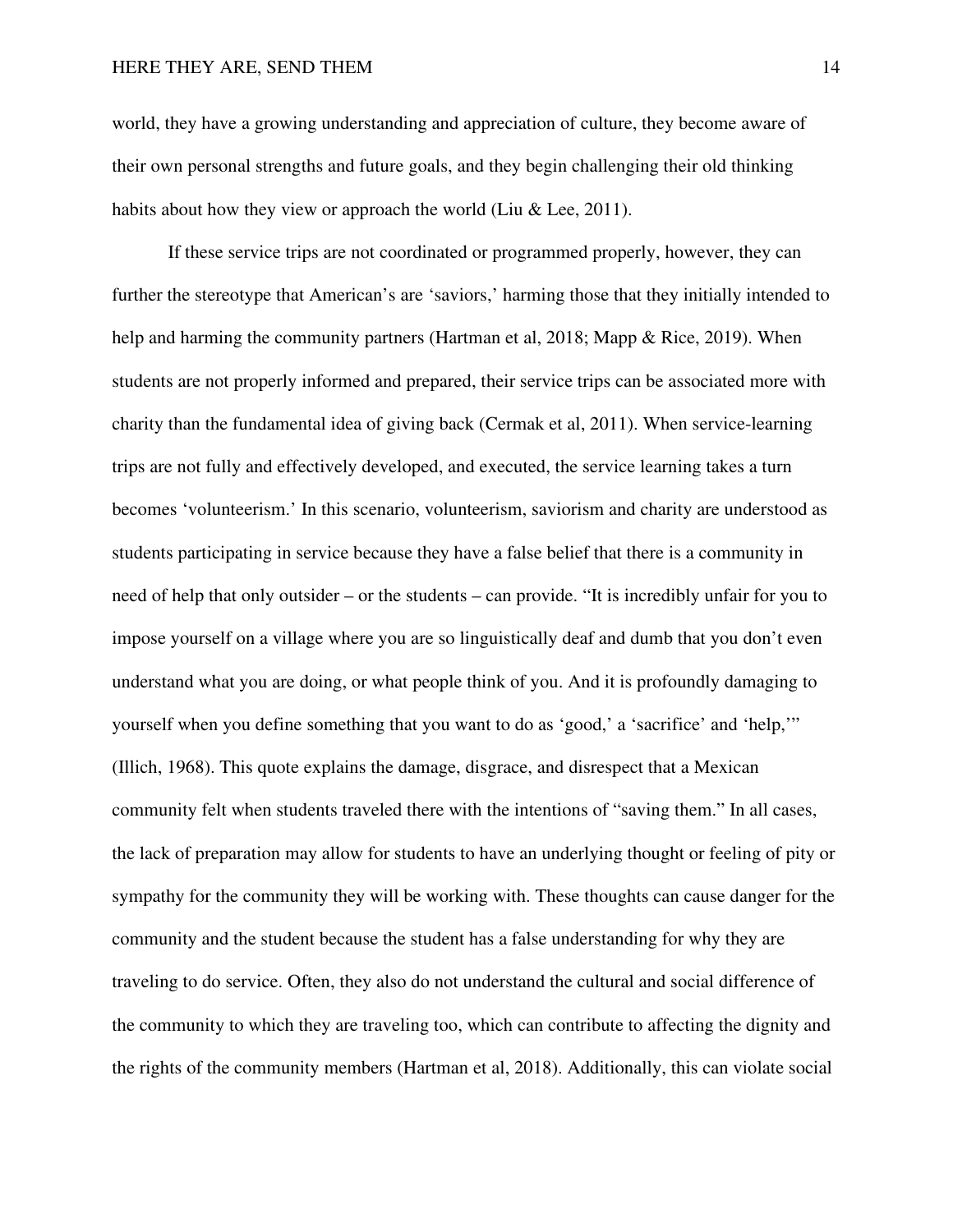work ethics, including social justice, service, and dignity and worth of the person (Mapp & Rice, 2019). Furthermore, when students are not prepared for the differences and diversity in the communities where they are traveling to complete and participate in service learning work, their prejudices and stereotypes may get the best of them and harm members of the community; Stereotypes can be cemented and patterns of privilege and exclusion can be reinforced (Hartman et al, 2018). Understanding where prejudice comes from and how prejudice can harm a community, is important in undergoing service learning.

#### *Understanding Prejudice and Oppression*

 Oppression and privilege are often carried into other cultures and countries when students travel for service trips. In an address given by Illich (1968), he states "To hell with good intentions. … You will not help anybody by your good intentions." Illich (1986) goes on to affirm that he has deep faith in the good intentions of the U.S. volunteer, however, the U.S. volunteer cannot help imposing their tainted views of the "American Way of Life" onto those around them. This view launches an ideology for students to believe that they have something to give and therefore, can and should give it with those less fortunate. He also argues that there is no way for students to meet on a common ground with those they are serving, because they share no fundamental similarities, including language.

Often, service trips can create a "drive-by" feeling when entering host communities (Schroeder et al., 2009, as cited in Proulx, 2019). This is understood as students traveling to host communities, completing some level of work or participation during their stay, followed by them leaving without creating any lasting effects. Furthermore, feelings of oppression, power, and privilege can be imposed on these host communities when students are not properly prepared and debriefed for the actions/communities that they will be participating in (Break Away, 2015). In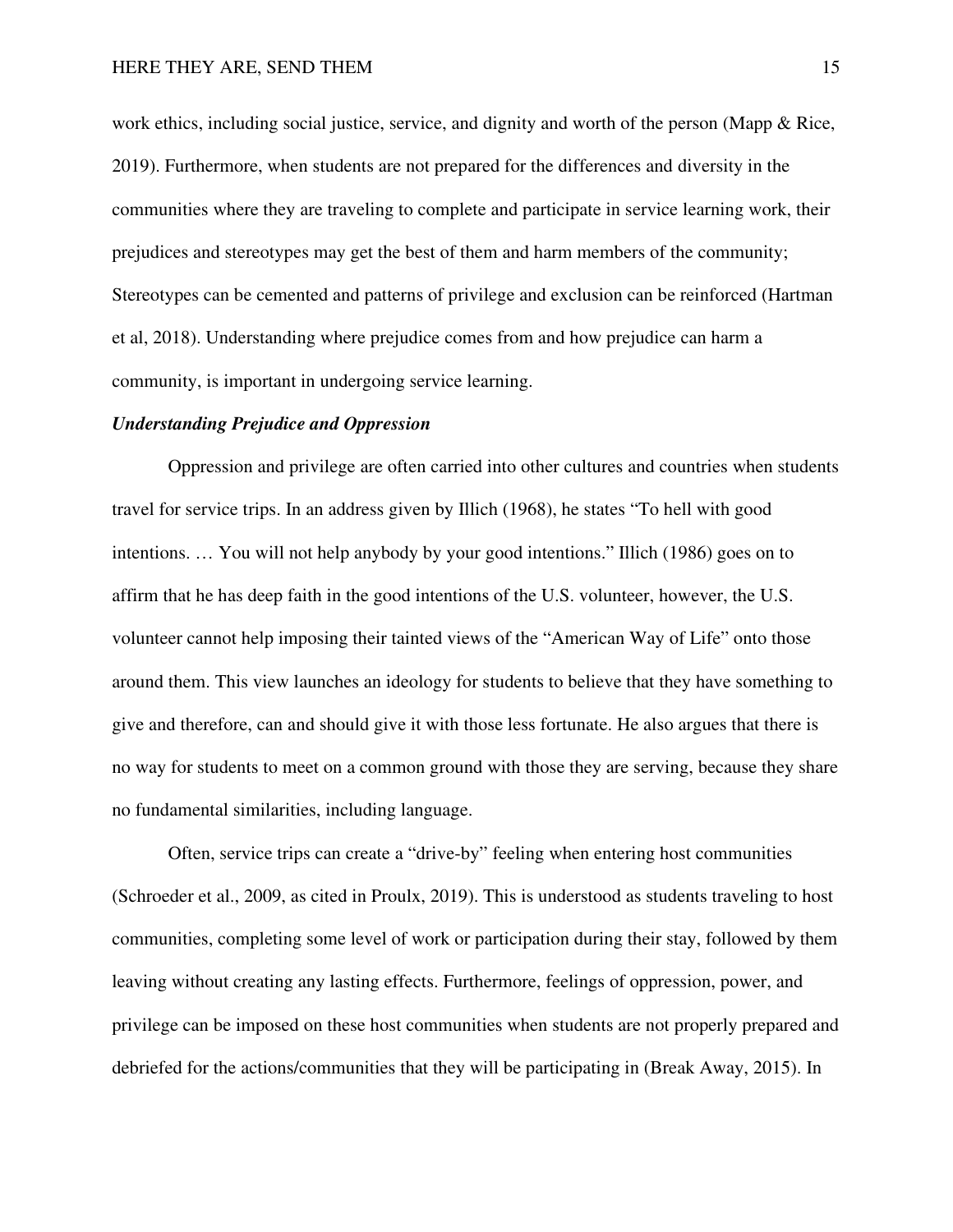order to understand prejudice in service-learning opportunities, a short study (Johnson, 2014) was conducted which focused on the upcoming popularity in mission trips, particularly among U.S. evangelicals, and the potential religious initiatives that could affect the participants' racial attitudes. Johnson (2014), used the contact hypothesis to study the ways in which intergroup contact can influence prejudice between the mission groups that are traveling for work and the communities that are being 'helped'. The contact hypothesis suggests that intergroup contact under appropriate conditions can effectively reduce prejudice between majority and minority group members (McKeown & Dixon, 2017). Key elements of the contact theory were examined to determine the effectiveness of this theory on mission trips, these key elements were equal status; common goals; institutional support; absence of competition; sustained contact; intimacy; and voluntary. The results from Johnson's (2014) examination determined that some components of the contact hypothesis were met during the mission trips, others were not, and certain element of short-term mission trips could potentially reinforce or increase students' perceptions and prejudice. The study determined that the participants of the trip had more favorable attitudes toward the community when they left, than when they arrived (Johnson, 2014). Overall, in this scenario the short-term trip was not long enough to create a "commitment in the student to take political or personal action improve the community's quality of life long-term" (Johnson, 2014). However, the trip did raise awareness for the students regarding poverty, corruption, and lack of opportunities. A short-term trip like this could also result in short term changes like students' attitude, personal spending, or religious commitment (Johnson, 2014).

While service learning has become an effective means for bridging classroom experiences and practical/real experiences for students, it is also important to address the issues of oppressions that are at play. Service trips in essence are meant to do good; they have good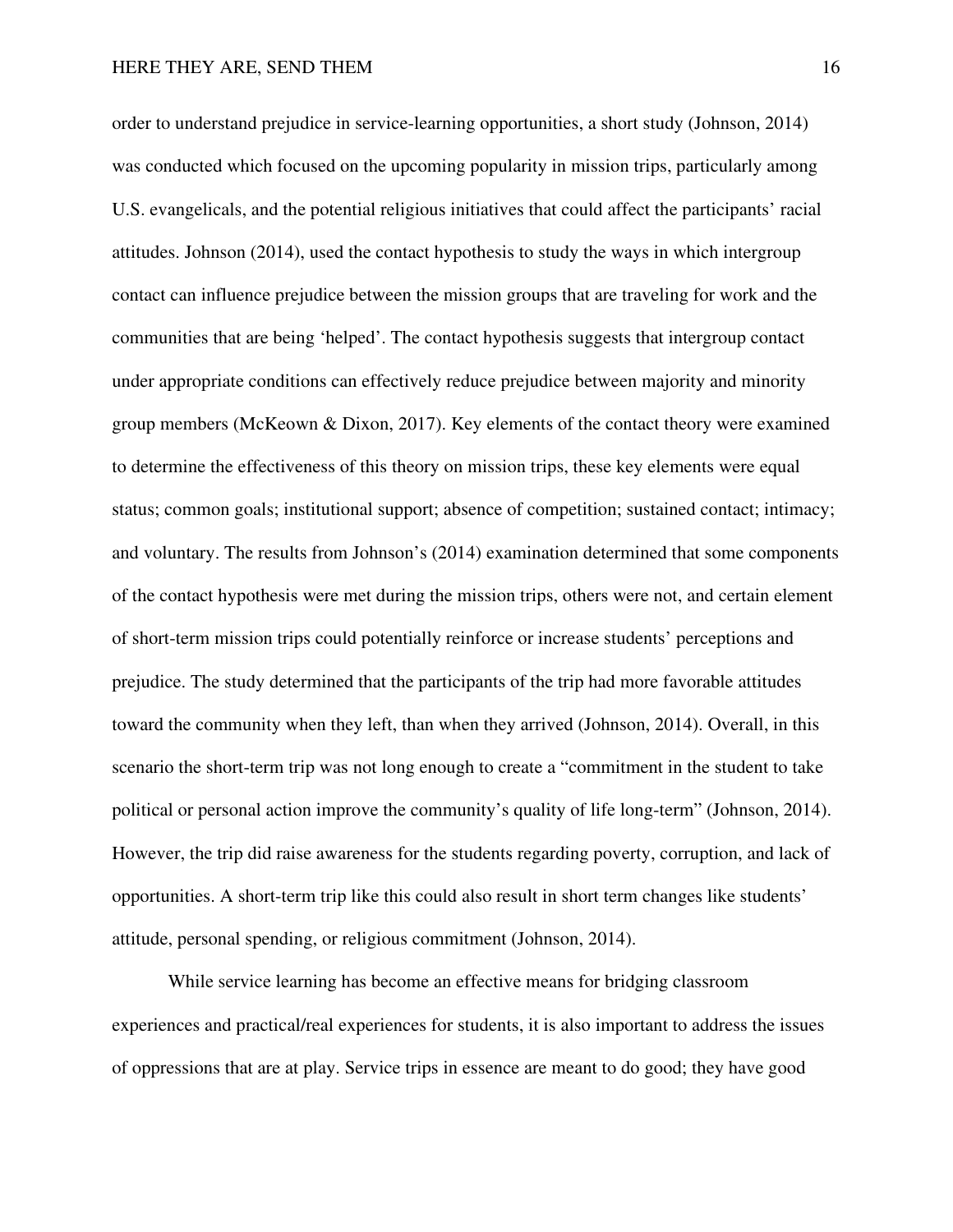intentions. Regardless, of the purpose, research has found that students are often resistant to acknowledging issues of oppression, such as racism and classism; an issue that has not received the attention it should (Espino & Lee, 2011). The research of Espino and Lee  $(2011)$  specifically examines how 63 undergraduate students respond to issues concerning privilege through an interview process. The students participated in a service-learning course that looked at the complexity of race, class, and ethnicity. The study found that some students resisted the opportunity to talk, discuss, understand, and confront different social inequalities, systems, and structures (Espino & Lee, 2011). While the programs and the service learning classes were specifically focused on the resistance building across racial, ethnic, and class identities, it was found that students' resisted systems and structures of inequalities. The students did not want to recognize their role in privilege systems. The authors noticed throughout the students interviews that were conducted, students were likely to have feelings of pity towards the underprivileged groups, defensiveness during class discussion about privilege, and distancing when being confronted about systems of oppression like race. Unfortunately, prejudice and oppression does not stop here with religious prejudice and race and class oppression.

Further research has gone on to address how students perceive economic inequality and service learning. Research and analysis have found that service learning reinforced rather than challenged the stereotypes of students on racism and economic inequality as they embraced their white privilege (Reed-Bouley & Kyle, 2015). Similarly, this research also found that white students were reinforced during their service work about their stereotypes regarding race, poverty, and white privilege. According to Reed-Bouley and Kyle (2015), white students in a service learning course socially distanced themselves from community partners who were racially, ethnically, diverse from them, and that the service learning experience in fact reinforces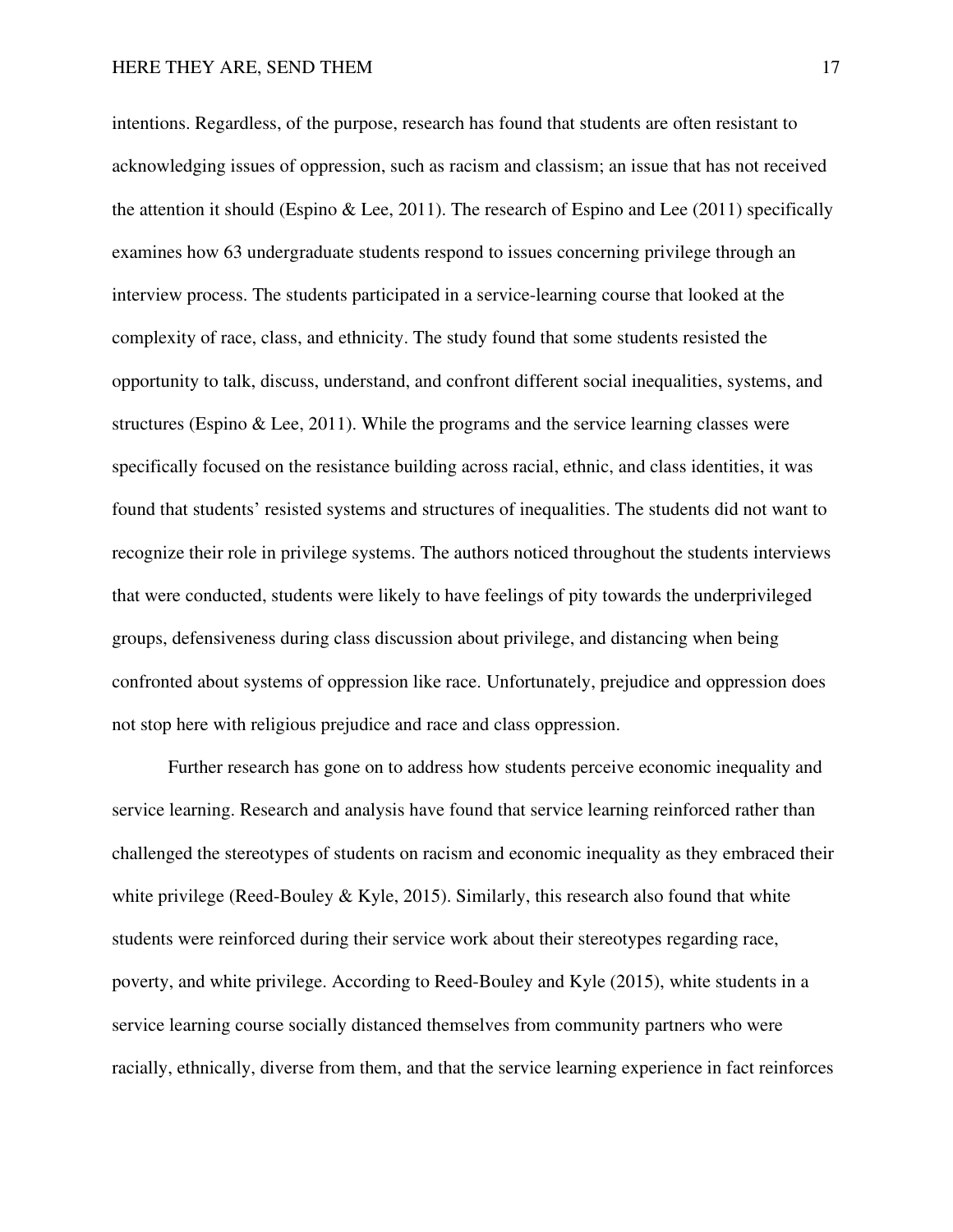their white stereotypes compared to other marginalized groups. Concluding that service learning can have both positive and negative effects on both students and the communities, Reed-Bouley and Kyle (2015), offer suggestions for how service learning can be structured to ensure no prejudice or stereotypes. In light of this research, one suggestion is that faculty establish and partner students with predominantly white, upper class communities to avoid any oppression that could be placed on marginalized or minority partners. While there is still a good chance that students will continue to experience their unchanged racial viewpoints, but at least they will not be in a community where their views could do harm. The second suggestion is that "faculty can teach racial identity development models, so that students and faculty can become more curious about their own racial identities and how this can impact their service-learning," (Reed-Bouley & Kyle, 2015, p. 31). Unfortunately, this is not good enough. While it is not possible to completely ensure that there is no prejudice or oppression during service learning trips and experiences, there are ways that solutions to limit prejudice and oppression so that individuals in partnerships are not 'hurt' in the process.

These issues of oppressions, prejudice, privilege, and power aid to the perpetuating sense of the "helping narrative" where students have a sense that they are the saviors, helping those who need saving (Conran, 2011, as cited in Proulx, 2019).

While it is so necessary to understand the ways students can bring thoughts and feelings oppression and privilege into host communities, it is also important to understand how privilege can be imposed on students *by* their host communities.

## *More Education for Service Learning*

Research has analyzed service learning trips and education and the relationship between the two; education is defined curriculum or reflection that is offered before and after the service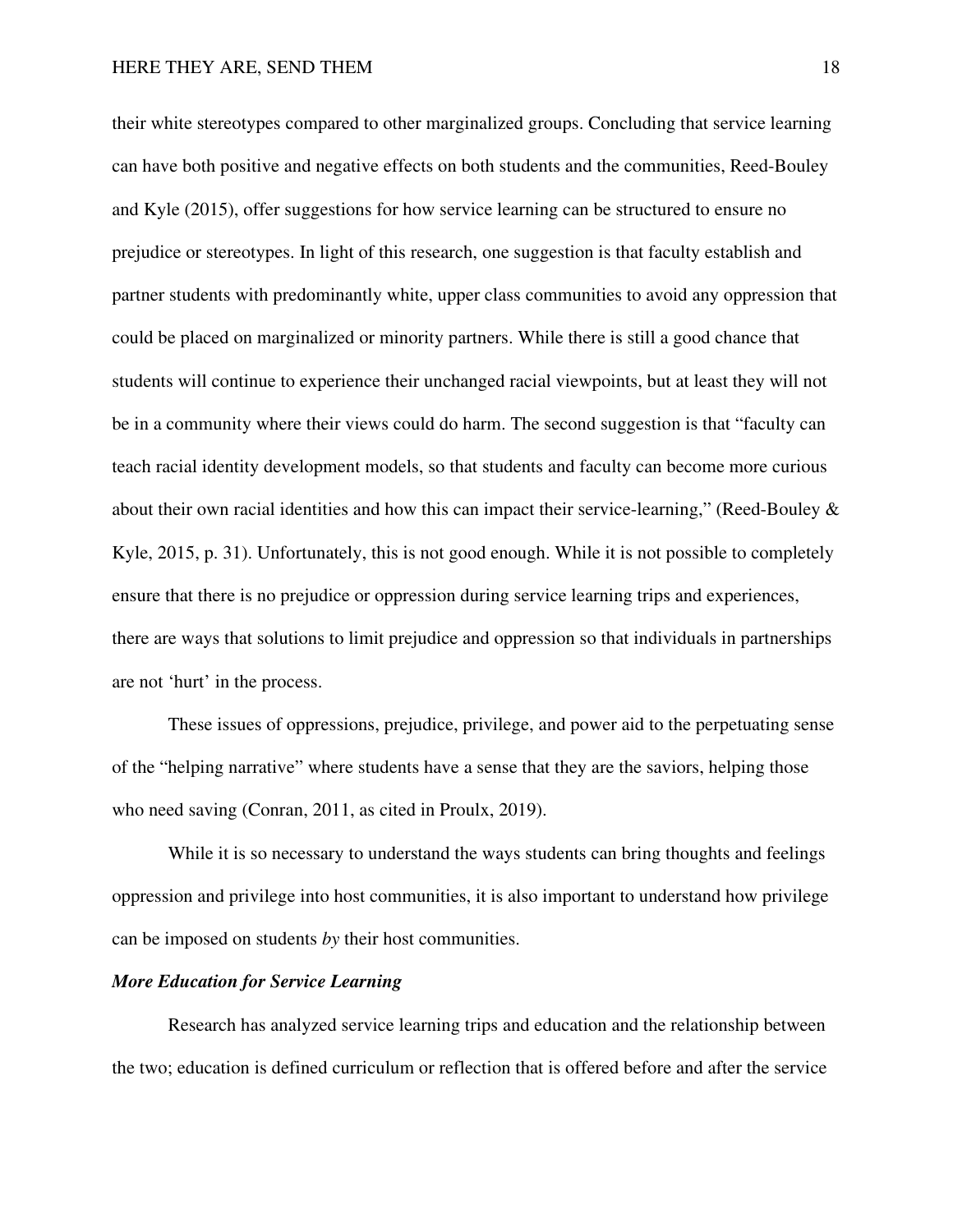experience, allowing students to contemplate and reflect on service learning, the community they traveled to, and their personal role in that experience. Amizade (n.d.) urges that education should begin prior to the immersion experience in order to provide students with the means to make the most meaningful and educational experience. Whether a program rooted in a credit bearing course or not, program directors should be preparing their students for these trips. There should be some level of structured programming that teaches students about health and safety, critical reflection, and other social justice issues that may be prevalent in the host communities. This pre-trip education should provide students with opportunities to better understand global issues, socioeconomic status, political and environmental changes, including the ways that local communities are affected by certain policies put in place (Hartman et al, 2018). This is also the time to be teaching students about privilege, power, and more importantly, positionality. Positionality is based on one's identity, their race, gender, age, socioeconomic status, and so on. It describes power dynamics between individuals and explains why people act and respond to each other the way they do. Students should be prepared to be aware of and be responsive to their own and others' positionality when participating in service work around the world. Acknowledging and planning for the various of experiences that students will have based on their identities and positionalities will only lead to a more rich and educational learning opportunity (Hartman et al, 2018).

Furthermore, at the end of the service experience, program directors and trip leaders should push students to consider what or how addressed social justice issues are approached at in their local communities (Hartman et al, 2018). If a group of 12 students visit Houston, TX for a week to participate in disaster relief service, building and repairing houses, students should come home and question how their own communities would handle a disastrous situation.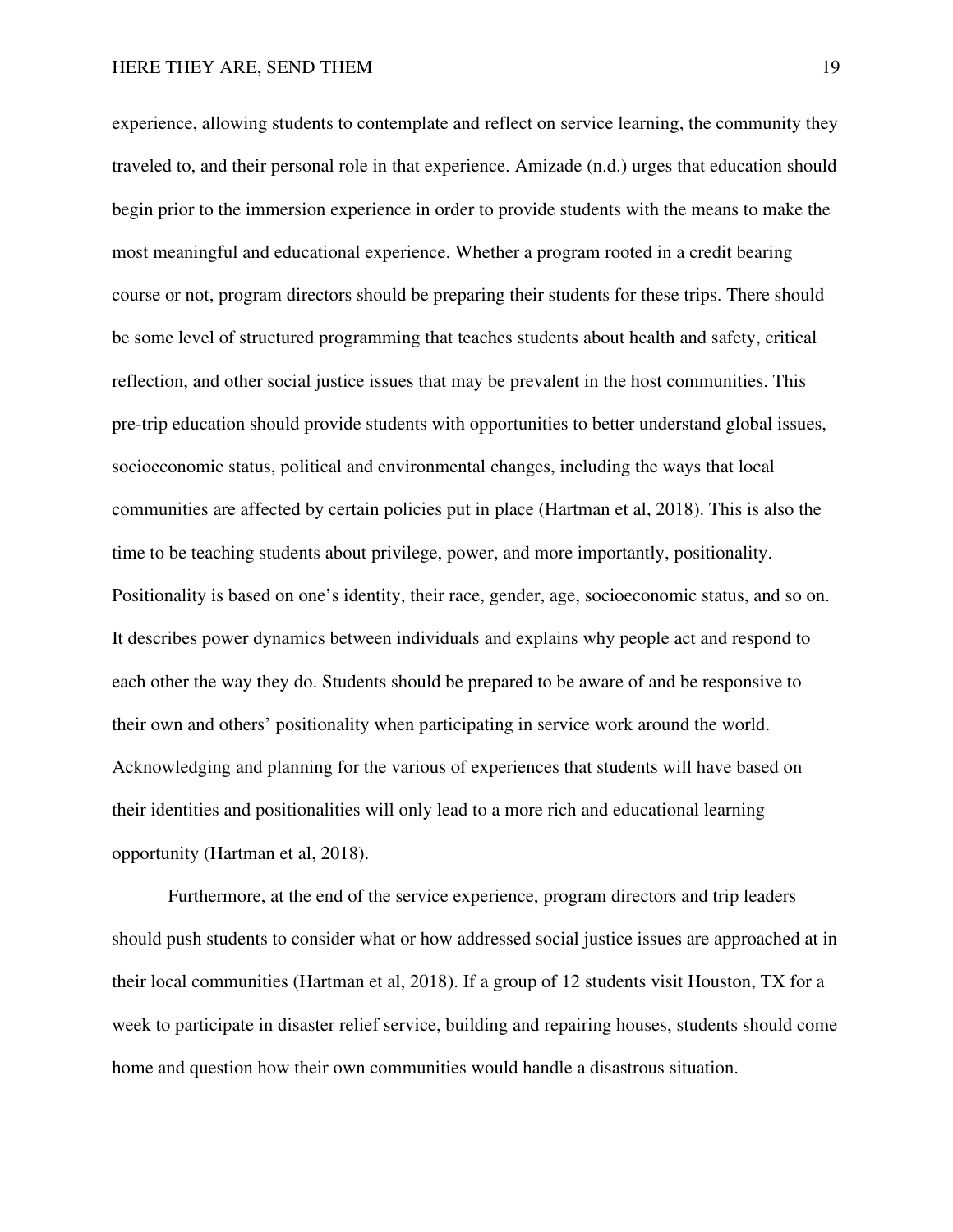The education aspect of service learning and global service learning trips is not exclusive to the experience itself. Students should be encouraged or required to participate in some level of education before and after their immersion experience. This education should focus on not only preparing the students for their experiences before they go, but also answering real question that they students might have when they return about how they can continue engagement with their own communities.

#### *Learning Tools*

All levels of global service learning opportunities should provide students with a framework which links personal experiences, readings, and group activities through personal reflections and group discussions (Amizade, n.d.). This framework teaches students that every human life holds equal value with different morals, opinions, and perspectives that must be respected. Amizade (n.d.) has identified six unique learning tools that can help students achieve this framework.

**Service.** Students are expected and encouraged to travel to participate in host community's activities for the duration of their program. This participation will include service work collaborating with the host community and other partnered organizations. International service looks different for every community, but participation in this work opens a unique opportunity to understand the community and the community partners better.

**Intercultural Immersion.** Participants will actively engage in the community's daily life such as social gatherings, holidays, special events, speakers, and time spent with locals. Participants will hear from local community members on different aspects to their culture and life. Participants should actively engage in learning from their local community members by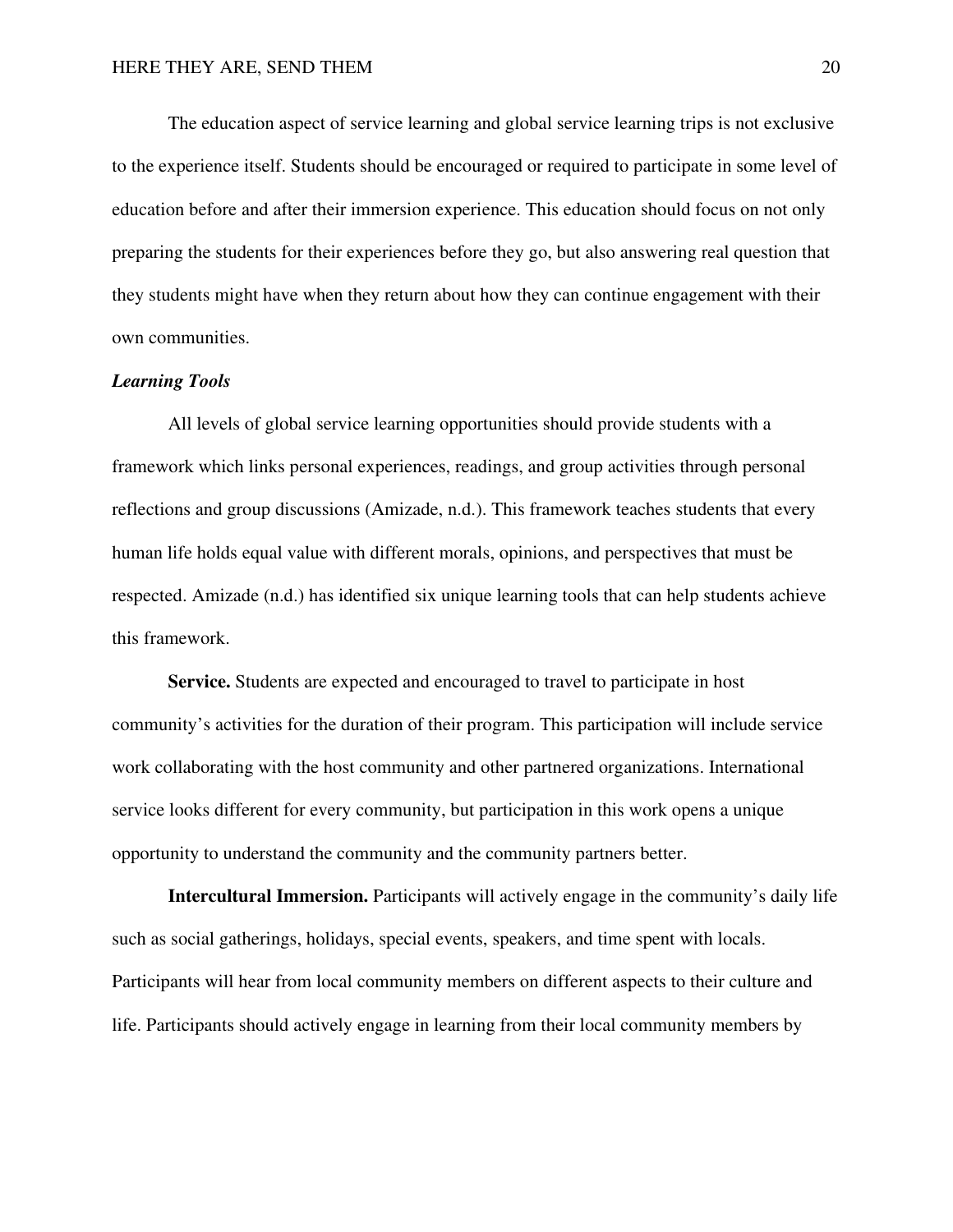thinking and preparing questions to further their knowledge. The program should include field trips to local sites that have significant cultural meaning and history.

**Readings.** Scholarly readings pulled from academia, social media, and cultural news will be used to provide foundation for student's knowledge with real life.

**Group/Individual Activities.** Participants should engage in activities pre-immersion, during immersion, and post-immersion that will challenge their learning opportunities through their daily experiences. These activities should encourage participants to reflect upon sparked moments during their immersion. These moments are learning opportunities and should be taken advantage of to maximize learning.

**Journal Writing.** Participants are strongly encouraged to take time throughout the day to thoughtfully reflect before, during, and after their immersion experience. Prompted questions can be given and used to encourage critical thinking, examination of your environments, and reflection of personal feelings. Journal writings should also engage some of theory being introduce in the readings with the physical practice that they participants are engaging in.

**Reflective Dialogue**. Participants should be engaging in reflection daily. Reflection is encouraged pre-immersion and post-immersion but is required during the immersion experience. Reflection should be individual as well as group reflection with other participants and community members. More importantly, participants are encouraged to actively view reflection as a value, rather than an activity. Reflection should be used throughout the day to critical review all moments and experiences. "Participants should create learning environments for each other during these discussions where diverse viewpoints, emotional learning, healthy conflict, and challenging dialogue can safely occur," (Amizade, n.d.).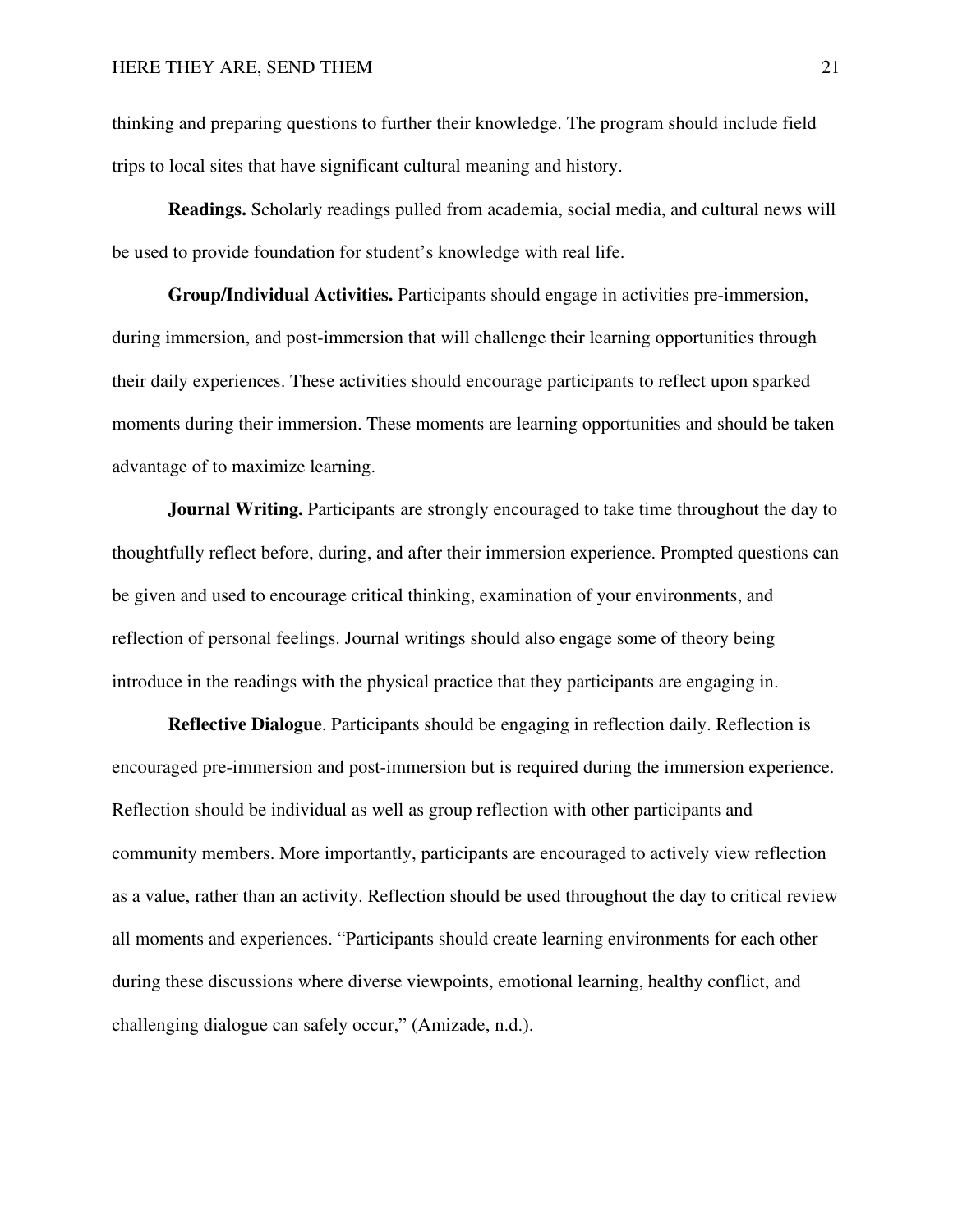Most research also suggests education as being a key suggestion for how to improve service learning experiences as it relates to prejudice and oppression. One study examined four types of service learning trips and describes the key differences between those trips, highlighting the different types of education and preparation that is characterized by the trip.

Garcia and Longo (2017), introduced four models of global service learning that are used and practiced at Providence College, these models are Co-Curricular International Service Trip, Short-Term International Service-Learning Course, Course Embedded Spring Break International Service Trip, and Curricular Embedded Pre-or Post-Course International Service Trip. Co-Curricular International Service Trip are characterized as short term, non-credit bearing international trips. These trips are offered during intersession breaks or summer breaks from Providence College and are focused on student leadership. Similarly, Short-Term International Service-Learning Course encompass the same things, but these trips take the additional step to incorporate academic curriculum in addition to the trip. These trips focus more on student learning rather than leadership. The next form of service learning trips, Course Embedded Spring Break International Service Trip, are embedded in a semester where the service learning is during a school break of that semester. This structure allows for pre-preparation and post reflection of the trip/course by immersing readings, guest speakers, and local immersion. This type of trip also focuses on the reflection of community engagement. Finally, Curricular Embedded Pre-or Post-Course International Service Trip take place before or after the semester of the course allowing for deep reflection. Garcia and Longo (2017) continue to offer a set of benefits of service-learning, including fostering storytelling across borders; cultivating students as partners; developing reciprocal community partnerships; and creating public work, visual, auditory or performing public artifacts. It is crucial to note the trips that focus on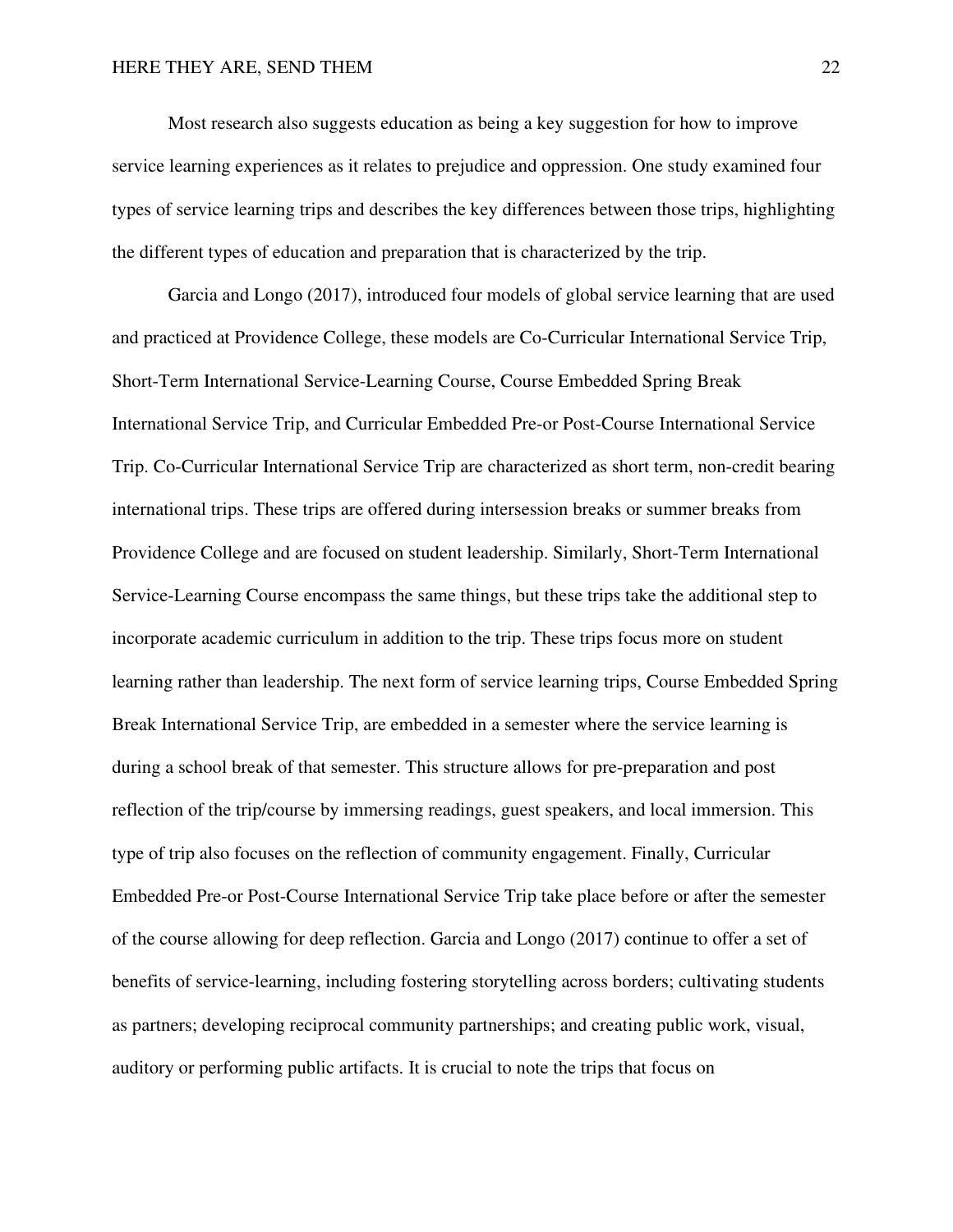curricula/education that is offered before and after the service learning experience, and that this education then allows the students to participate in deep reflection. During the trip, students should be converse in broad themes relating to their host community including: "personal values & ethics, service in a cross-cultural context, global citizenship, and communicating and activating the GSL experience post-culture immersion (Amizade, n.d.). This kind of reflection allows the student to contemplate, meditate, and reason with the experience they just participated in. As a result, this could reduce the level of harm that could happen within the community. In order to avoid this kind of outcome, social work educators need to center the focus of the service learning experience on the community rather than developing only those experiences of the students (Mapp & Rice, 2019).

Garcia and Longo (2017), continue to discuss civic practices and the importance of what is contributed to communities when students partake in these kinds of service learning trips. It emphasizes the fostering of storytelling, cultivating students as partners, developing reciprocal community partnerships, and creating public works: visual, auditory, and performing artifacts. These benefits are practices and honed through service learning trips, deep reflections, and education that is emphasized through these models of service learning trips. Mapp and Rice (2019) demand that service learning work is a rights-based experience that is focused on the needs of the community, rather than that of students.

Martin (2003) discusses how popular it is for professors and administration to want to bridge the gap between theory and practice for students to raise their awareness and help them understand more complex issues, traditionally doing this through service learning projects (Martin, 2003). These service learning projects can be conducted in multiple fashions such as volunteer work, internships, or community service activities (Martin, 2003). "Service learning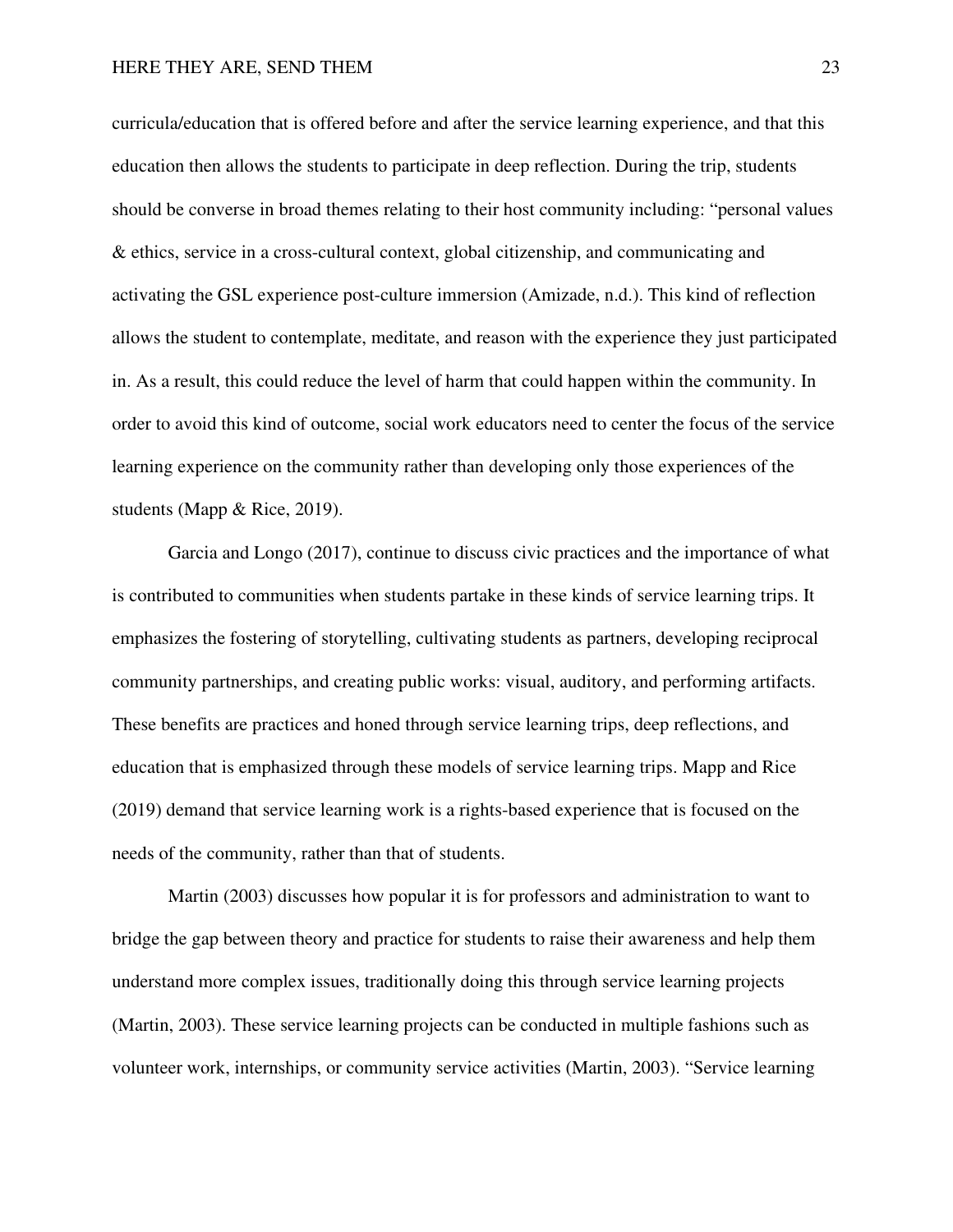provides a means for articulating the relationship between academic material and its applications, which at times may be contrary to a students' initial understanding," (Martin, 2003, p. 416). This work argues that service learning implies gaining "the real-life experience" is just as important as the traditional classroom experience, and critical awareness can be accomplished through service learning. Martin (2002) argues that service learning can provide students with a venue for critical awareness, through the fashion of critical social analysis. Martin argues that the critical awareness is gained through the reflection of the events of service learning, among its many forms, through journal writing and conversation. By the end of these projects, students are typically required to write a formal policy paper relating on the advocacy of their service learning project, their current work, and their class topics that challenges the student to question the tension between theory and action (Martin, 2002). Through these projects, students gain a better understanding of the environments in which they live and experience, which will provide them with the knowledge and understanding of how to address and critically analyze systems and structures at large. Martin (2002), also address how critical social analysis and service learning methodologies were used to answer important questions surrounding race, inequality, and public policy. It was found that students who partook in an elective course about race, inequality, and public policy, while completing their service learning, saw inconsistencies within their service learning by looking at the relationship between theory and practice. This article looks at the inequalities and inconsistencies that were found by 10 students taking a race, inequality, and public policy course while completing service learning work.

#### *Merrimack College's SEND Program and the Four Pillars of SEND*

A current service experience program, the SEND Program at Merrimack College, which is embedded in the Grace J. Palmisano Center for Campus Ministry, works to increase the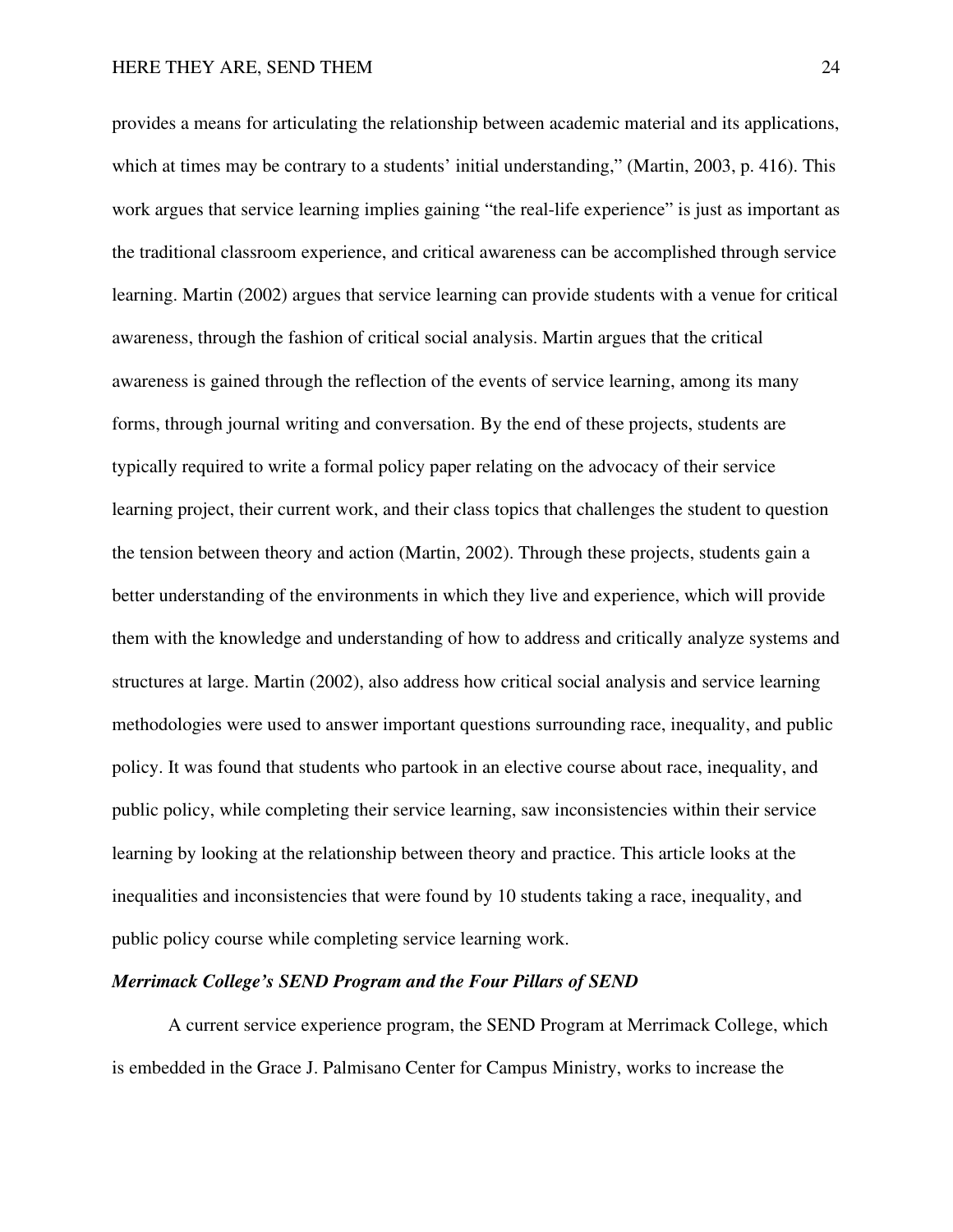effectiveness of service experiences as they impact both the students and the community who participate. Merrimack College, a private Catholic school in northeaster Massachusetts, is a part of the cohort of schools that finds and sees the value of service opportunities and provides such experiences for its students. "Service opportunities through the Grace J. Palmisano Center for Campus Ministry give Merrimack students the opportunity to embody key aspects of our Augustinian heritage, which emphasizes intellectual, spiritual and personal growth through community life and service to others" (Grace J. Palmisano Center for Campus Ministry, n.d.). These service programs are short-term, one weeklong domestic or international trips that allow students the opportunity to work towards justice connection and reflection on their individual journeys. While these trips are not all directly focused on service learning as the main goal by connecting the experience with course credit, they do offer students rich experiences that engage and hone skills they learned on campus and challenge them to grow their perspectives about themselves and many other domestic and global issues.

The SEND Program through Merrimack College offers a service experience program that is rooted in many of the morals and values, like reflection, that has been indicated in the literature. The SEND Program is engrained in the Augustinian tradition of Merrimack College and has the hope that through the service trips, students will be drawn closer to god and help them develop on their own personal and spiritual journeys through service to others (Grace J. Palmisano Center for Campus Ministry, n.d.; Augustinian Province of St. Thomas of Villanova, 2019a). The Augustinian Charism follows three essential elements: "The constant search for God by means of a deep interior life; the practical love of neighbor; and the constant pursuit of truth" (Augustinian Province of St. Thomas of Villanova, 2019a). As a result of combining the Augustinian teachings with service learning intent, the SEND Program focuses on four main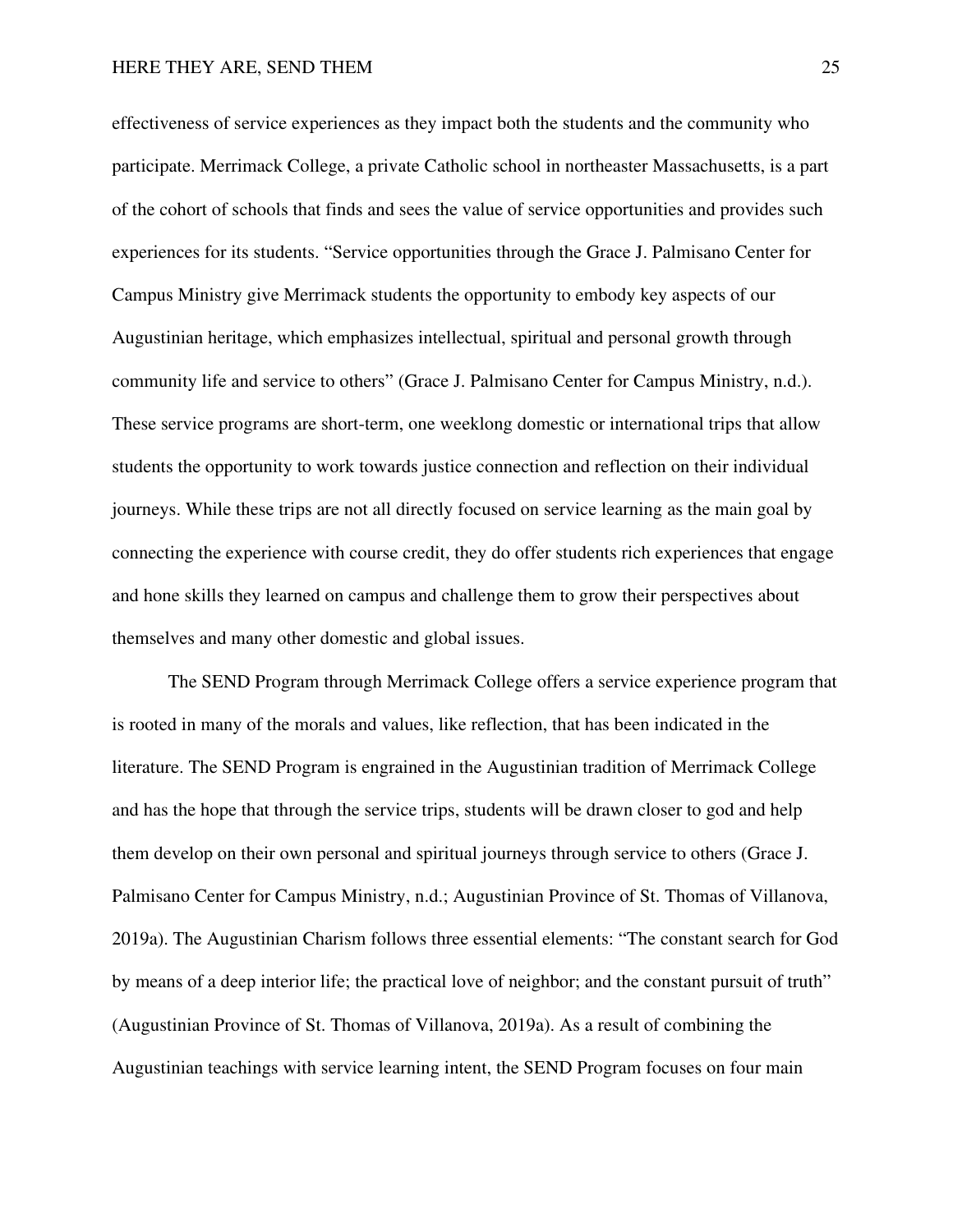pillars*; service, solidarity, community-friendship,* and *reflection* (Grace J. Palmisano Center for Campus Ministry, n.d.).

**Service** focuses on giving back to others through action. The service can come in many forms, sitting and talking, dialogue, conversation, serving in a soup kitchen, or a food bank, helping rebuild a school after a disaster, and so on. The SEND Program believes that service is a lifestyle, and this kind of service experience is meant to inspire students to have a deeper commitment to serving others throughout life (Grace J. Palmisano Center for Campus Ministry, n.d.). **Solidarity** points to understand that despite our differences, humans are one. These service experiences can help students learn about humility while working in the various communities and recognizing that we have as much to learn from our community members as they have to learn from us. Students pack lightly and are cautioned to refrain from social media or technology as a way to full immerse themselves in the experience that they are about to embark on.

**Community-friendship** focuses on the importance of creating stable and genuine relationships with the community members that are met, and the teams that we work with. Enjoying the company of others while learning with them and from them allows students to build sustainable relationships while embarking on these trips. Finally, **Reflection**, serves as the foundational pillar that embodies the values of this program. Reflection values knowing yourself and using experiences, like those offered through the SEND Program, to further one's knowledge of themselves and the world. "Campus ministry staff and student leaders facilitate frequent reflection experiences before, during and after trips. These experiences are meant to help participants in our programs discover new perspectives about themselves, personally and spiritually" (Grace J. Palmisano Center for Campus Ministry, n.d.).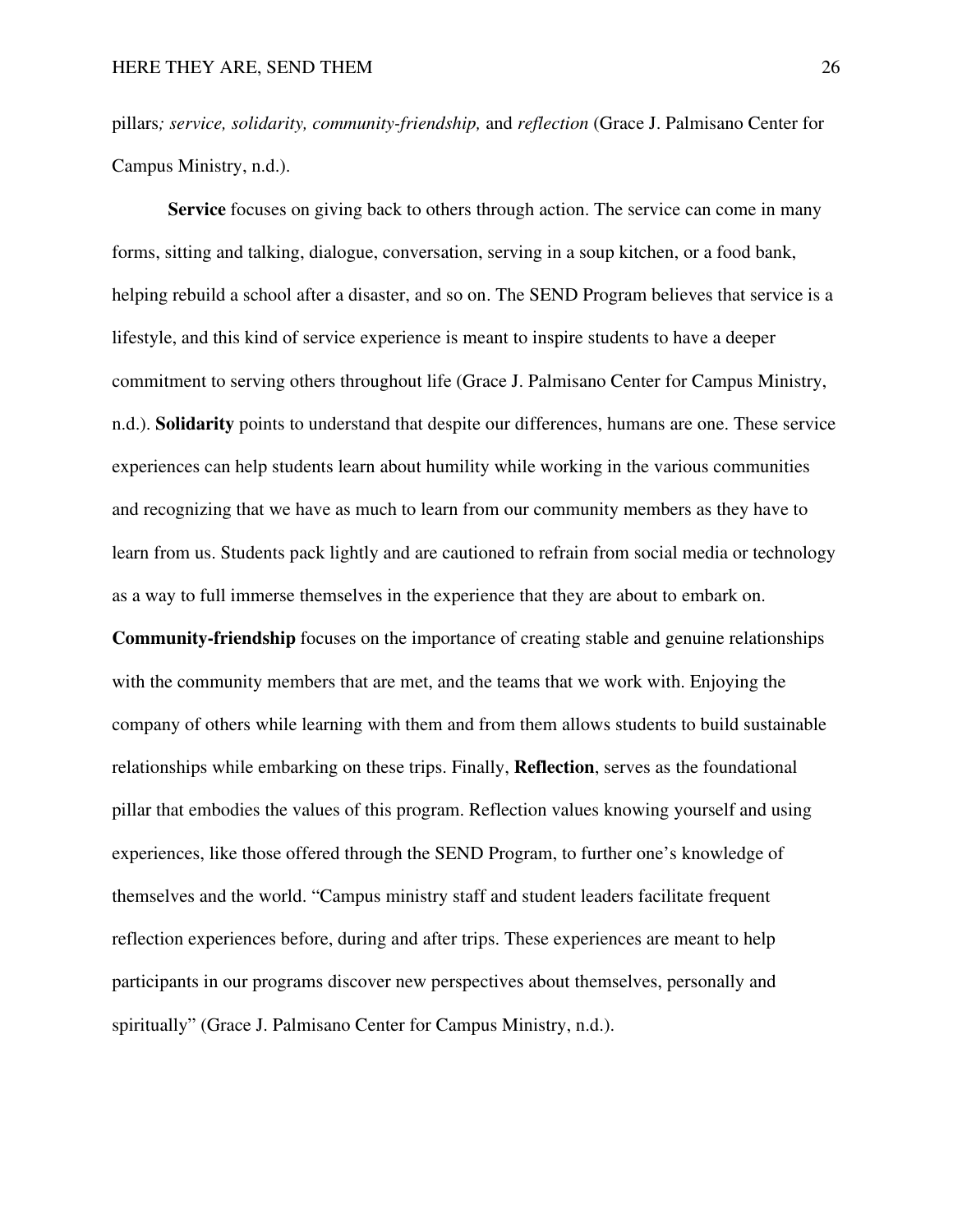In attempt to understand some of the best practices for these types of service experiences, professionals have conducted research in attempt to get some answers. In the same way that the SEND Program focuses on challenging students through the pillar of solidarity to accept and understand individuals in different communities despite their differences, Garcia and Longo (2017) suggest that there are significant benefits for students who travel abroad because they gain international experience and they are exposed to difference languages and diverse cultures. Moreover, like the community-friendship pillar, Garcia and Longo (2017) advocate that storytelling across borders, cultivating students as partners, developing reciprocal community partners are all ways that students have positive take-away's from these trips; just as creating stable and genuine relationships with community members is an important concept highlighted through the SEND Program at Merrimack College. Garcia and Longo (2017) also argue that short-term mission trips with reflection and curriculum before and after the trip are the best form of mission trips because they allow for the deepest reflection of students and give students a greater appreciation for the experience that they just participated in. Another researcher, Martin (2002) highlights the importance of critical awareness that can be gained through service experiences like the ones provided on the SEND Program. Martin (2002) focuses on the reflection via journal writing and conversation is the best avenue for gaining critical awareness skills, furthermore, resonating and abiding by the values put forth by the *reflection* pillar of the SEND Program.

 These values are derived from that of the Augustinian values (Augustinian Province of St. Thomas of Villanova, 2019b), to wit:

Community is the axis around which Augustinian religious life turns: a community of brothers who live harmoniously together, united by a single soul and a single hear,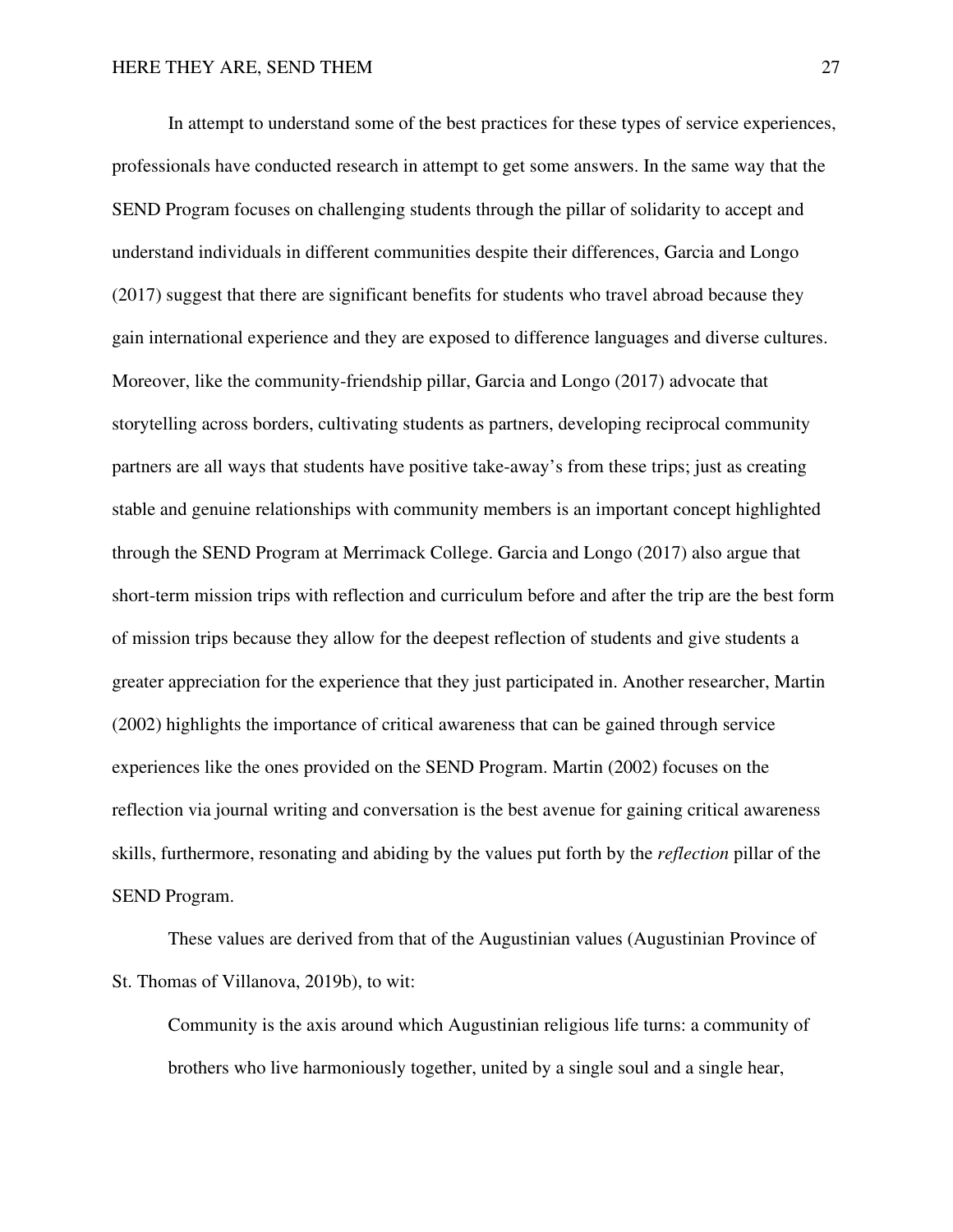seeking God tougher and open to the service of the Church. This community is the fruit of charity and is expressed in friendship, which brings forth and nourishes loyalty, trust, sincerity and mutual understanding. Charity unites us in Christ, helping us to recognize the signs of God's love in the events and circumstances of life. Thus, united in charity, we share mutually the gifts given to us and to others. Our friendship in Christ not only favors the development of each one's personality, but it also increases freedom within the community itself, in which a healthy openness of mind fosters dialogue and enjoys a necessary autonomy with which to serve God better.

 Humility and poverty are the foundation of our common life and spiritual life; and are so closely related that no one can be called a "poor man of God" as was Augustine, without being humble. By reason of poverty and humility we consider all of our possessions, both material and spiritual, as the possessions of all, for we do not hold them as personal property, but as given to us by God to be administered. We are all beggars before God. Therefore, we make use of the goods of the earth as tools on our way toward our heavenly homeland.

Much of what is outlined in the four pillars have been established in what is outlined in the values of the Augustinian tradition. The deeper meaning built within the Augustinian values is the moral to try to love better together through service (Nicole Benevenia, personal communication, October 8, 2019). It is important to understand that while the SEND Program is situated within the Campus Ministry of Merrimack College, directly influenced by the Augustinian order, it is not a condition of the program that students practice this faith. Nor is the faith heavily present during the service experiences as the partner communities and the stills all have their own, varying beliefs. However, the Augustinian tradition believes in service and doing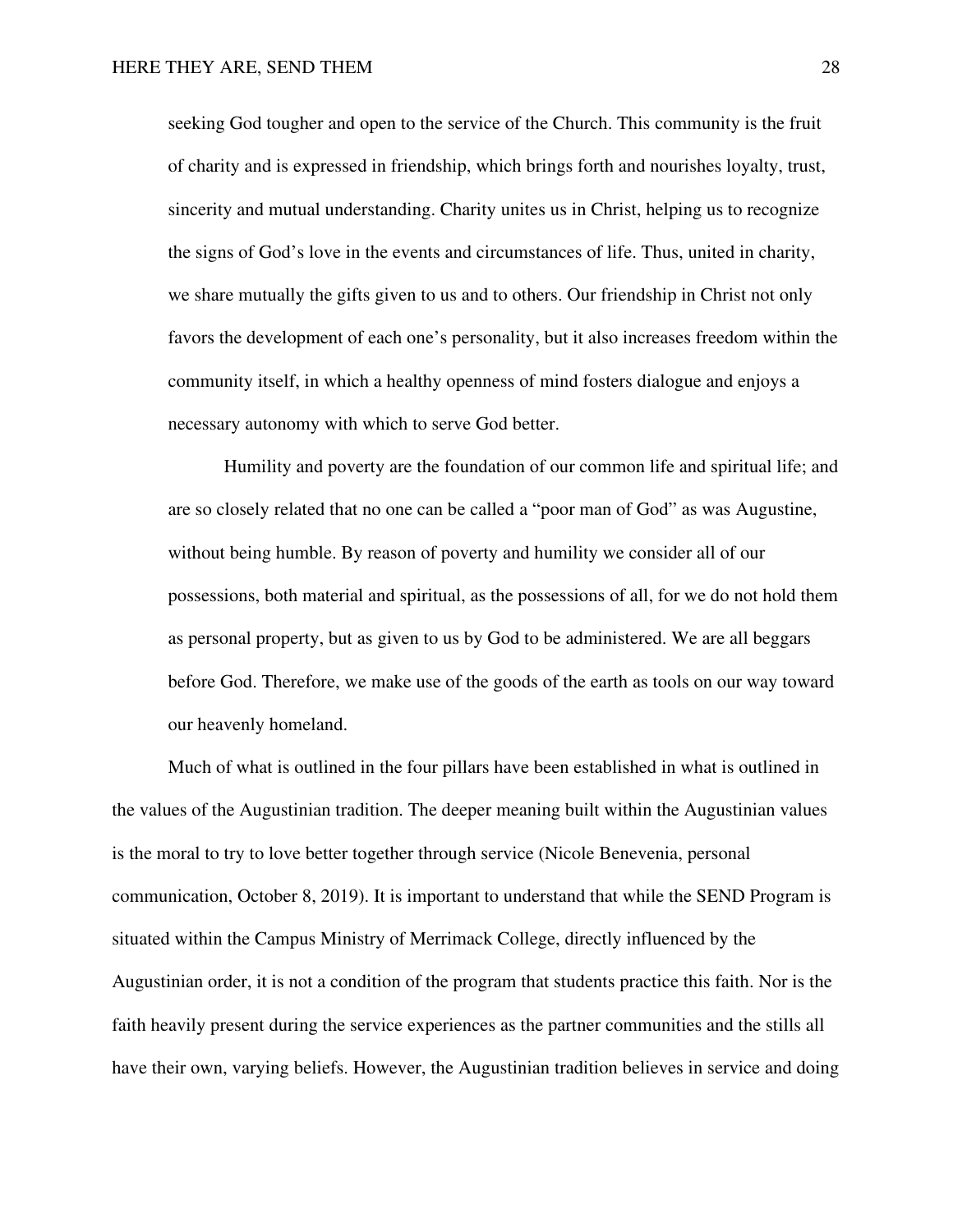good with others, giving back to others, therefore this program and the Augustinian tradition support each other. Unlike some programs on other college campuses, the SEND Program does not have a curriculum or course credit associated with the service experiences.

Nicole Benevenia, Merrimack College Campus Minister for Service and Social Justice runs the SEND Program at Merrimack College. Being a contributor to the foundations displayed in the four pillars, she searches for community partners that promote environmental, social and ecological justice. This focus was not only determined by student interests for participating in service trips, but these trips also encourage humility and humbleness among the students who go. One of the short-term goals of Benevenia is that the student's hearts are broken in some sort of way; hoping that this kind of modesty, understanding, and appreciation for social injustice will contribute to students coming home with a more complex sense of the world. Benevenia hopes that their experiences domestically or internationally will make their view of the world more complicated than the ideas and biases that they had before leaving and will add to their growth spiritually, intellectually, and academically. For her, it is important that the service experience is the education that the student is gaining (Nicole Benevenia, personal communication, October 8, 2019).

When Benevenia is planning the trips that are offered through, she searches for organizations who believe in the same goals and values that the SEND Program is providing for students. She backs away from using the language that "we are serving people" and instead focuses on how the student and the site leaders will be served by the community instead. This thought process and consciousness of language is sought out by her community partners. Moreover, she looks for communities where community leaders are working with the students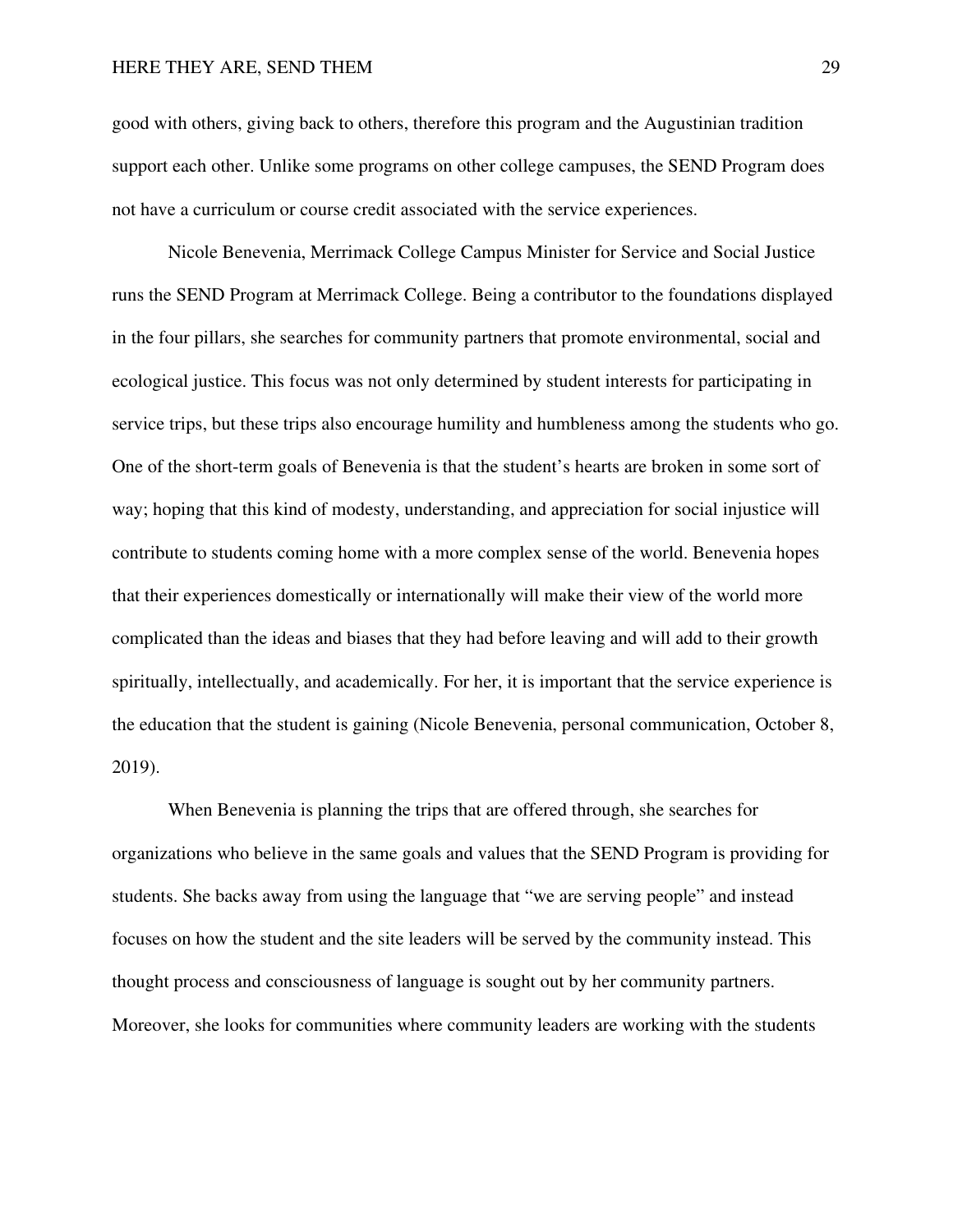and engaging in service, conversation, and reflection; ensuring that these partners have reciprocity and humility as well (Nicole Benevenia, personal communication, October 8, 2019).

Once the community partners are established, the trips/programs have been created, and the site leaders have been chosen, and the undergraduate students have been selected, Benevenia holds pre-trip meetings which enforces some rules, values, and guidelines for all of those participating to ensure that the students are learning from their experiences.

 Understanding the process and decision making for the trips that are offered through the SEND Program is important in recognizing the space and social justice issues that the students are combating. The partnerships that have been established through the SEND Program demand a mutual and constructive relationship between Merrimack College and the Community Organization in order to avoid any harm that could be established while the students are abroad doing service. Both sides of the partnership need to be aware of these issues and promise to embrace the service experience as the education that is not only being given to the students, but to the community as well, for these experiences offer a great deal of learning and education to everyone involved (Nicole Benevenia, personal communication, October 8, 2019).

#### *Best Practices of the SEND Program*

The SEND Programs best practices coincide effortlessly with the best practices that are presented in the literature and the values or the Augustinian tradition. First of all, Benevenia urges eliminating technology use during the trips, by both the students and the advisors. This allows for students, trip leaders, and advisors to be in the moment, participating in not only the service but intercultural immersion (Amizade, n.d.). The service experience as a whole is the education that the student is receiving, therefore, stepping away from technology is crucial for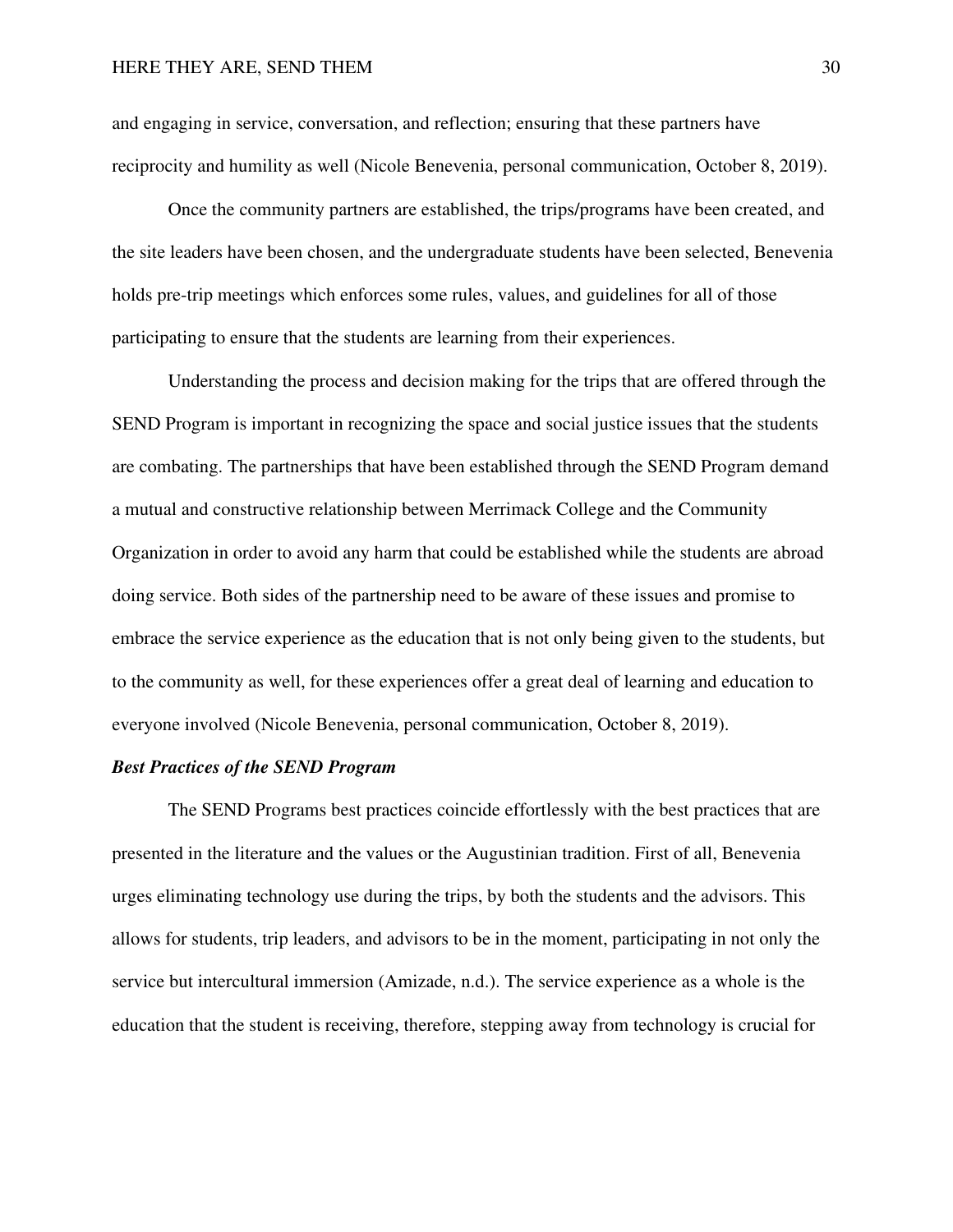building relationships, engaging in the community and having a true experience by detoxing from all distractions (Nicole Benevenia, personal communication, August 6, 2019).

 Second, following the attempt and work that Benevenia has done to establish relationships with communities who are looking for the same outcome as the SEND Program, Benevenia also expects that the students are aware of these outcomes and are respectful of the communities where they are a guest. Relating back to eliminating technology, Benevenia demands that all students are present and mindful of their actions and their surroundings, similar to their positionality (Hartman et al, 2018). She encourages them to think about how they would want an outsider to act in their own community and to use that framework to shape the way they communicate and interact while on their service trips.

Finally, the most important best practice that Benevenia has created for the SEND Program is the concept and action of reflection throughout the experience. At the beginning of every trip, students are given journals for which they can reflect in and capture all of their thoughts and feelings throughout the day. As the magnitude of literature has suggested, reflection and participation are essential to service experiences (Espino & Lee, 2011), Benevenia intends for reflection to be less of an act during a formal time of day, and more a value that is held by the students during the entire trip. While it is important for the designated reflection sessions that are scheduled in the mornings and the evenings of every day to occur, students should be participating in small reflections and conversations throughout the day so that they can process as they go and as they are experiencing (Nicole Benevenia, personal communication, October 8, 2019). The Student Leaders and the Advisors of the trip are asked to initiate the reflections throughout the day and help course the students as the day goes on. They are trained to actively listen to their students during reflection to help decode their feelings about the tasks at hand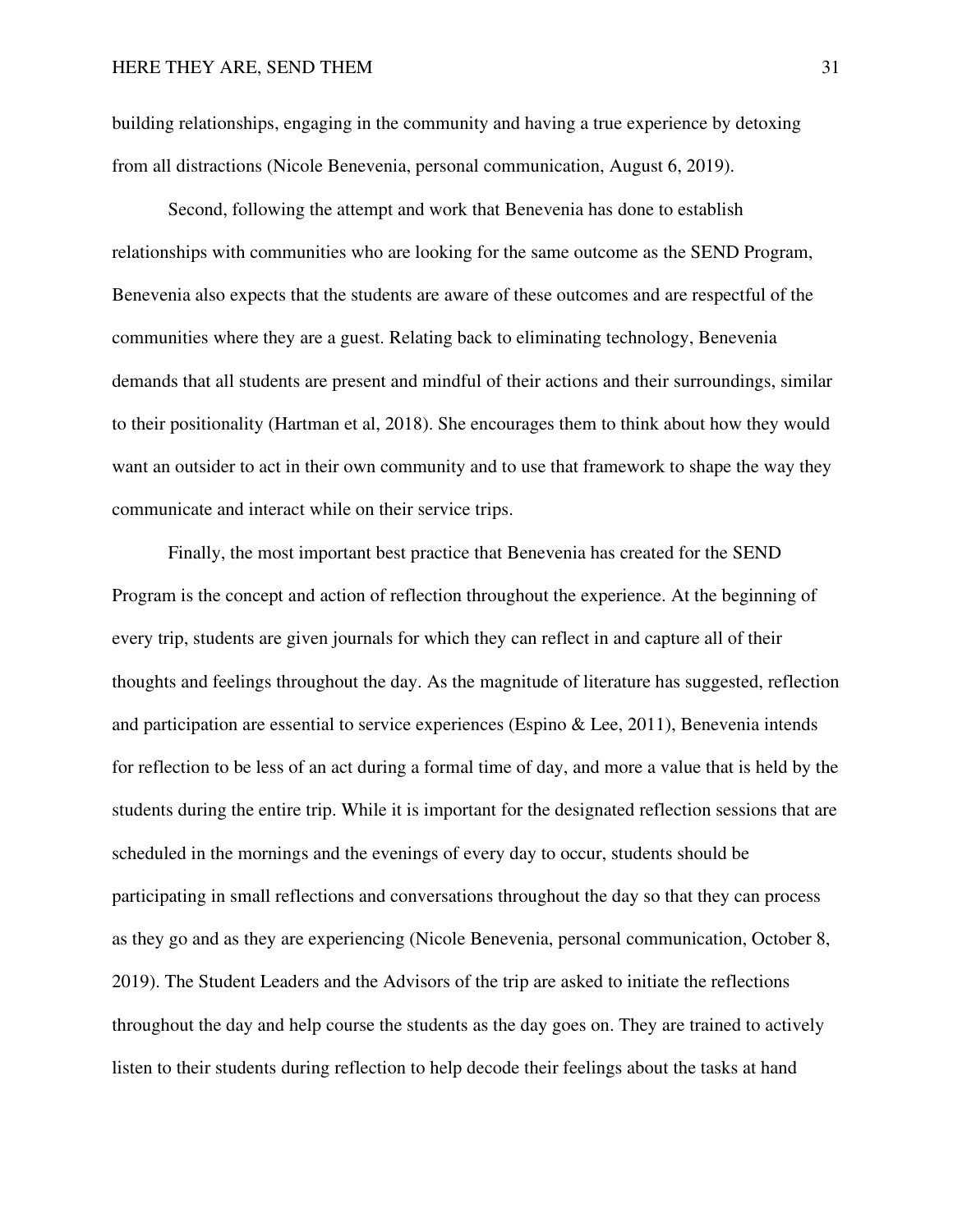(Alderman & Green, 2011). In the nightly reflections, they key to daily activities, students are encouraged to share from their journals and engage in small activities that elicit discussions around the servce completed that day and the social environmental issues that were unpacked. This space where students are able to share and hear from one another creates an important learning environment throughout their trip.

#### *Evaluating Service Learning Programs*

Program evaluation is a tool for examining the effectiveness and efficiency of a program, moreover, to help the program continuously grow and improve. Program evaluation looks at the goals and outcomes of a given program and assesses whether these outcomes are being met: it allows the program to understand if the program is meeting the stated outcomes for its participants. Program evaluations of service learning, service experience, or alternative break programs not only ensures that the specific program outcomes are being met, but that the educational goals of these programs for the students are being reinforced.

Assessments of other service learning evaluations have used various methods. RMC Research Corporation (n.d.) define two common methods used for measuring change, before and after design and comparative design. In before and after design, the program is measured both before the program begins and again when the program is over. This allows researchers to measure if there was a change or any significant difference in the program participants once the program is over. A comparative design is similar to using a control group and an experimental group. In comparative design, two comparable groups are used having related experiences aside from the program. Using this method, one group experiences the program while the other does not. Once the program is over, this design compares the group experiencing the program with the other in search for variations (RMC Research Corporation, n.d.).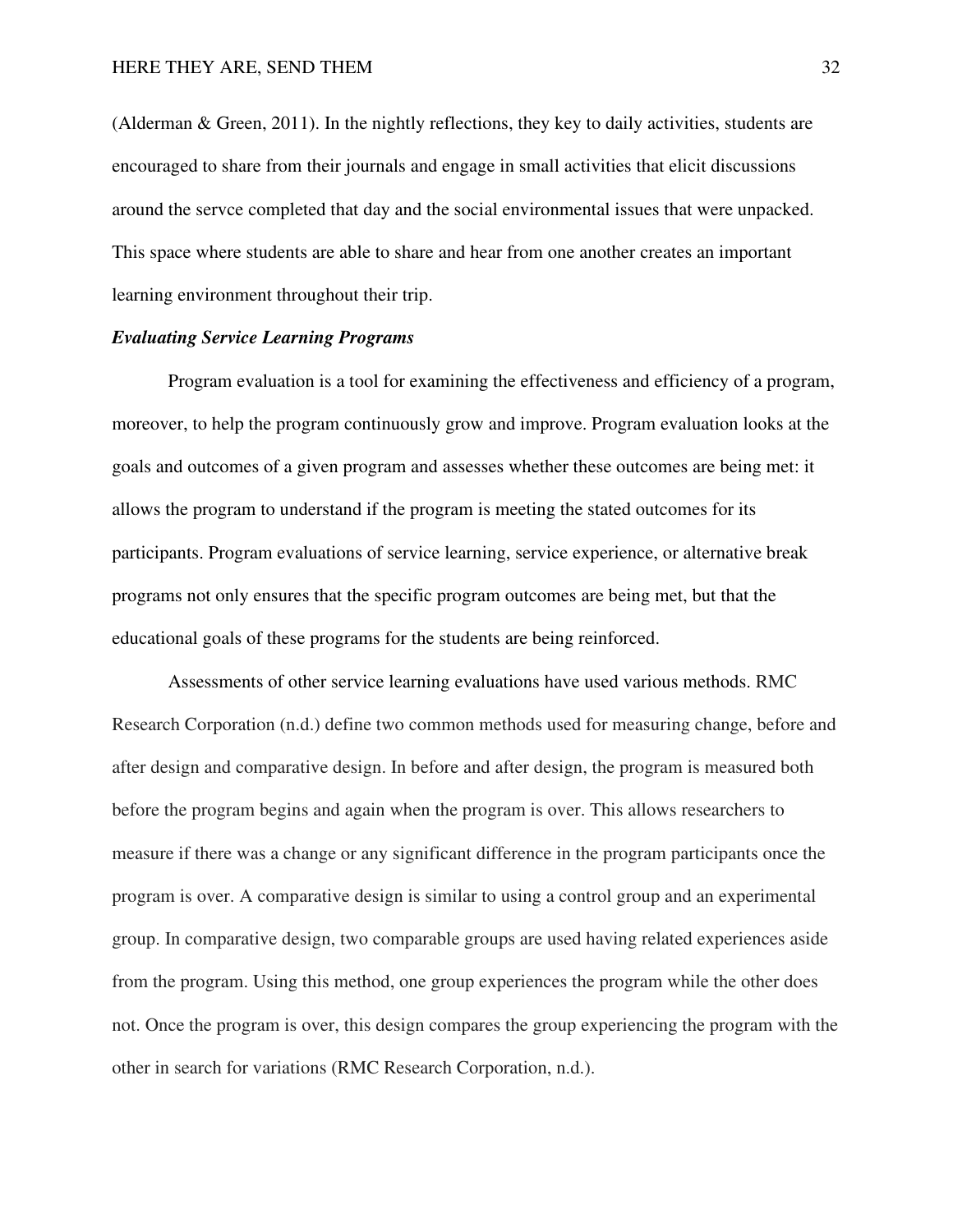Performance-based assessment is another form for assessing service learning programs (Davis, Miller, & Corbett, 1998). It measures what the students can do or what knowledge they can apply to what they already know, measuring developmental progress of conceptual learning. It measures "task completion in a realistic context and is integrative, measuring many facets simultaneously" (Davis, Miller, & Corbett, 1998, p. 5). "Performance-based assessment allows teachers to understand the processes students use to learn and how they actively construct meaning through analysis, synthesis, and evaluation within real world situations," (Davis, Miller, & Corbett, 1998, p. 5).

 A third method measures the students change through questionnaires distributed at the end of the program. This method surveys program participants and obtains sums across all items (Bringle & Kremer, 1993).

 The first step in beginning a program evaluation is to define the program objects and determine how they can be measured. The second step is to decide what assessment is best for the program based on how to measure the program objectives. Next, step three, select what research method design will be used: before and after, comparison, performance-based, etc. Fourth, the sources of information need to be selected. If information is going to be collected straight from the source, the groups of people need to be selected. If there is going to be a secondary level of information, those sources of information need to be determined. Fifth, decide what measurements of data are going to be used: quantitative, qualitative, or both. Finally, step six is to conduct the research for the evaluation (RMC Research Corporation, n.d.).

 All methods are effective for assessing service learning programs. This program evaluation obtained its data by surveying alumni students who already participated in the SEND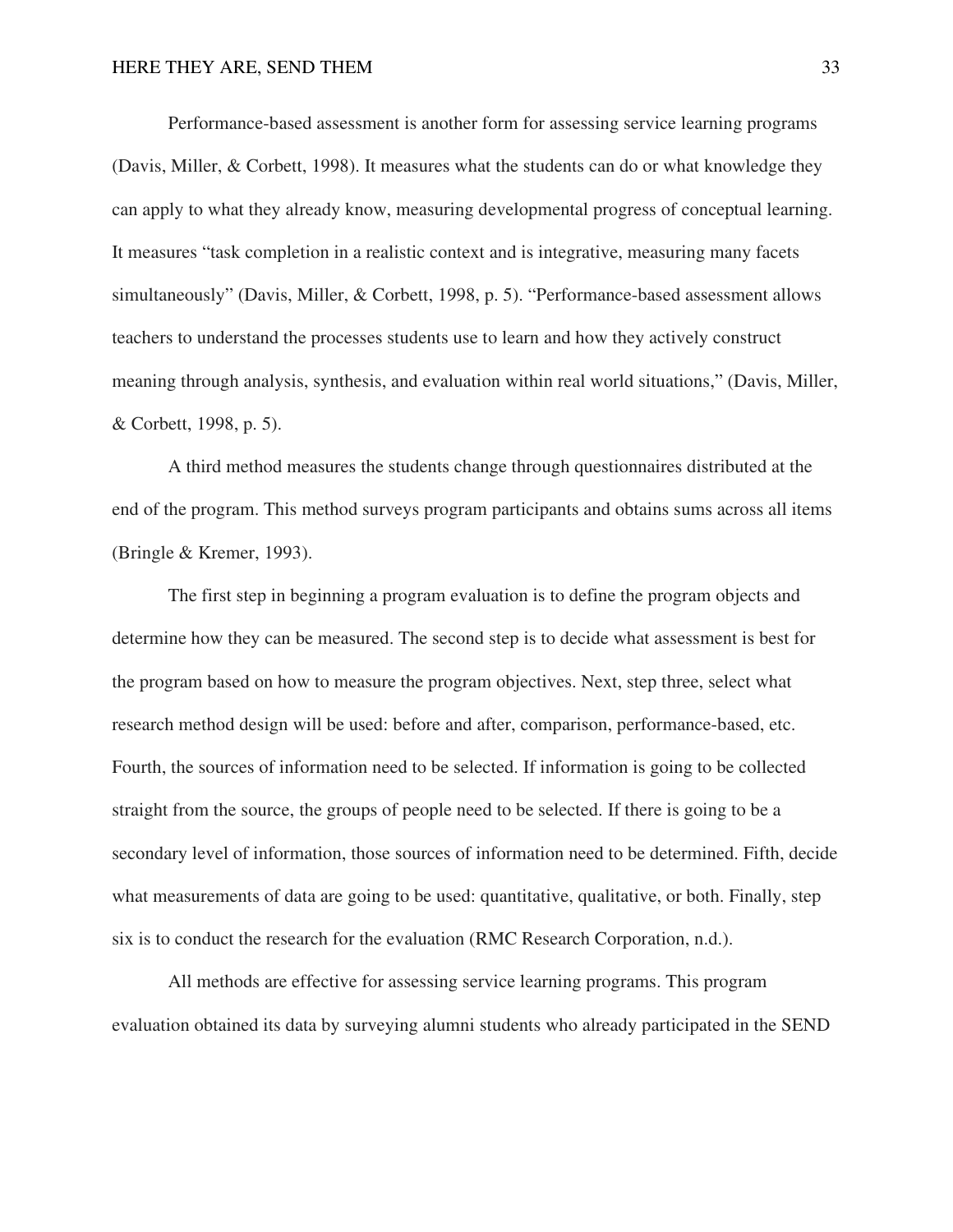Program. This was the most effective method that was determined while assessing students as a primary source. The data was analyzed using both qualitative and quantitative methods.

#### **Methodology**

The SEND Program at Merrimack College works to increase the effectiveness of service experiences as they impact both the students and the community who participate. These service programs are short-term, one-week long domestic or international trips that allow students the opportunity to work towards justice, social connection, and reflection on their individual journeys. While these trips are not all directly focused on service learning, they do offer students rich experiences that engage and hone skills they learned on campus and challenge them to grow their own perspectives about themselves and many other domestic and global issues.

The SEND Program is rooted in four pillars or values that influence the goals and outcomes of the program. Mostly focused on student growth and development through the process of participating in one-week domestic or international service programs, the purpose of this Program Evaluation is to determine if these outcomes and goals are being met.

#### *Logic Model / Program Framework*

The SEND Program trips focus on social, environmental, and ecological justice. In the 2019-2020 school year, students are able to participate in one of nine different trips including Camden, NJ, focusing on urban poverty, social justice, and work with youth; Nazareth Farm, WV, focusing on Appalachian cultural immersion, intentional living, and environmental justice; Costa Rica, focusing on environmental justice and sustainability; San Diego, CA, focusing on immigration and the Mexico-US border and Chicanx culture; Pine Ridge, SD, focusing on Oglala Lakota culture and history, and rural poverty; Asheville, NC, focusing on environmental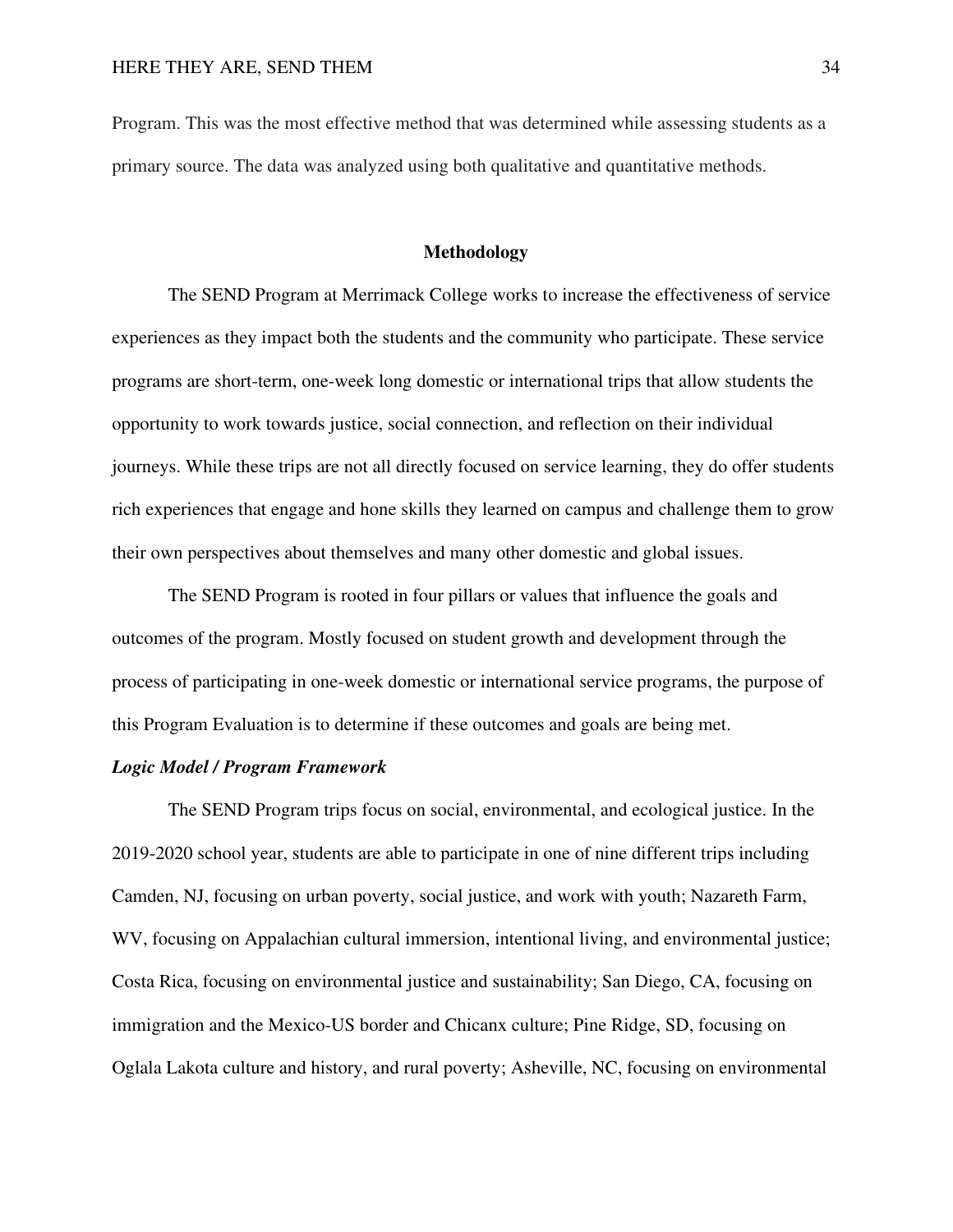justice in urban contexts; Peru, focusing on working with children in orphanages/residential

home settings, and cultural immersion; and Ecuador, focusing on cultural immersion; social

justice in Catholic tradition.

## *Table 1: SEND Program Logic Model*

| Long Term Goal<br>Intermediate Goal | The SEND program influences who the student become (their self-<br>identity and career path) and how they view the world; increases their<br>engagement in citizen action; create a more honest and complex sense of<br>the world, expanding their current knowledge about social, economic, and<br>politic policies and norms that influence how things are.<br>Through the system of traveling and service learning trips assisting areas |                                                                                                                                                 |                                                                                                                                                                                                                                                                       |  |  |  |  |  |
|-------------------------------------|---------------------------------------------------------------------------------------------------------------------------------------------------------------------------------------------------------------------------------------------------------------------------------------------------------------------------------------------------------------------------------------------------------------------------------------------|-------------------------------------------------------------------------------------------------------------------------------------------------|-----------------------------------------------------------------------------------------------------------------------------------------------------------------------------------------------------------------------------------------------------------------------|--|--|--|--|--|
|                                     | of different needs, students will be more thoughtful, aware, and will                                                                                                                                                                                                                                                                                                                                                                       |                                                                                                                                                 |                                                                                                                                                                                                                                                                       |  |  |  |  |  |
|                                     | critically examine social and ecological justice issues.                                                                                                                                                                                                                                                                                                                                                                                    |                                                                                                                                                 |                                                                                                                                                                                                                                                                       |  |  |  |  |  |
| <b>Short Term Goals</b>             | <b>Education</b> , Awareness<br>and Knowledge<br>Increased knowledge<br>of social and<br>ecological issues in<br>the real world<br>Increased educational<br>opportunity to learn<br>about self through<br>activities off campus<br>Increased<br>understanding of<br>reflection in a<br>meaningful way                                                                                                                                       | <b>Access to Resources</b><br>Increased access<br>$\bullet$<br>to social systems<br>Increased access<br>$\bullet$<br>to social<br>organizations | Skill Development,<br>Social Connection and<br>Leadership<br>Increased<br>$\bullet$<br>leadership skills<br>by taking initiative<br>Increased<br>$\bullet$<br>teamwork skills<br>Increased<br>emotional<br>intelligence<br>Increased spiritual<br>$\bullet$<br>growth |  |  |  |  |  |

## *Research Questions*

The four outcomes that will be focused on in this program evaluation are: 1) increased knowledge of social and ecological issues in the real world; 2) increased leadership skills by taking initiative; 3) increased teamwork skills; and 4) increased emotional intelligence. Based on the areas of concentration, the outcomes and research questions are as follows:

Outcome 1: Increased leadership skills by taking initiative.

- Primary question: Did student effectively increase their leadership skills?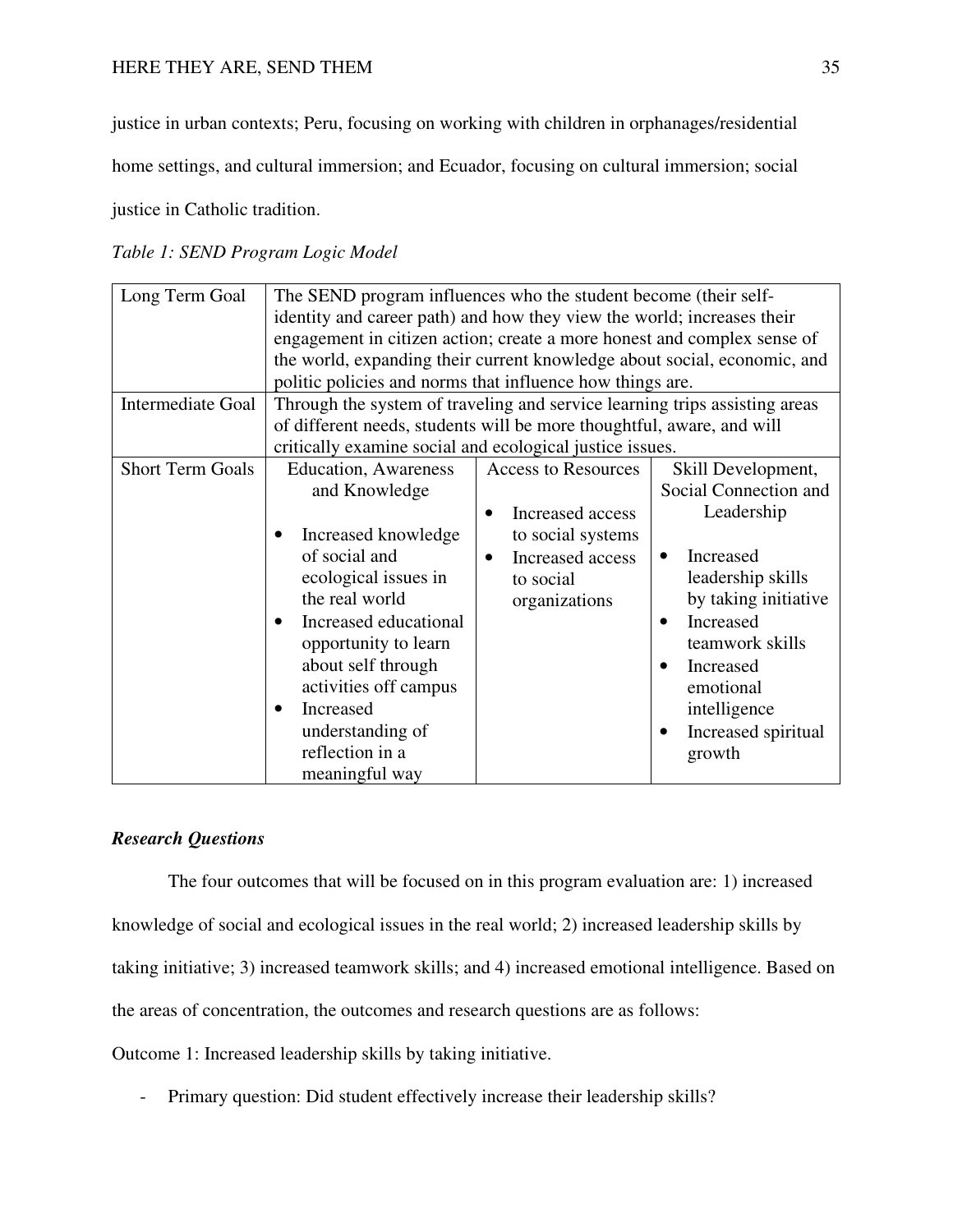- Secondary question: What types of leadership skills did students develop during their service experience?

Outcome 2: Increased teamwork skills.

- Primary question: Did students effectively increase their teamwork skills?

Outcome 3: Increased emotional intelligence.

- Primary question: Did students increase their emotional intelligence?

Outcome 4: Increased knowledge of social and ecological issues in the real world.

- Primary question: Did students increase their knowledge and awareness of social and ecological issues in the real world?
- Secondary question: How did they do it, or how did they recognize it?

#### *Participants*

 Participants included alumni students, trip leaders, and trip advisors who have participated in SEND trips between the years of 2018 and 2020. These trips occurred in the Fall and Spring terms as well as during the winter and summer breaks.

#### *Materials*

 One survey was created, distributed and analyzed to complete this Program Evaluation. The survey consisted of 23 total questions; six questions assessing participants involvement and role in the SEND Program and overall satisfaction; 14 questions evaluating how participants SEND experience influenced them, assessing outcomes based on the programs logic model; and five questions gathering demographic information of the participants.

#### *Procedure*

 This program evaluation was only possible with the collaboration of Nicole Benevenia, the Campus Minister. Benevenia provided insight into the logistics of the SEND Program,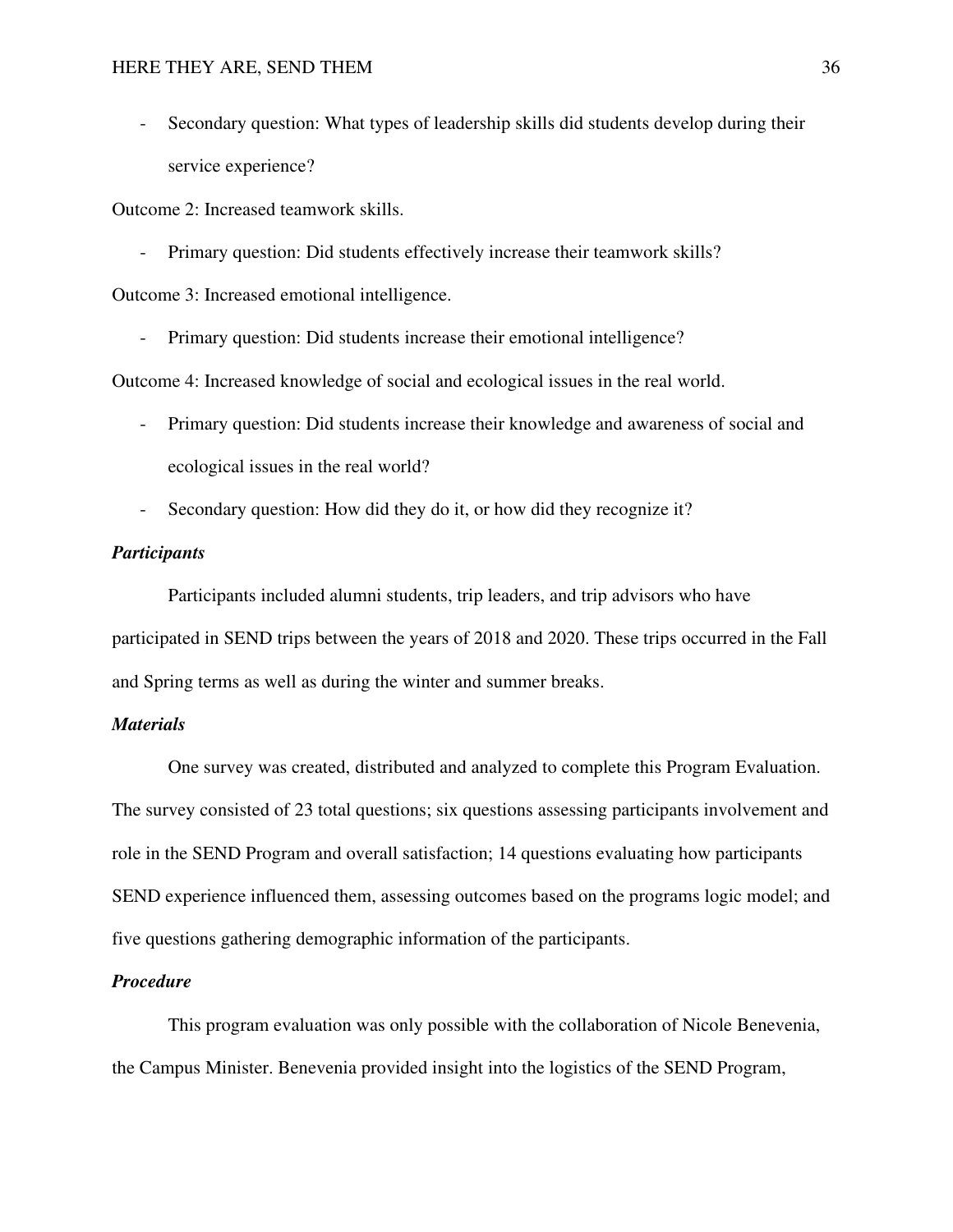describing how host sites are chosen, how she conducts interviews for prospective trip leaders, trip advisors, and trip participants; and how she prepares students before the experience. Meetings and conversations were also held with Benevenia to determine the logic model for the program, determining its long term, intermediate, and short-term outcomes. Furthermore, Benevenia created a list of alumni SEND participants whose contact information was still valid and sent the survey out to those participants. The survey remained open for three weeks, in which time Benevenia sent out reminders to those who the survey was sent to.

| <b>Implementation Timeline</b> |  |
|--------------------------------|--|
|--------------------------------|--|

|                                             |                   |                     |                     | <b>NOV 2019</b><br><b>DEC 2019</b> |                   |                                | <b>JAN 2020</b>                |                                  |                   | <b>FEB 2020</b>     |                     |                     | <b>MAR 2020</b>   |                |                               |                | APR 2020          |                                |                     |                                           |                   |                     |                     |                               |
|---------------------------------------------|-------------------|---------------------|---------------------|------------------------------------|-------------------|--------------------------------|--------------------------------|----------------------------------|-------------------|---------------------|---------------------|---------------------|-------------------|----------------|-------------------------------|----------------|-------------------|--------------------------------|---------------------|-------------------------------------------|-------------------|---------------------|---------------------|-------------------------------|
|                                             | W<br>$\mathbf{1}$ | W<br>$\overline{2}$ | W<br>$\overline{3}$ | W<br>$\overline{4}$                | W<br>$\mathbf{1}$ | $\mathbf{W}$<br>$\overline{2}$ | $\mathbf{W}$<br>$\overline{3}$ | $ \mathbf{W} $<br>$\overline{4}$ | W<br>$\mathbf{1}$ | W<br>$\overline{2}$ | W<br>$\overline{3}$ | W<br>$\overline{4}$ | W<br>$\mathbf{1}$ | $\overline{2}$ | $W$ $W$ $W$<br>$\overline{3}$ | $\overline{4}$ | W<br>$\mathbf{1}$ | $\mathbf{W}$<br>$\overline{2}$ | W<br>$\overline{3}$ | $\ensuremath{\text{W}}$<br>$\overline{4}$ | W<br>$\mathbf{1}$ | W<br>$\overline{2}$ | W<br>$\overline{3}$ | $\mathbf W$<br>$\overline{4}$ |
| <b>PREP</b>                                 |                   |                     |                     |                                    |                   |                                |                                |                                  |                   |                     |                     |                     |                   |                |                               |                |                   |                                |                     |                                           |                   |                     |                     |                               |
| Create and<br>collaborate on<br>logic model |                   |                     |                     |                                    |                   |                                |                                |                                  |                   |                     |                     |                     |                   |                |                               |                |                   |                                |                     |                                           |                   |                     |                     |                               |
| Create research<br>questions                |                   |                     |                     |                                    |                   |                                |                                |                                  |                   |                     |                     |                     |                   |                |                               |                |                   |                                |                     |                                           |                   |                     |                     |                               |
| Collaboration<br>and scheduling             |                   |                     |                     |                                    |                   |                                |                                |                                  |                   |                     |                     |                     |                   |                |                               |                |                   |                                |                     |                                           |                   |                     |                     |                               |
| <b>INTERVIEWS</b>                           |                   |                     |                     |                                    |                   |                                |                                |                                  |                   |                     |                     |                     |                   |                |                               |                |                   |                                |                     |                                           |                   |                     |                     |                               |
| Identify<br>interviewees                    |                   |                     |                     |                                    |                   |                                |                                |                                  |                   |                     |                     |                     |                   |                |                               |                |                   |                                |                     |                                           |                   |                     |                     |                               |
| Outreach and<br>hold interviews             |                   |                     |                     |                                    |                   |                                |                                |                                  |                   |                     |                     |                     |                   |                |                               |                |                   |                                |                     |                                           |                   |                     |                     |                               |
| Follow-up                                   |                   |                     |                     |                                    |                   |                                |                                |                                  |                   |                     |                     |                     |                   |                |                               |                |                   |                                |                     |                                           |                   |                     |                     |                               |
| <b>SURVEYS</b>                              |                   |                     |                     |                                    |                   |                                |                                |                                  |                   |                     |                     |                     |                   |                |                               |                |                   |                                |                     |                                           |                   |                     |                     |                               |
| Develop criteria                            |                   |                     |                     |                                    |                   |                                |                                |                                  |                   |                     |                     |                     |                   |                |                               |                |                   |                                |                     |                                           |                   |                     |                     |                               |
| Send surveys<br>and collect data            |                   |                     |                     |                                    |                   |                                |                                |                                  |                   |                     |                     |                     |                   |                |                               |                |                   |                                |                     |                                           |                   |                     |                     |                               |
| Send survey<br>reminders                    |                   |                     |                     |                                    |                   |                                |                                |                                  |                   |                     |                     |                     |                   |                |                               |                |                   |                                |                     |                                           |                   |                     |                     |                               |
| Follow-up                                   |                   |                     |                     |                                    |                   |                                |                                |                                  |                   |                     |                     |                     |                   |                |                               |                |                   |                                |                     |                                           |                   |                     |                     |                               |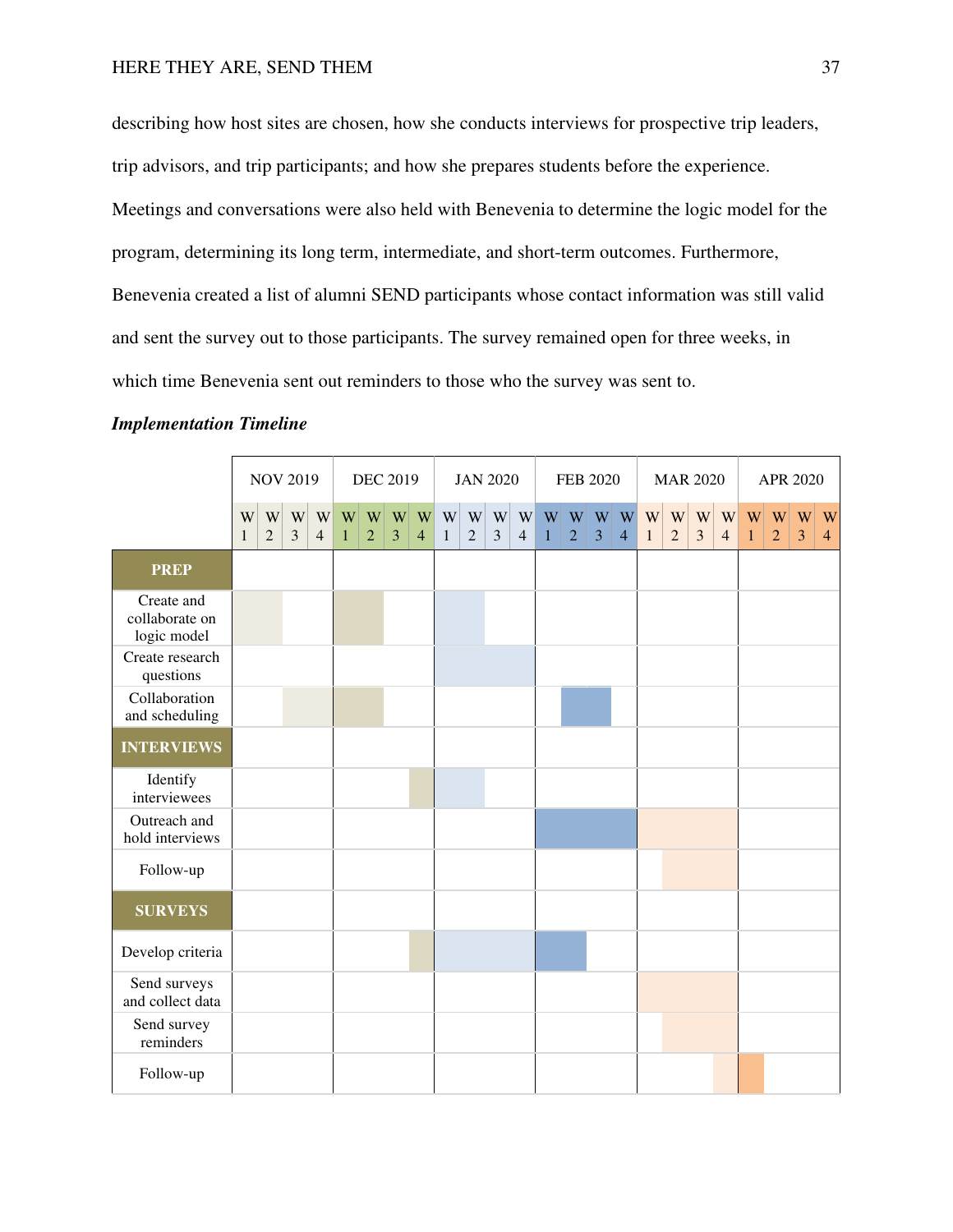| <b>DATA</b>  |  |  |  |
|--------------|--|--|--|
| Analyze data |  |  |  |

#### *Responsibilities Chart*

| <b>Name</b>              | <b>Responsibilities</b>                               |
|--------------------------|-------------------------------------------------------|
| Jordan Mason - Evaluator | Fashion a logic model for SEND program outcomes       |
|                          | Establish the design and tools for the evaluation     |
|                          | Create research questions                             |
|                          | Create protocols for data collection                  |
|                          | Identify groups for data collection                   |
|                          | Collaborate with Program Partner to create survey     |
|                          | Establish interviews with those who RSVP              |
| Nicole Benevenia -       | Collect contact information for survey groups/recruit |
| Program Partner          | participants                                          |
|                          | Identify individuals for interviews                   |
|                          | Collaborate with Evaluator to create survey           |
|                          | Contact students, advisors, and community partners to |
|                          | administer survey                                     |

#### **Results**

The survey was opened for three weeks during the month of March 2020 (from March 4 to March 27). The survey was built in Google forms and was only sent to previous SEND participants who had valid emails (anyone Benevenia or the SEND Program still had contact information for.) A total of 14 SEND participants responded to the SEND survey.

 All survey respondents (n=14) indicated that they were between the ages of 18 and 24, and 64% identified as female (n=9) and 36% identified as male (n=5). Respondents were asked to self-identify their sexual orientation, with  $78\%$  (n=11) stating they were straight (heterosexual), and one respondent each indicated they were lesbian, gay, and bisexual respectively. When asked about race, survey respondents indicated 86% (n=12) were white and one respondent each indicated they were Asian or Black / African American respectively.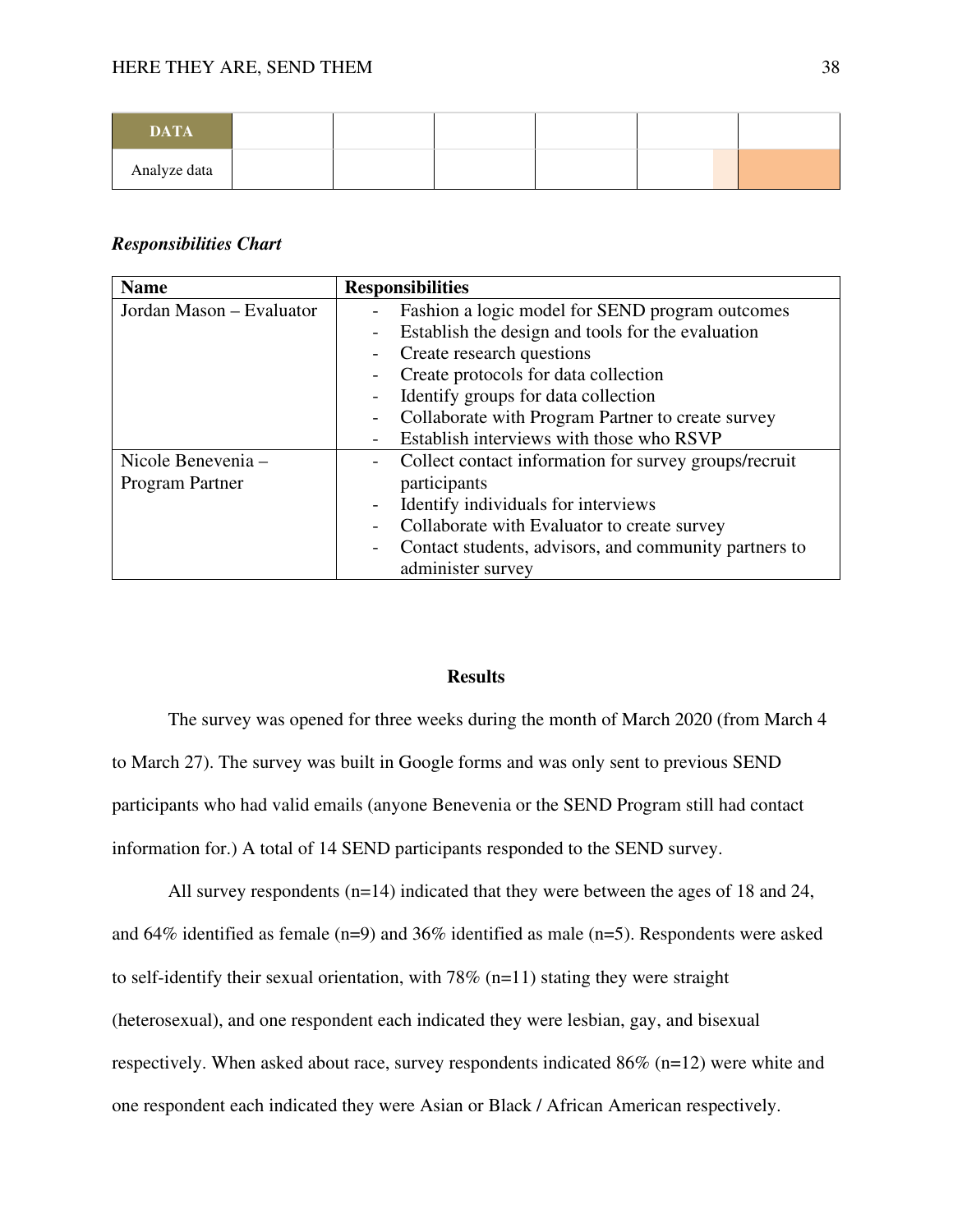Respondents were asked a series of questions about their roles and overall perceptions of the SEND trips. Respondents were asked to identify when their most recent SEND trip was indicating 14% (n=2) participated on a winter 2018 trip, 29% (n=4) participated on a spring 2018 trip, 43% (n=6) participated on a spring 2019 trip and 14% (n=2) participated on a summer 2019 trip. When asked "On your SEND trip, what was your role" respondents indicated  $36\%$  (n=5) were students and 64% (n=9) were trip leaders. When asked, "What was your primary intention in applying to SEND" respondents indicated 36% (n=5) they had participated in global service learning before and wanted to participate again, 36% (n=5) indicated they were interested in completing a service/mission trip, 14% (n=2) indicted global service learning was important to them so they applied, and  $14\%$  (n=2) indicted they were interested in travel and education. *Figure 2. Students Reasoning for Applying to a SEND Trip*.



- "I just want to travel!
- I was interested in travel and education.
- I was interesed in completing a service/mission trip.
- " I have participated in global service learning and wanted to participate again.
- "Global service learning is important to me, therefore I applied to SEND.

Respondents indicated 43% (n=6) traveled internationally and 57% (n=8) traveled domestically. All survey respondents (n=14) indicated that they were very satisfied with their SEND trip. Finally, "On a scale of 1 to 10, where 1 means you would not recommend and 10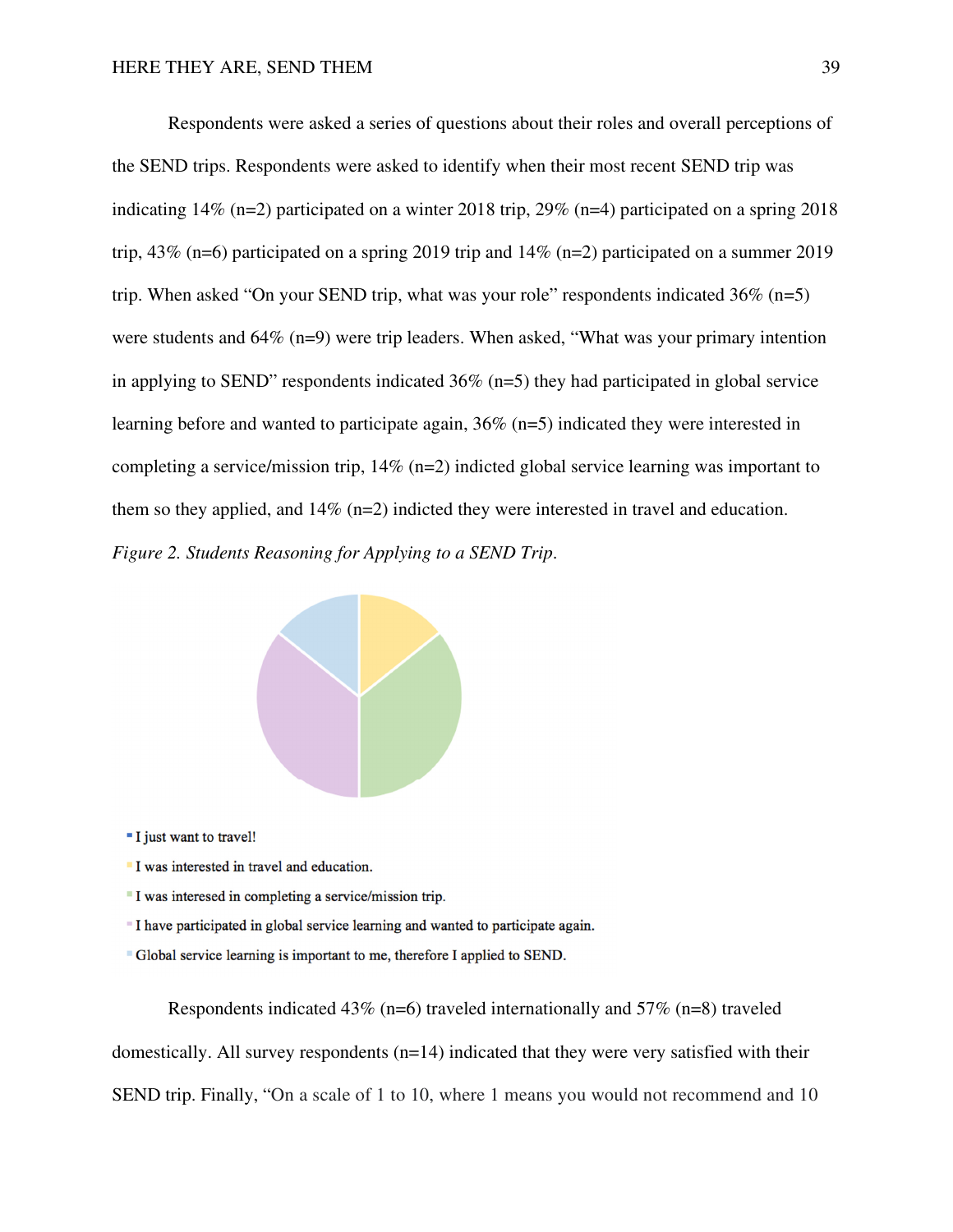means you absolutely would recommend, how would you recommend the SEND program" 93% (n=13) rated at a 10 and 7% (n=1) rated at a nine.

 The bulk of the survey assessed how respondents' SEND experience influenced them. Respondents were given a set of topics and asked, "Please rate the extent to which you discussed the importance of these topics *during* your SEND trip." They were given a rating scale of four items, discussed frequently (4), discussed occasionally (3), discussed rarely (2), and never discussed (1). The topics of culture (m=3.79, n=14) and privilege (m=3.71, n=14) were most frequently discussed. The topics of diversity  $(m=3.64, n=14)$  and power  $(m=3.64, n=14)$  were also frequently discussed followed by oppression (m=3.57, n=14). Savior complex (m=2.43, n=14) was the least frequently talked about.

 The next set of questions used a scale of four items, strongly agree (4), agree (3), disagree (2), and strongly disagree (1). Respondents were asked "Since participating in SEND I have increase my leadership skills (i.e. taking initiative)" respondents indicated (m=3.9, n=14). When respondents were asked both if participating in SEND increased their teamwork skills and emotional intelligence, results indicated (m=3.8 and m=4, n=14) respectively. When asked since SEND, if they found that they want to be more aware of social and ecological issues in the world and if they increased their knowledge of social and ecological issues in the real world, respondents indicated (m=3.93 and m=3.79, n=14) respectively. Next, respondents were asked if participating in SEND challenged their beliefs, assumptions, and stereotypes, results indicated  $m=3.79$  ( $n=14$ ).

Respondents were given a set of topics and asked, "Please rate the extent to which participating in SEND challenged my awareness of the following topics." They were given a rating scale of four items, discussed frequently (4), discussed occasionally (3), discussed rarely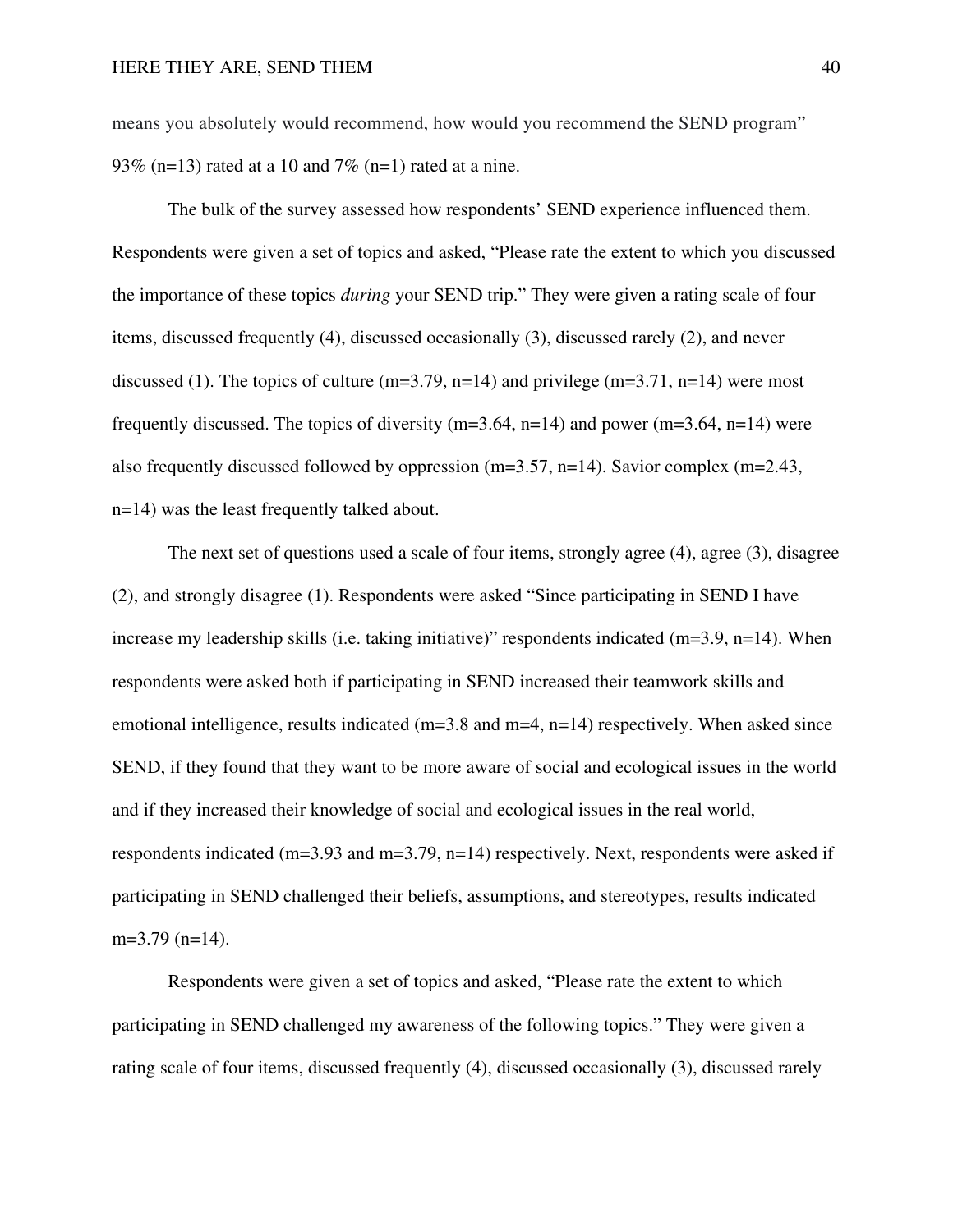(2), and never discussed (1). The topics of culture (m=3.79, n=14) and privilege (m=3.79, n=14) were most frequently discussed. The topics of oppression (m=3.71, n=14), power (m=3.64, n=14), and diversity (m=3.57, n=14) were discussed occasionally. Savior complex (m=2.89, n=14) was the least frequently talked about.

Next, students were given an open-ended question asking them to share how they did it, or how they recognized their awareness being challenged during their SEND trip. These openended responses were broken down into five different themes extracted from the responses. Five respondents noted how their conversations and discussions among their peers or community partners allowed them to open up, learn from another, and challenged what they had presumed. Three respondents noted how their nightly reflections allowed them to understand and break down their awareness was challenged. Three respondents shared the importance of talking and learning from community partners. Three respondents also mentioned the significance of culture and diversity that is presented on these SEND trips contributing to their awareness being challenged.

Respondents were given a final set of topics and asking is participating in SEND changed, deepened, or altered their understanding of the following topics. They were given a rating scale of five items, strongly agree (5), agree (4), disagree (3), strongly disagree (2) and not applicable (1). Respondents strongly agreed that their relationship with other students (m=4.57, n=14), their personal spiritual identity (m=4.5, n=14) and their own spiritual practices (m=4.5, n=14) were challenged, deepened, or altered as a result of a SEND trip. Respondents agreed that their sense of belonging at Merrimack ( $m=4.21$ ,  $n=14$ ) and their relationships with faculty/staff/administrators (m=4.21, n=14) were changed, deepened, or altered.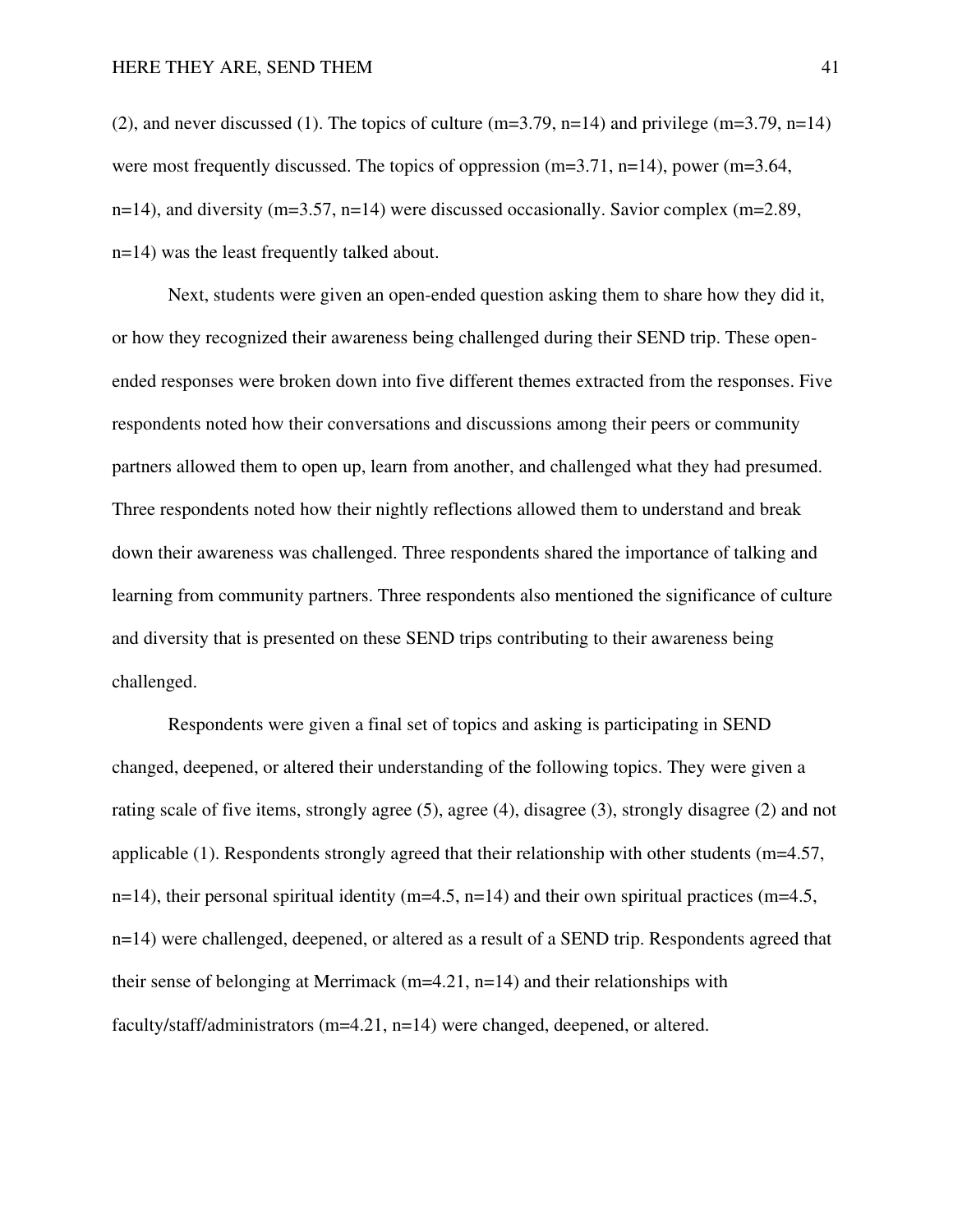

*Figure 3: How SEND Deepened Understanding of Various Topics* 

Finally, respondents were asked if based on their experience, they felt like they could make a different in their community. This question used a scale of four items, strongly agree (4), agree  $(3)$ , disagree  $(2)$ , and strongly disagree  $(1)$ . All respondents  $(n=14)$  indicated that they strongly agree that they can make a difference in their community.

#### **Discussion**

The goal of this project was to conduct an evaluation of Merrimack College's SEND Program. To do this, four program outcomes were assessed: 1) increased knowledge of social and ecological issues in the real world; 2) increased leadership skills by taking initiative; 3) increased teamwork skills; and 4) increased emotional intelligence. Overall, based on the analysis of the survey, respondents generally indicated having a positive experience with the SEND Program and data suggests that they had significant moments of growth as a result.

Trips or programs similar to the SEND Program are valued for their ability to provide students with an experience unlike any other, this evaluation shows that the respondents who are participating in this program at Merrimack College see and feel the effective value that it has on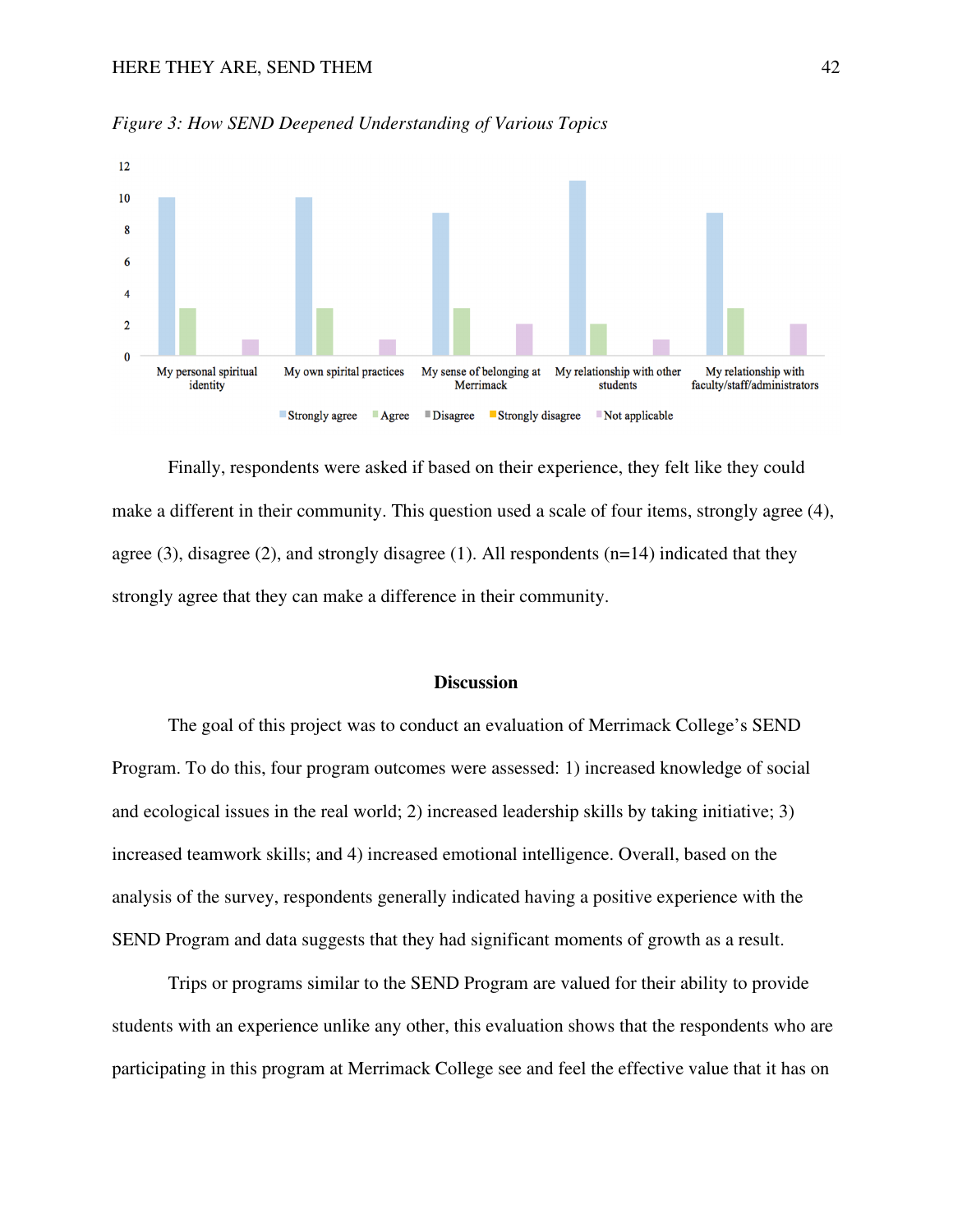not only their education but their personal growth and development. Student participate in programs and on trips like SEND for many reasons, sometimes simply because they want to travel and have an international experience that will expose them to a new culture (Garcia & Longo, 2017). Interestingly, when respondents were asked why they wanted to participate in a SEND trip through Merrimack College, no respondent answered that they simply wanted to travel. All students indicated that they were either interested in education or interested in participating in a service or a mission trip.

The first outcome of the SEND Program's logic model is increased leadership skills my taking initiative. The research questions to assess the outcome were whether students effectively increased their leadership skills; and what types of leadership skills did students develop during their service experience. The survey explicitly assessed whether students felt that they increased their leadership skills by taking initiative as a result of participating in the SEND Program, and students indicated that they strongly agree (m=3.9, n=14). Many similar programs have been shown to effectively increase student's leadership skills (Garcia & Longo, 2017). The SEND Program takes particular interest in making sure that students are gaining leadership skills through their involvement in this program. The program has been designed to incorporate student leadership in every trip, starting with the pre-trip planning processes. Student leaders are selected by the Campus Minister for each trip specifically. From there, those students are actively involved in the interviewing process to select undergraduate students for each of the trips. Once the participants for each trip have been selected and confirmed, the trip leaders are involved in preparing pre-trip reflections, the itinerary, agenda and reflections during the trip, and leading post-trip reflections. The secondary question inquiring about what types of leadership skills did the student develop was not assessed. It was determined that definitions and greater explanation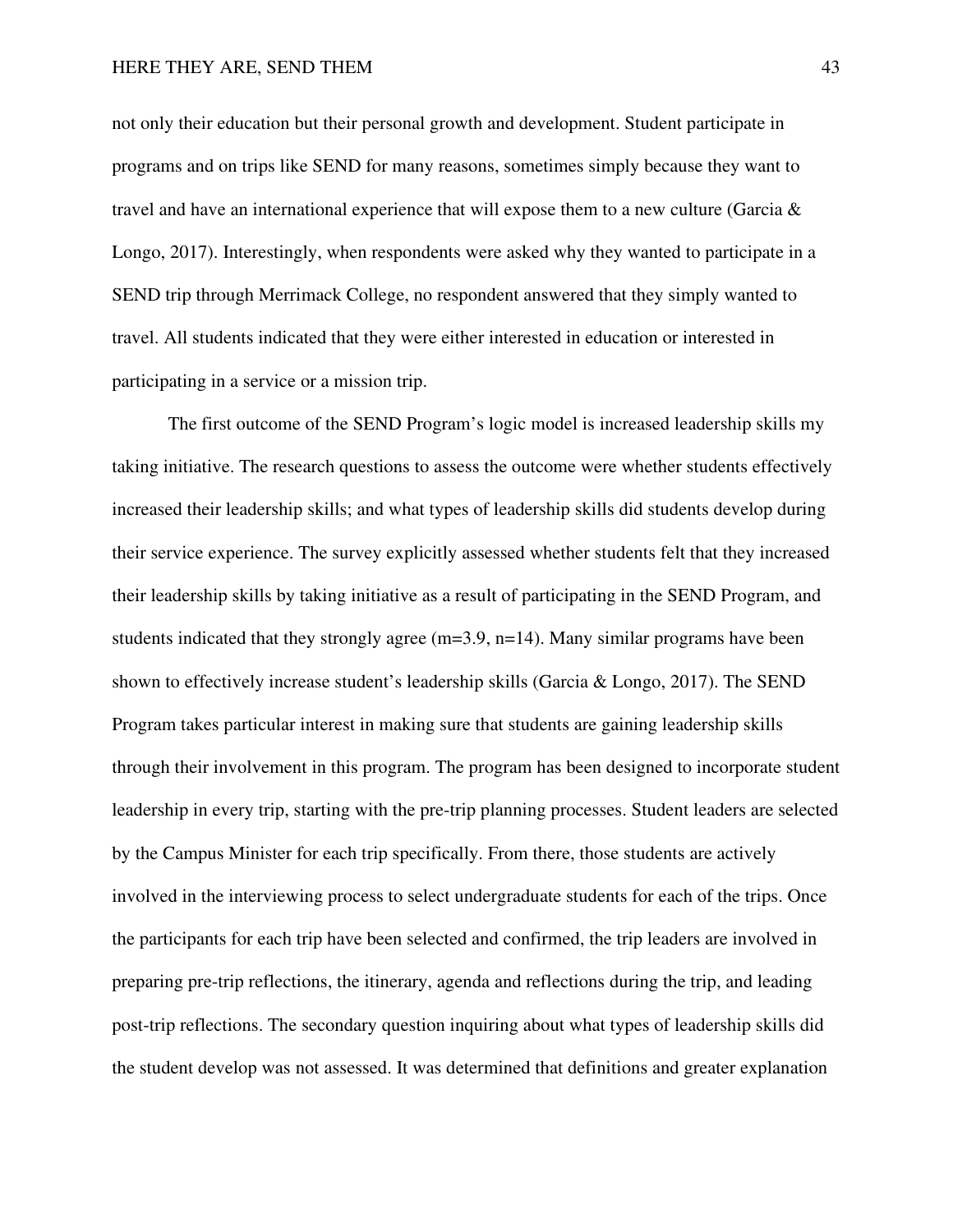of what different types of leadership there are would be necessary for the students to have a clear explanation was asked. That amount of definitions and explanation in a survey to answer one research question may be a turn off for the students as the survey would have been longer and more comprehensive. I did not want there to be a set of questions that would deter students from continuing with the survey, which was the fear of including this question.

Another outcome of the SEND Program, outlined in its logic model, is that students will increase their teamwork skills as a result of their SEND Trip. The primary question sought to determine if students effectively increase their teamwork skills as a result of SEND. In the survey, students were explicitly asked if they felt that they increased their teamwork skills (i.e. learning to collaborate, communicate, and reflect with their peers). Respondents indicated that they strongly agree that they believe they have increased their teamwork skills as a result of participating in the SEND Program.  $(m=3.9, n=14)$ . Increased teamwork skills bring a new skillset to the students as they continue their academic journey's. These skills that they are learning together will likely influence other parts of their life and it illustrates how servicelearning is good for applicable skills development.

The third outcome and research question sought to understand if students increased their emotional intelligence, students indicated that they strongly agree (m=3.8, n=14). Often, in service learning or global service learning programs, students are immersed in a new and diverse culture different from their own. This can be a very hard experience emotionally as students are breaking down their emotions based on what they are seeing, feeling, and experiencing in the moment. Many of these trips, including the SEND Program, incorporate the significant component of reflections. These reflections are used to create a space for students to feel comfortable enough with their peers to open up and share their thoughts, emotions, and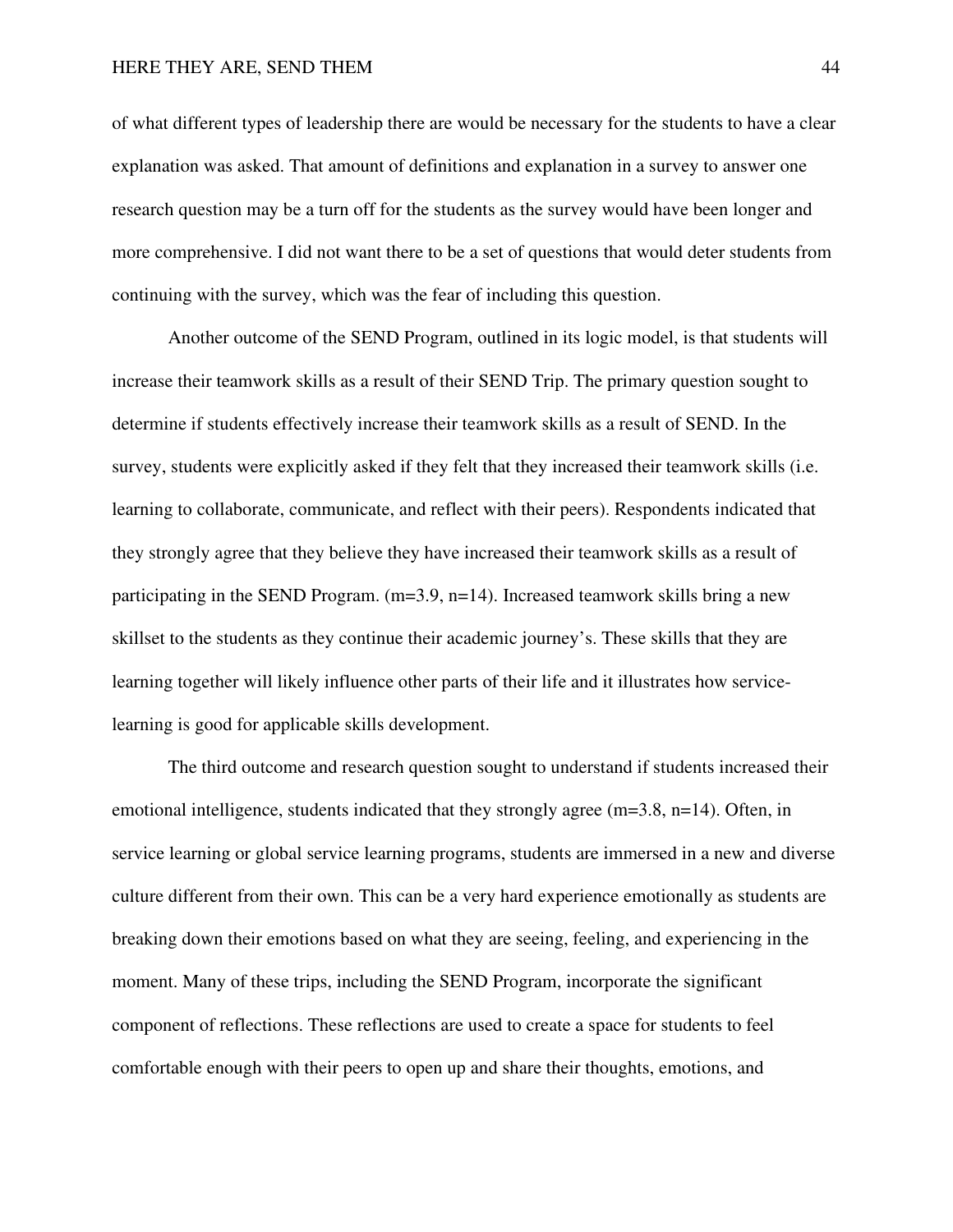experiences from the day. The SEND Program requires that students participate in at least two large group meetings with all participants for every trip beforehand, and a few small group reflections where they meet directly with the participants of their trip. These reflections allow the students to get together and talk about what they are about the experience. Furthermore, the trip leaders come prepared with reflection questions about social justice issues that the students may face in the community that they are traveling to. During their SEND trips, each night students participate in a group reflection. Trip leaders come with a plan and outline of questions and activities that they will incorporate into the reflection that challenge the students to open up and think differently about their daily experience. This creates an open and trusting environment for students to share how they are feeling and ultimately, be able to increase their emotional intelligence. According to the survey results and the students open ended responses, they see and feel the value in their nightly reflections, one responded who indicated they were a group leader shared, "As a group leader I had the opportunity to take control of that conversation during group reflection and help to not only create a safe space for myself to be challenged but for others as well."

Finally, the fourth outcome is an increased knowledge of social and ecological issues in the real world. Two research questions follow this outcome: First, did students increase their knowledge and awareness of social and ecological issues in the real world; and second, how did they do it, or how did they recognize it? Respondents indicated that they strongly agreed that they are more aware of social and ecological issues in the world ( $m= m=3.93$ ,  $n=14$ ) and that they increased their knowledge of social and ecological issues in the real world (m= m=3.79, n=14). The open-ended question that allowed respondents to share some about how the challenged their awareness or recognized that it had been challenged elicited some very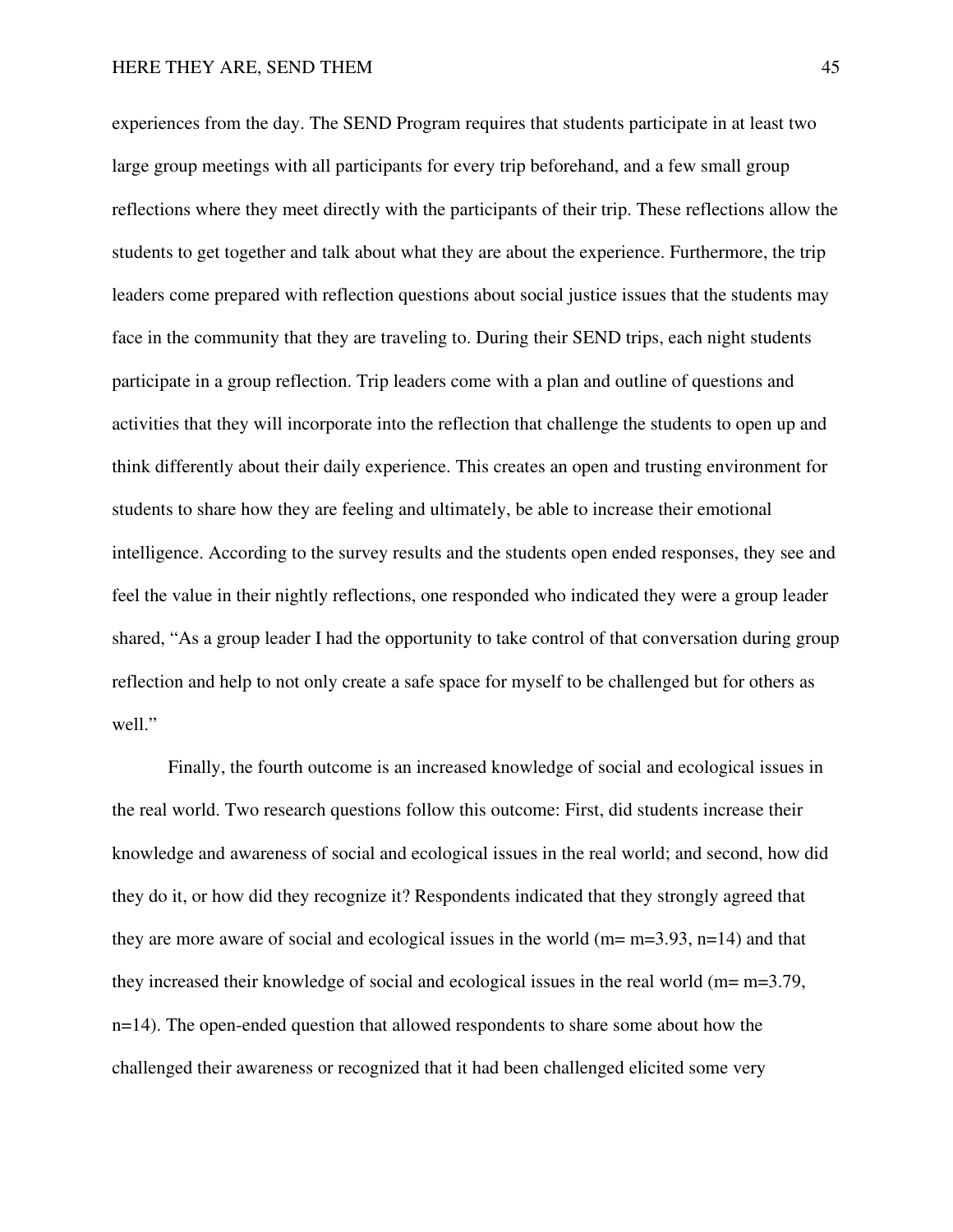interesting responses. Many of the respondents shared about how important conversations and discussions were with their peers and community partners. Reflections were also identified as being important to create a safe and inviting space for the trip leaders, advisors, and students to share their experiences, assumptions, prejudices, stereotypes with one another. Respondents noted that reflection was found to be significant and valuable to them challenging their beliefs and learning as a result of this experience is a direct result of how reflection as a part of the learning process works when students are pairing learning with observation and experience (Jenkins & Clarke, 2017). This also suggests that students are on some level engaging in the four steps of observation and reflection. In addition, reflection is a pillar of the SEND Program, valued by Merrimack College and many other similar global service learning programs for providing students with a shared space to learn and grow.

Furthermore, the respondents noted how valuable the community partners were for opening up their eyes and providing individual insight into their lives and the challenges they face daily.

In the open response question asking how students recognized that they were their awareness of social and ecological issues in the real world, one student directly connected their SEND experience with the four pillars of the SEND Program, "The immersion and pillars of the program such as simplicity and solidarity fully allow a participant to become close or gain awareness of the lives that they serve and meet. The trip was educationally broadening and provoked further discussion and interest in social and global world issues." The pillars of service, solidarity, community-friendship, and reflection are incorporated into the experiences that the students embark on. Furthermore, the pillars directly relate and influence the short-term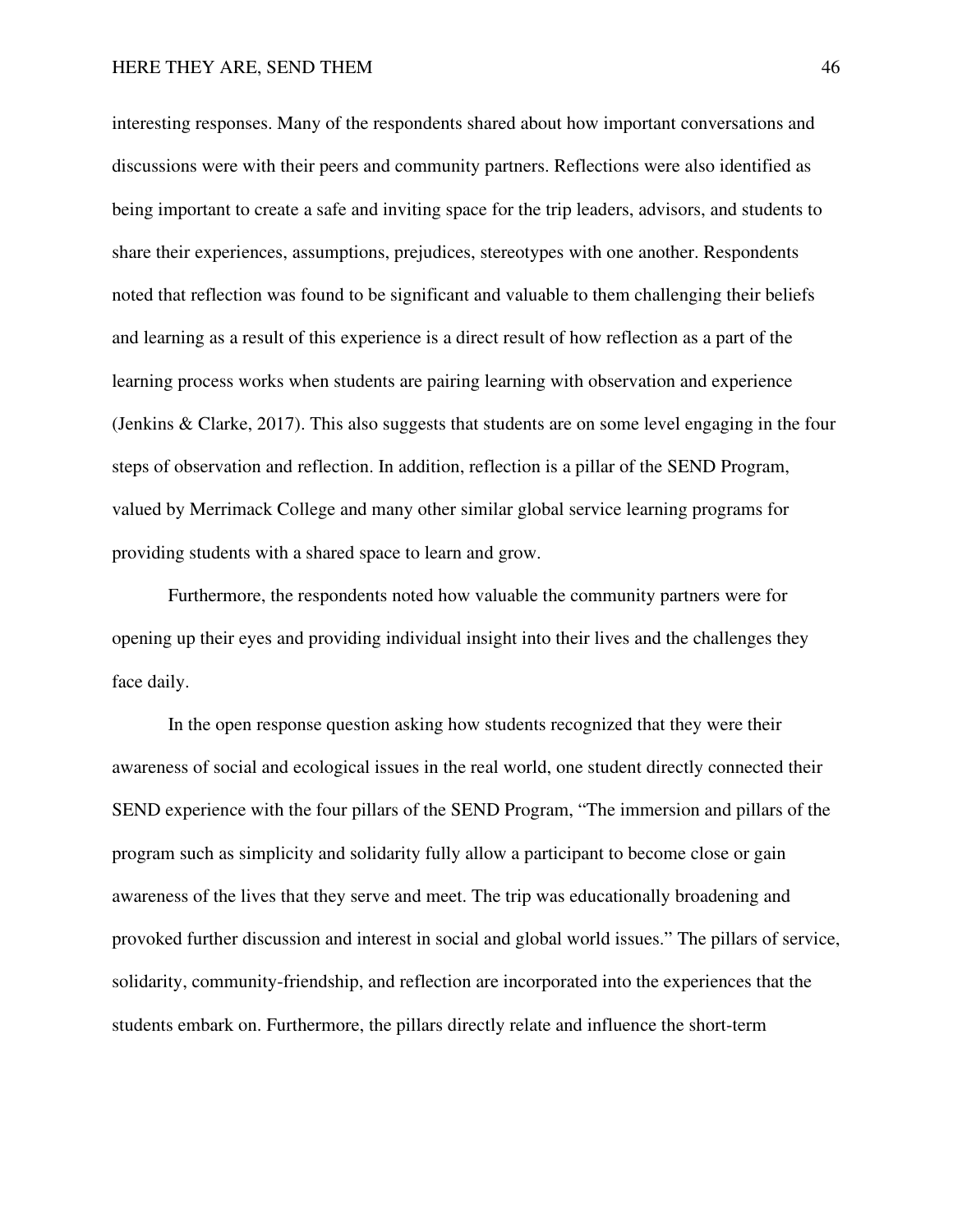outcomes highlighted in the Logic Model. All of these pillars were noted as being valuable or significant to the students in their survey responses.

Overall, the survey results were very positive and representative of the program as it relates to the four SEND pillars. For example, respondents noted the importance of building relationships with and learning from GreenWorks and being environmentally friendly, which can clearly connect to the pillar of solidarity and community-friendship. Further, respondents also noted wanting to participate in SEND to complete a service/mission trip (36%, n=5) or because service learning was important to them  $(14\%, n=2)$  which explicitly connects to service. In addition, in response to being asked how respondents recognized their awareness being challenged during their SEND trip, one respondent shared "I recognized that I was being challenged in many of these areas in the actual service work and talking with the native people of the area." This quote lends to the fact that the service experience during these trips challenges them and is recognized as being important. This highlights two important factors. First, the SEND program's logical framework and theory of change are being applied in the creation of specific service learning experiences and therefore reflected through service learning trip experiences. Second, this means that the intended benefits of designed service learning experiences are having the intended effects on students, therefore the SEND program is meeting its goals and mission.

Finally, this program evaluation did not explicitly assess whether students were making the spiritual connection that is embedded within this program's pillars. While this evaluation created outcomes and research questions focused on skills and growth that the students may gain in result of this program, but the survey did assess whether participating in send changed, deepened, or altered their understanding of their personal spiritual identity (m=4.5, n=14), their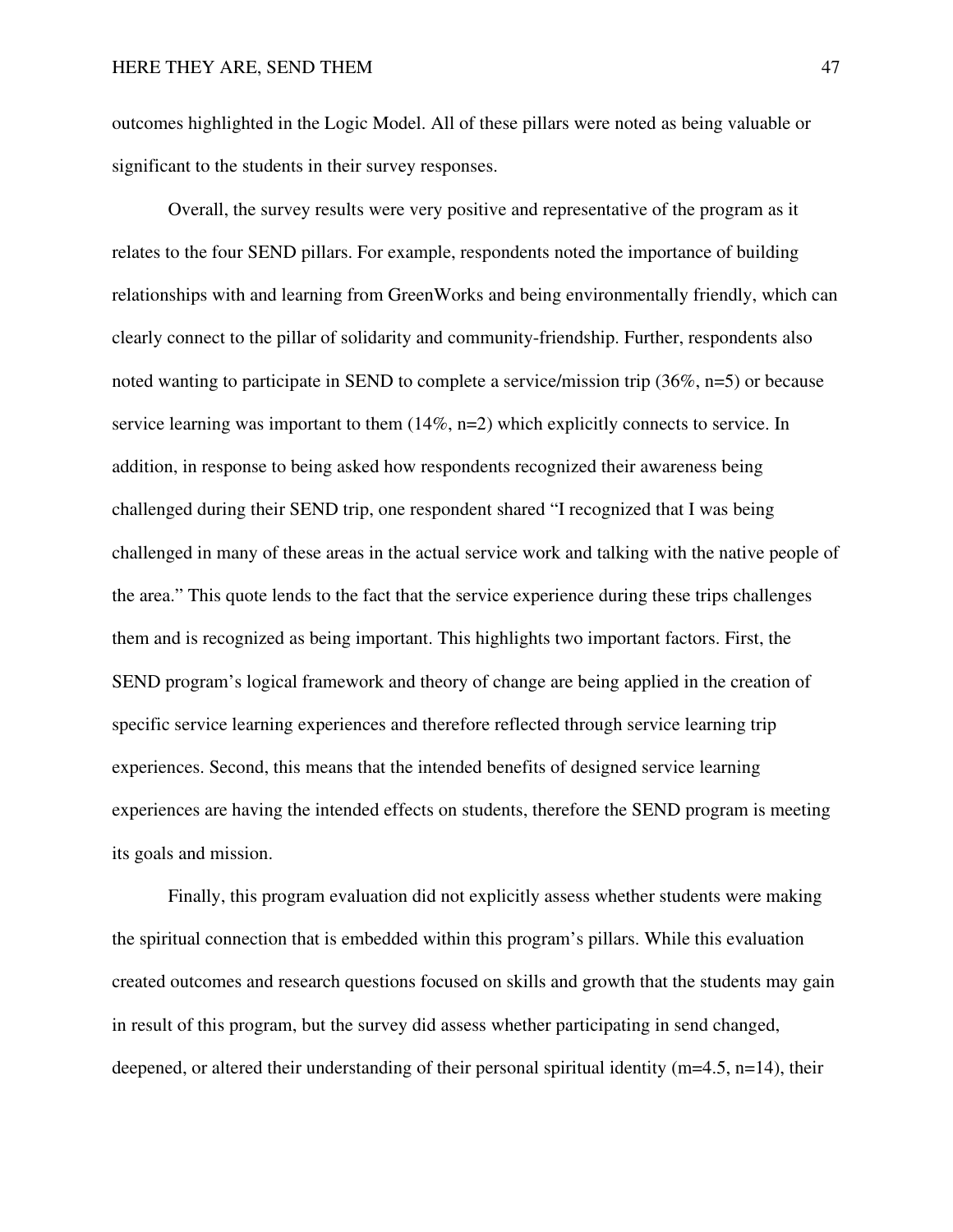own spiritual practices ( $m=4.5$ ,  $n=14$ ), and their sense of belonging at Merrimack ( $m=4.21$ ,  $n=14$ ), their relationships with other students (m=4.57, n=14), and their relationships with faculty/staff/administrators  $(m=4.21, n=14)$ . This suggests that students are thinking about, altering, or strengthening their views on their own spiritual identity, spiritual practices, etc. *Limitations* 

 The following limitations were encountered while conducting this research: time, resources, and the impact of COVID-19. Time was a major limitation the impacted this research as I only had four months to create a survey, work with Ms. Benevenia to create a list of SEND trip alums, begin data collections, complete analysis and the final writing portions of this thesis. I tried to stay on schedule with the implementation timeline, but it was difficult due to everyday timing setbacks. Had there been more time for the completion of this thesis, the survey itself could have been more in-depth seeking deeper analysis of student's experiences participating in the SEND Program. Furthermore, more time would have allowed Ms. Benevenia and I to target not only SEND Program Alumni but target current students who were preparing to participate in the 2020 SEND trips as none of the survey respondents participated on a 2020 trip. This collaboration could have generated a greater survey response. Finally, due to time, I decided against conducting interviews with possible participants. I had discussed with Ms. Benevenia a few participants who would be good to conduct an interview with on their experiences in the SEND Program. With time limitations, this part of the evaluation was too much.

 Although I collaborated with Ms. Benevenia who runs the SEND Program, my access to resources also presented as a limitation to this program evaluation. While her willingness to help, and coordinate contact information was pertinent to this project, some resources were limited like access to all alumni and current SEND participants. Ideally, with more time, all students,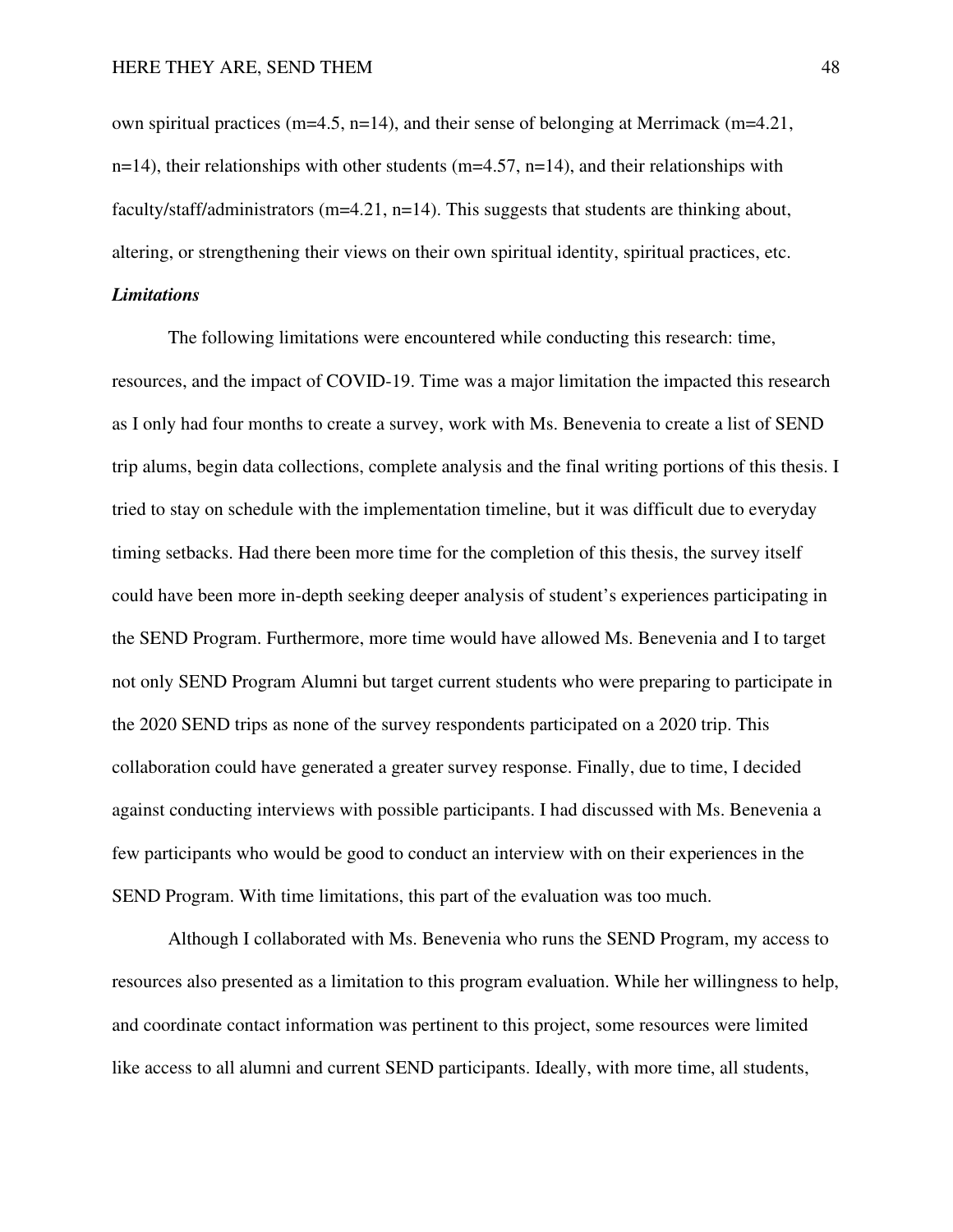faculty, and host communities/partners since Ms. Benevenia has been running the SEND Program would have been contacted to complete this survey. However, due to the limited access to all of these individual's contact information, the project had to be refocused to only those whose contact information was still valid.

 Another limitation during the evaluation was consistent access to community partners. Ms. Benevenia was essential to constructing this evaluation and the data collection process. However, the timing of this project aligned with her coordination of the Spring SEND program coordination therefore her time was limited. Further, due to the COVID-19 pandemic, the scheduling of spring SEND opportunities – particularly international trips – were becoming very complicated. This added extra levels of complication in trying to put out a survey to alumni and therefore limited our ability to conduct interviews and/or focus groups with prior SEND participants and possibly SEND community partners.

By the time the survey was completed and available for participant responses, it was the beginning of March 2020. At this point, the world and the country was beginning to face serious public health threats in regard to COVID-19. Some of the respondents of the survey could have been current students at Merrimack College while others could have been alumni of Merrimack College; in both scenarios, this survey was released March  $4<sup>th</sup>$ , less than one week before spring break for Merrimack College and less than one week before Merrimack College and the state of Massachusetts began making significant changes in order to protect a greater public health. During this time, especially at Merrimack College, there were constant and continuous announcements being made regarding COVID-19, and ultimately the decision to close the campus. There was a surge of emails at this time and significant confusion around what was happening on a college, state, and country level. Due to COID-19 people had to learn how to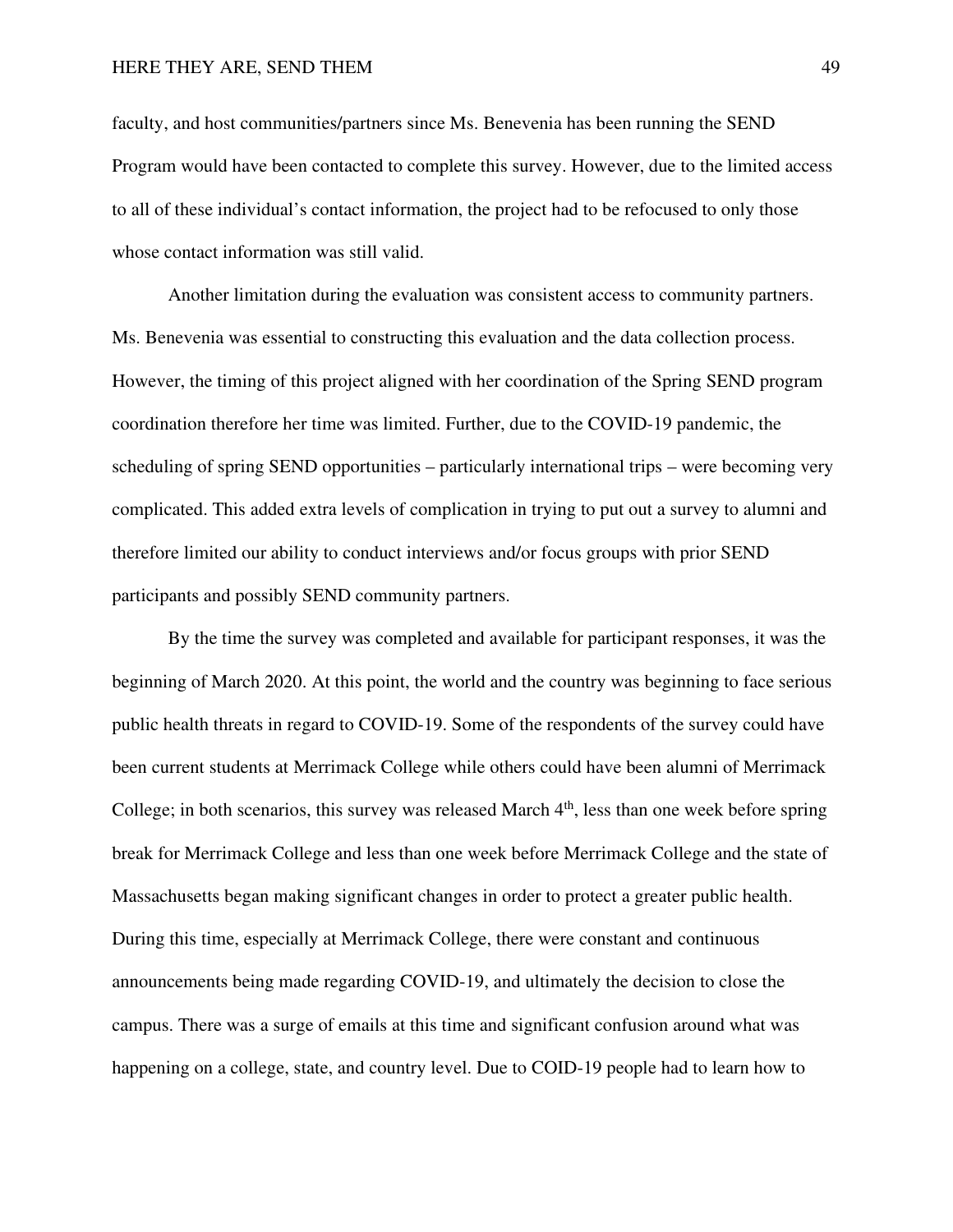social distance as it relates to travel, family situation, daily functioning, etc. Moreover, Ms. Benevenia had so much on her plate during this period as she had three SEND trips actively going during student's spring breaks; Merrimack students were in North Carolina, Texas, and South Dakota during this intense time that all levels of governments and officials were making up decisions on travel and public safety. She was focused on the wellbeing of these students as they were away during this planning time and ensuring that all students would make it home safe and healthy. Therefore, Ms. Benevenia had greater focus on the logistical nightmares with the SEND trips, rather than an alumni survey.

#### *Implications for Future Projects*

 Future program evaluations should plan and allot more time to the preparation and creation or their survey as well as develop a comprehensive alumni list. Working with a community partner on program evaluations is a valuable experience but also has its own limitations and restrictions. Being aware of these restrictions and planning around them to ensure a successful project is critical. Expanding on the survey questions would also result in an advantage as you can assess participants understanding on a deeper level.

 Future program evaluations assessing programs that are rooted in faith and religion should assess whether that aspect of the program is reaching the students. Furthermore, it should assess whether students value the program being embedded within Campus Ministry.

 Future projects should also consider working closely with the community partners. The community partners spend a week working with students and their leaders on some social environmental injustice. The community partners teach these groups everything there is about their community and the problem at hand, by the end of the week, they have seen the growth of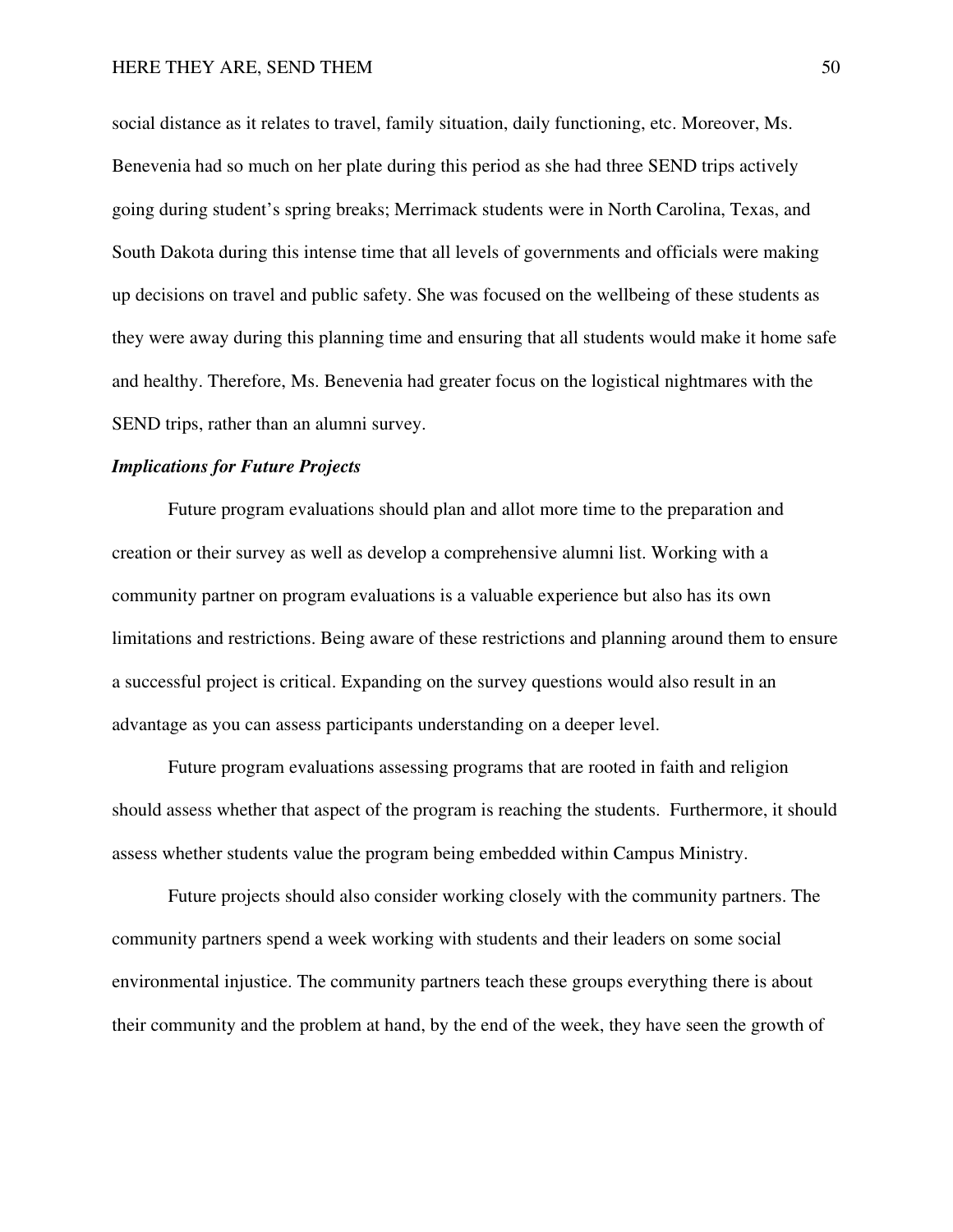the group and have a good perspective on whether students are increasing their knowledge and skills as a result of these trips.

 These trips are known for providing participants with new knowledge, insight, perspectives, and skills. Future projects should be assessing how these participants are engaging with their communities after they have completed their service experience.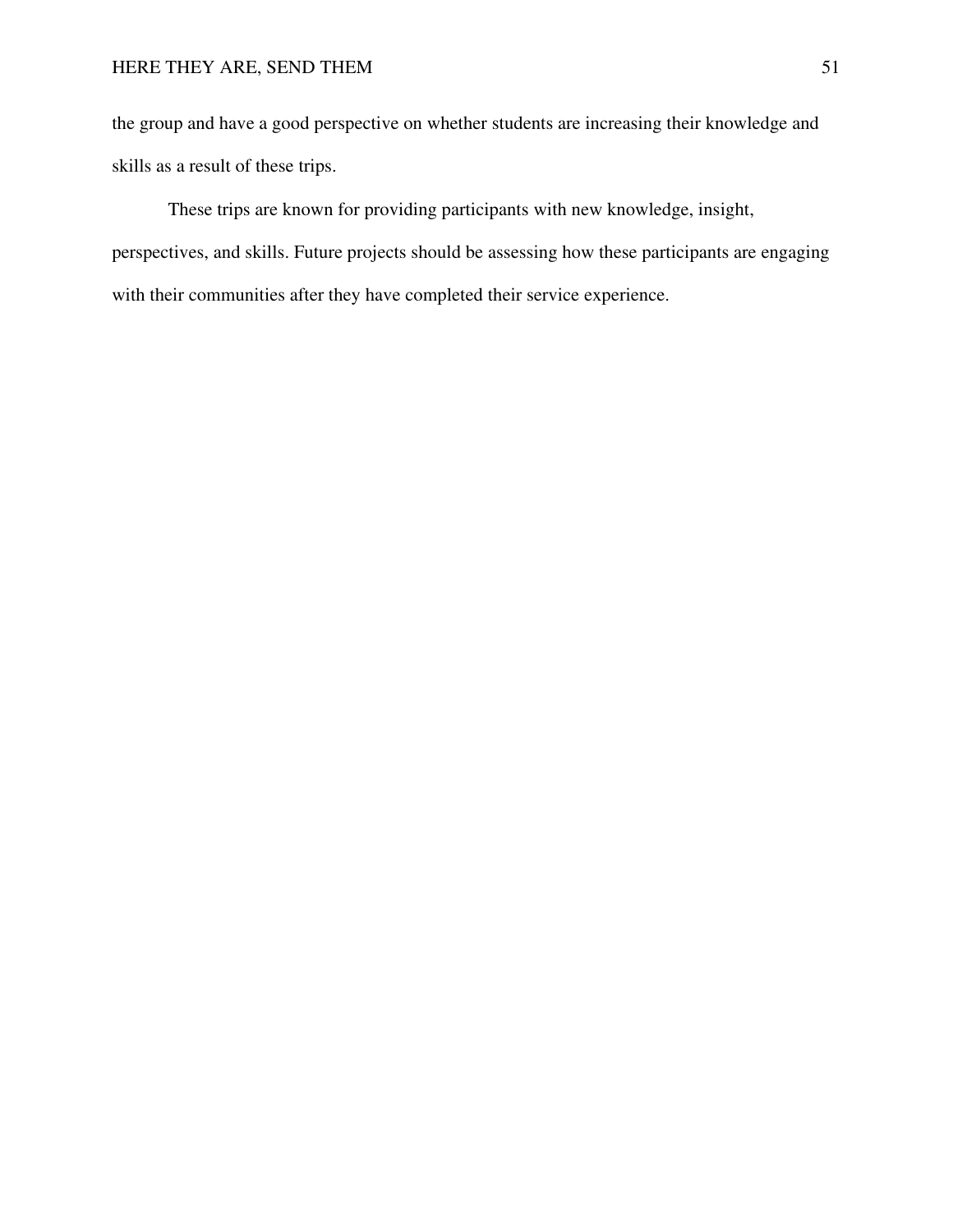#### **References**

- Alderman, G. L., & Green, S. K. (2011). Social powers and effective classroom management: Enhancing teacher-student relationships. *Intervention in School and Clinic, 47*(1), 39-44.
- Amizade (n.d.). *Amizade global service-learning: Participant's journal*. Pittsburgh, PA: Amizade.
- Augustinian Province of St. Thomas of Villanova. (2019a). Augustinian charism. Retrieved from https://www.augustinian.org/our-charism
- Augustinian Province of St. Thomas of Villanov.a. (2019b). Our values. Retrieved from https://www.augustinian.org/our-values
- Break Away. (2015). Break Away. Retrieved from https://alternativebreaks.org/blog/
- Break Away (2019). National Alternative Break Survey: Report of the 2018-2019 Academic Year. Retrieved from http://alternativebreaks.org/wp-content/uploads/2019/10/2019- National-Alternative-Break-Survey-Report.pdf
- Bringle, R.G. & Kremer, J.F. (1993). Evaluation of an intergenerational service-learning project for undergraduates. *Educational Gerontology, 19*(5), 407-416. doi.org/10.1080/0360127930190504
- Butin, D. W. (2006). Service learning as postmodern pedagogy. *Service-learning in higher education: Critical issues and directions* (pp. 89-104). New York, NY: Palgrave Macmillan.
- Cermak, M. J., Christiansen, J. A., Finnegan, A. C., Gleeson, A. P., White, S. K., & Leach, D. K. (2011). Displacing activism? The impact of international service trips on understandings of social change. *Education, Citizenship and Social Justice, 6*(1), 5-19.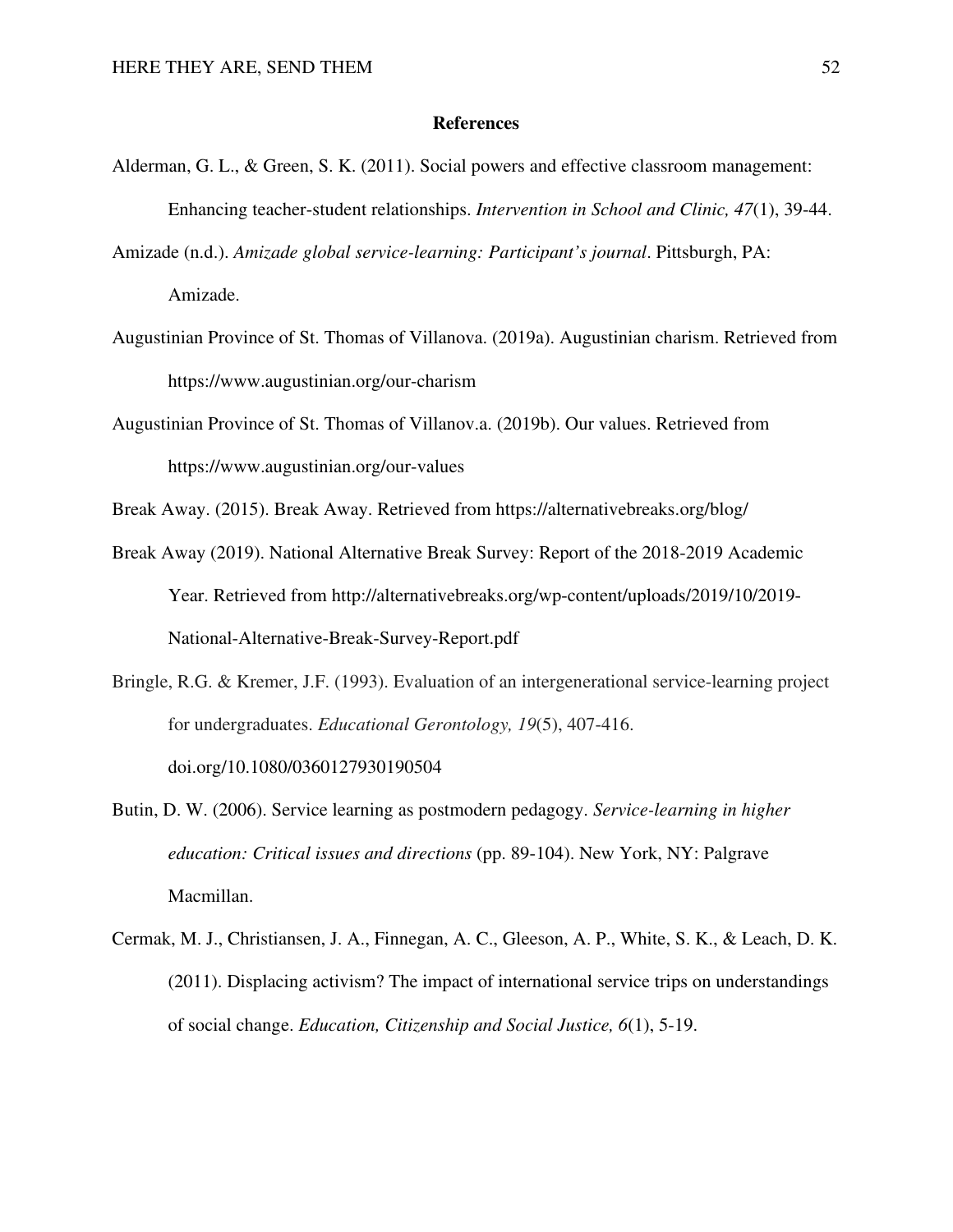- Conran, M. (2011). They really love me! Intimacy in volunteer tourism. *Annals of Tourism Research, 38*(4), 1454-1473.
- Davis, K.M., Miller, M.D., Corbett, W.T. (1998). Methods of evaluating student performance through service learning. *Evaluation/Reflection, 38*. Retrieved from https://digitalcommons.unomaha.edu/slceeval/38/
- Dernova, M. (2015). Experiential learning theory as one of the foundations of adult learning practice worldwide. *Comparative Professional Pedagogy, 5*(2), 52-57. https://doi.org/10.1515/rpp-2015-0040
- DuPre, C. (2010). Alternative break service trips. *About Campus, 15*(3), 25-28.
- Espino, M. M., & Lee, J. J. (2011). Understanding resistance: Reflections on race and privilege through service-learning. *Equity and Excellence in Education, 44*(2), 136-152.
- Garcia, N. A. Longo, N. V. (2017). Doing more with less: Civic practices for longer-term impact in global service-learning. *Frontiers: The Interdisciplinary Journal of Study Abroad, 24*(2), 35-50.
- Grace J. Palmisano Center for Campus Ministry. (n.d.). The send program (Alternative break service trips). *Merrimack College.* Retrieved from https://www.merrimack.edu/about/offices\_services/campus\_ministry/alternativebreaks/index.php
- Gumpert, J., & Kraybill-Greggo, J. W. (2005). Affecting attitudes toward the poor through group process: The alternative break service trip. *Journal of Higher Education Outreach and Engagement, 10*(3), 109-124.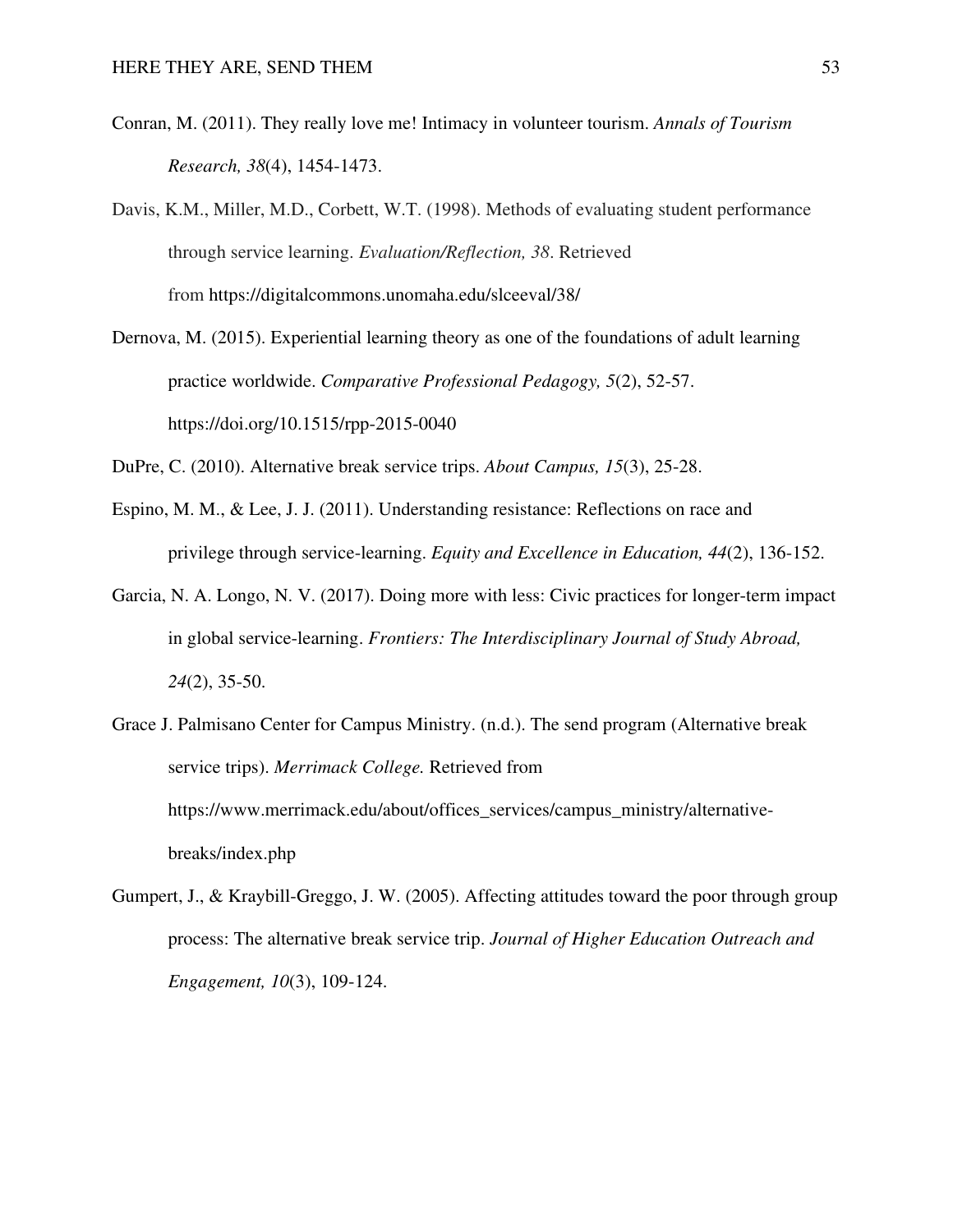- Hartman, E., Kiely, R., Boettcher, C., & Friedrichs, J. (2018). Community-based global learning: the theory and practice of ethical engagement at home and abroad. *Sterling, VA: Stylus Publishing, LLC.*
- Illich, I. (1968, April 20). To hell with good intentions [Conference session]. Conference on InterAmerican Student Projects (CIASP), Cuernavaca, Mexico. Retrieved from http://www.uvm.edu/~jashman/CDAE195\_ESCI375/To%20Hell%20with%20Good%20I ntentions.pdf
- Iyer, P. (2000). Why we travel: It whirls you around, turns you upside down and stands everything you took for granted on its head. In Amizade. (n.d.). *Amizade global servicelearning: Participant's journal*. Pittsburgh, PA: Amizade.
- Jenkins, J. J., & Clarke, T. (2017). Engaged journalism: Using experiential learning theory (ELT) for in-class journaling activities. *International Journal of Teaching and Learning in Higher Education, 29*(1), 154-161.
- Johnson, L.A. (2014). Can short-term mission trips reduce prejudice? *Journal for the Sociological Integration of Religion and Society, 4*(1), 10-22.
- Kuk, H.-S., & Holst, J. D. (2018). A dissection of experiential learning theory: Alternative approaches to reflection. *Adult Learning, 29*(4), 150-157.
- Liu, R., & Lee, H. (2011). Exploring the cross-cultural experiences of college students with diverse backgrounds performing international service-learning in Myanmar. *New Horizons in Education, 59*(2), 38-50.
- Mapp, S., & Rice, K. (2019). Conducting rights-based short-term study abroad experiences. *Social Work Education, 38*(4), 427-438. http://doi-org. rwulib.idm.oclc.org/10/1080/02615479.2018.1560403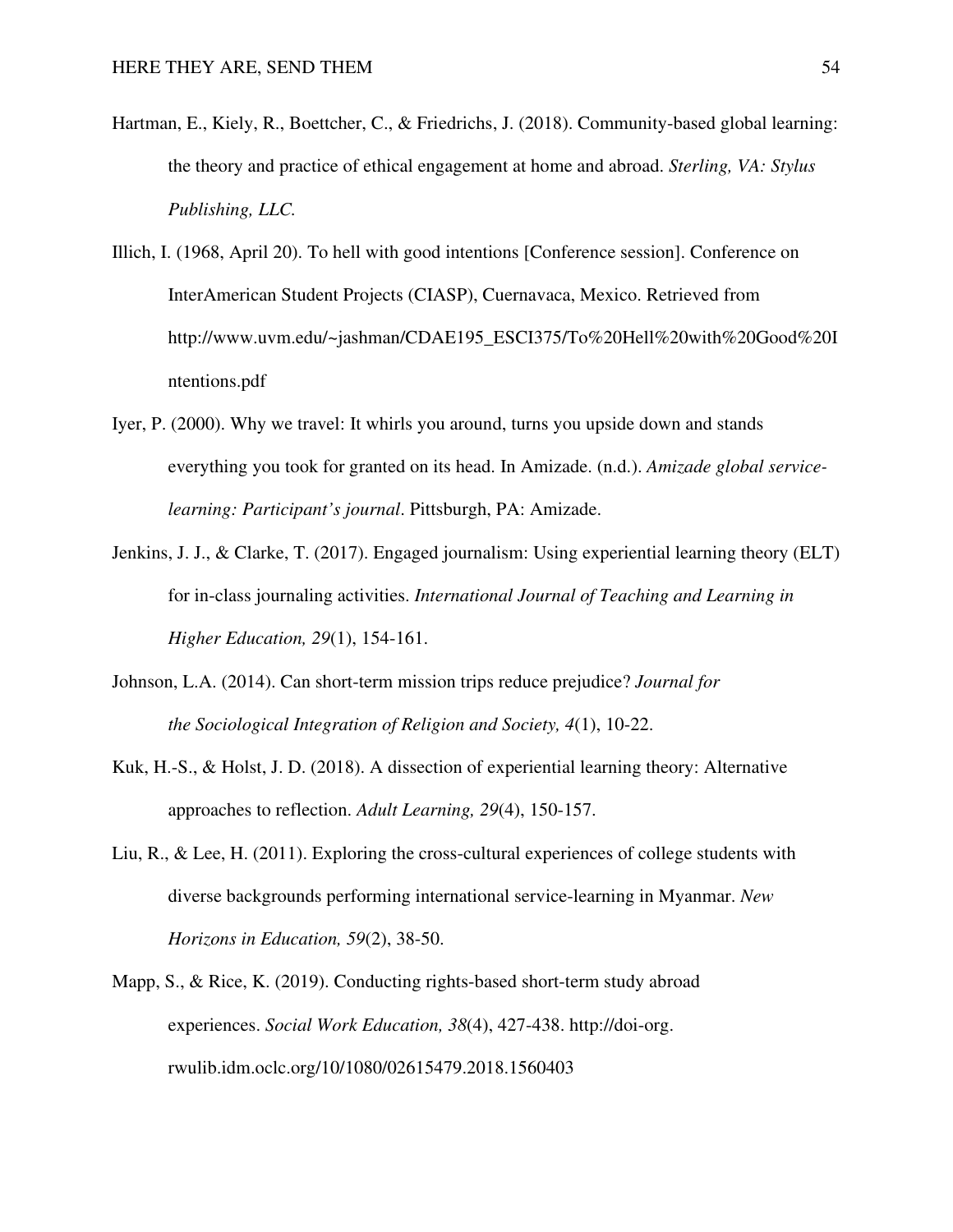Martin, E. J. (2002). The role of critical social analysis in public policy and administration: A service learning course application in race, inequality, and public policy. *Contemporary Justice Review, 5*(4), 351. http://doiorg.rwulib.idm.oclc.org/10.1080/1028258021477

Martin, E. J. (2003). Critical Social Analysis, Service Learning, and Urban Affairs: A Course Application in Public Policy and Administration. *New Political Science, 25*(3), 407. http://doi-org.rwulib.idm.oclc.org/10.1080/07393140307185

McKeown, S., & Dixon, J. (2017). The 'contact hypothesis": Critical reflections and future directions. *Social & Personality Psychology Compass, 11*(1). https://doi.org.rwulib.idm.oclc/10.1111/spc3.12295

- Merrimack College (2020). *Stevens Service Learning Center*. Retrieved from https://www.merrimack.edu/academics/experiential\_learning/service\_learning/stevens/
- Proulx, E. (2019). A helping hand? The perceived benefits of alternative spring break on host communities and the actual benefits from the host community perspective [Master's Capstone, Merrimack College]. Merrimack College ScholarWorks. https://scholarworks.merrimack.edu/soe\_student\_ce/19/
- Reed-Bouley, J., & Kyle, E. (2015). Challenging racism and white privilege in undergraduate theology contexts: Teaching and learning strategies for maximizing the promise of community service-learning. *Teaching Theology & Religion, 18*(1), 20-36. https://doi-org.rwulib.idk.oclc.org/10.111/teth.12260
- RMC Research Corporation (n.d.). Educators' Guide to Service-Learning Program Evaluation. Retrieved from https://www.livingknowledge.org/fileadmin/Dateien-Living-Knowledge/Dokumente\_Dateien/Toolbox/LK\_E\_EvaluationToolkit.pdf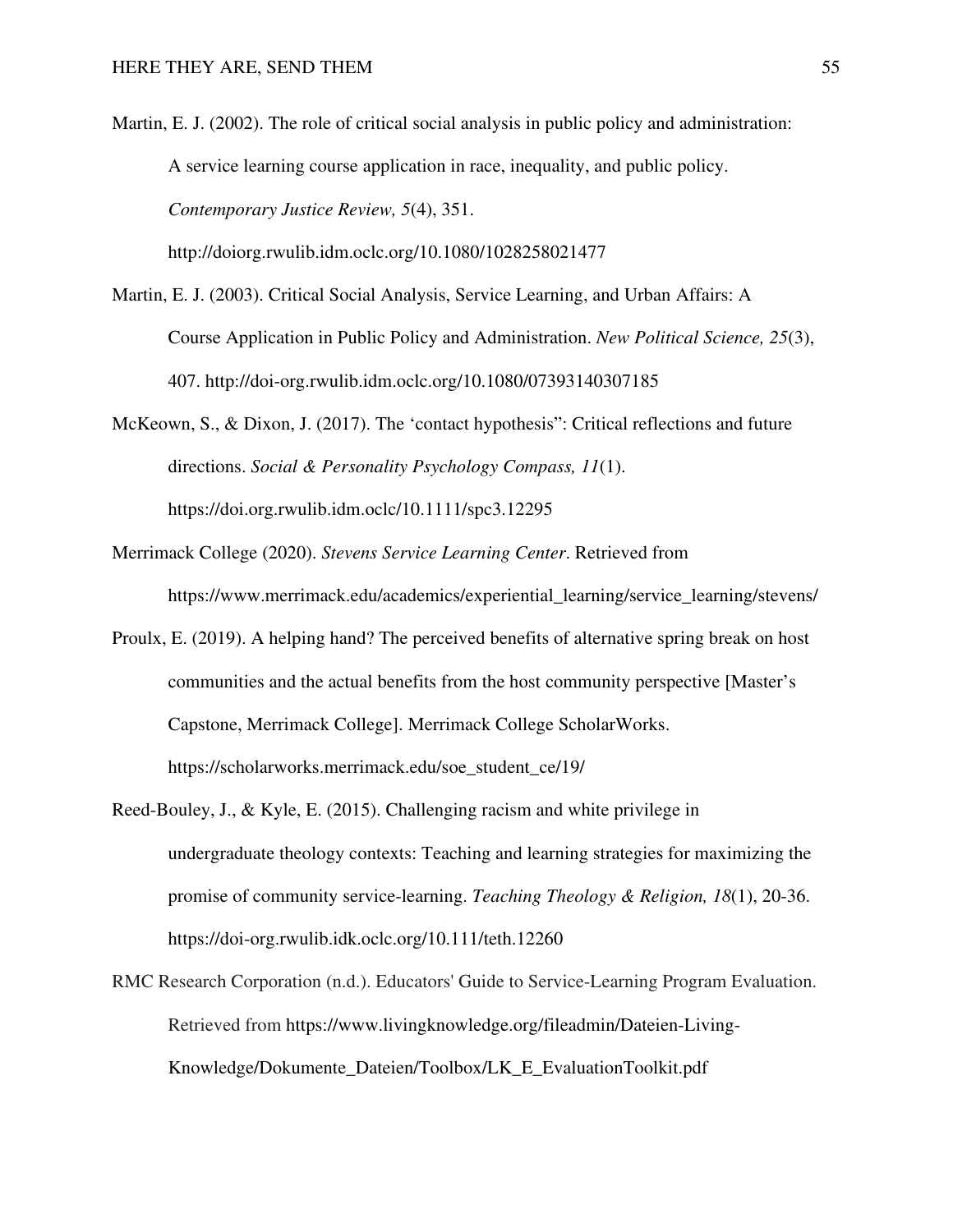Stevens Service Learning Center. (n.d.). What is service learning?. *Merrimack College.*

Retrieved from

https://www.merrimack.edu/academics/experiential\_learning/service\_learning/stevens/w hat-is-service-learning.php

Williams, S. (n.d.). From saviors to solidarity: An alternative for "white girls" – and anyone else – considering international service. In Amizade. (n.d.). *Amizade global service-learning: Participant's journal*. Pittsburgh, PA: Amizade.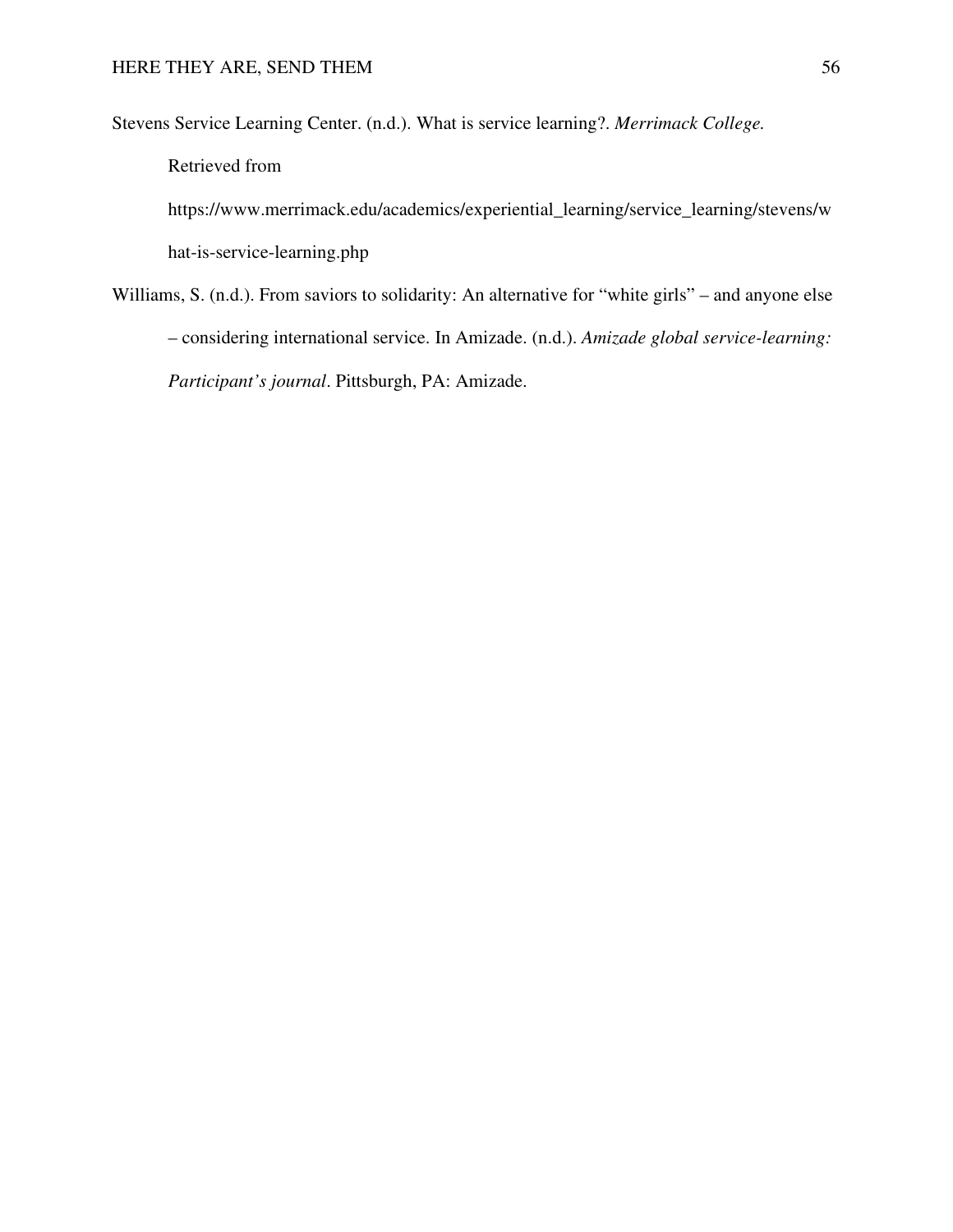## **Appendix A: SEND Survey**

**INTRODUCTION.** This survey is an investigation of the perceived benefits of the SEND Program on students. You were contacted because you were a participant in some for (student, trip leader, advisor, host community) for Merrimack College's SEND Program. For students who have the ability to apply to the SEND Program in the future, your responses in this survey will not affect future SEND placement. This survey should take no more than 15 minutes to complete. This survey will be anonymous and confidential.

**Section 1:** First, we'd like to capture your thoughts on your most *recent* participation in SEND.

| What year was your most recent trip?<br>Winter 2018<br>( )<br>$\bigcirc$ Winter 2019<br>$\bigcirc$ Winter 2020 | Spring 2018<br>$\bigcirc$ Spring 2019<br>Other | Summer 2018<br><b>Summer 2019</b> |                          |
|----------------------------------------------------------------------------------------------------------------|------------------------------------------------|-----------------------------------|--------------------------|
| On your SEND trip, what was your role?<br>$\bigcap$ Student                                                    | Trip Leader                                    | $\bigcap$ Trip Advisor            | $\bigcap$ Host Community |

Section 2: Tell me more about where and why you traveled!

For students, trip leaders, trip advisors: What was your primary intention in applying to SEND?

- $\bigcap$  I just wanted to travel!
- ◯ I was interested in travel and education.
- $\bigcap$  I was interested in completing a service/mission trip.
- $\bigcap$  I have participated in global service learning and wanted to participate again.
- ⃝ Global service learning is important to me, therefore I applied to SEND.
- $\bigcap$  Other (please specify):

Did you travel domestically or internationally?

 $\bigcap$  Domestically

 $\bigcap$  Internationally

**Section 3:** Next, we would like to understand how SEND might have influenced you.

| Please rate the extent to which you discussed the importance of these topics <i>during</i> you |  |  |  |
|------------------------------------------------------------------------------------------------|--|--|--|
| participated on your SEND trip.                                                                |  |  |  |

|                | Discussed  | Discussed    |                  |                 |
|----------------|------------|--------------|------------------|-----------------|
|                | frequently | occasionally | Discussed rarely | Never discussed |
| Culture        |            |              |                  |                 |
| Diversity      |            |              |                  |                 |
| Power          |            |              |                  |                 |
| Privilege      |            |              |                  |                 |
| Oppression     |            |              |                  |                 |
| Savior complex |            |              |                  |                 |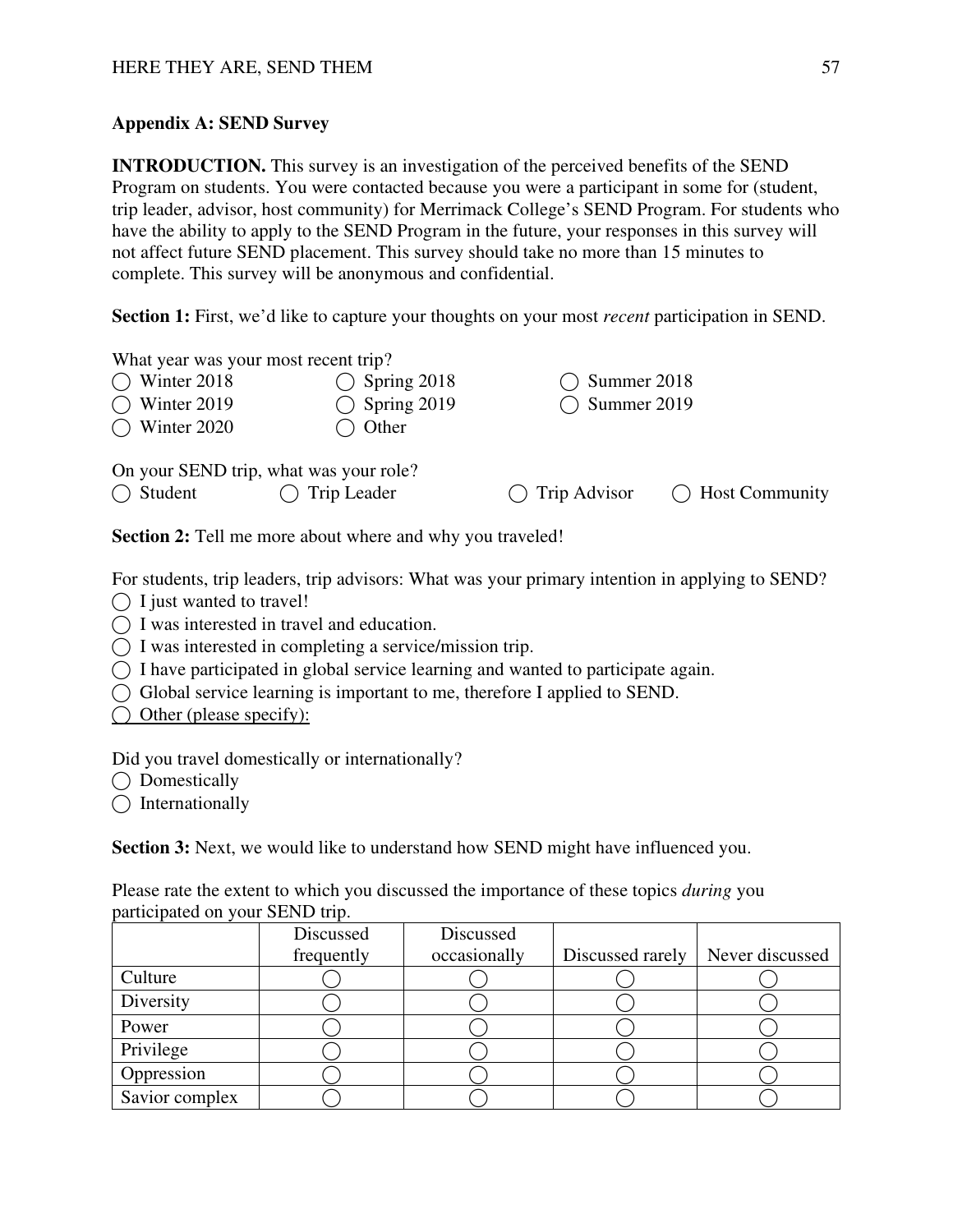Since participating in SEND I have increase my leadership skills (i.e. taking initiative).

- ◯ Strongly agree
- ◯ Agree
- ◯ Disagree
- ◯ Strongly disagree

Participating in SEND increased my teamwork skills (i.e. learning to collaborate, communicate, and reflect with my peers)?

- ◯ Strongly agree
- $\bigcap$  Agree
- ⃝ Disagree
- $\bigcap$  Strongly disagree

Participating in SEND increase my emotional intelligence (i.e. understanding my emotions through peer discussion and reflection)?

- $\bigcirc$  Strongly agree
- $\bigcirc$  Agree
- ◯ Disagree
- $\bigcap$  Strongly disagree

Since SEND, do you find that you want to be more aware of social and ecological issues in the world?

- $\bigcirc$  Strongly agree
- $\bigcirc$  Agree
- ⃝ Disagree
- ◯ Strongly disagree

Did you increase your knowledge of social and ecological issues in the real world?

- $\bigcap$  Strongly agree
- $\bigcirc$  Agree
- ◯ Disagree
- $\bigcap$  Strongly disagree

Participating in SEND challenged my beliefs, assumptions, and stereotypes.

- ◯ Strongly agree
- $\bigcirc$  Agree
- ◯ Disagree
- ⃝ Strongly disagree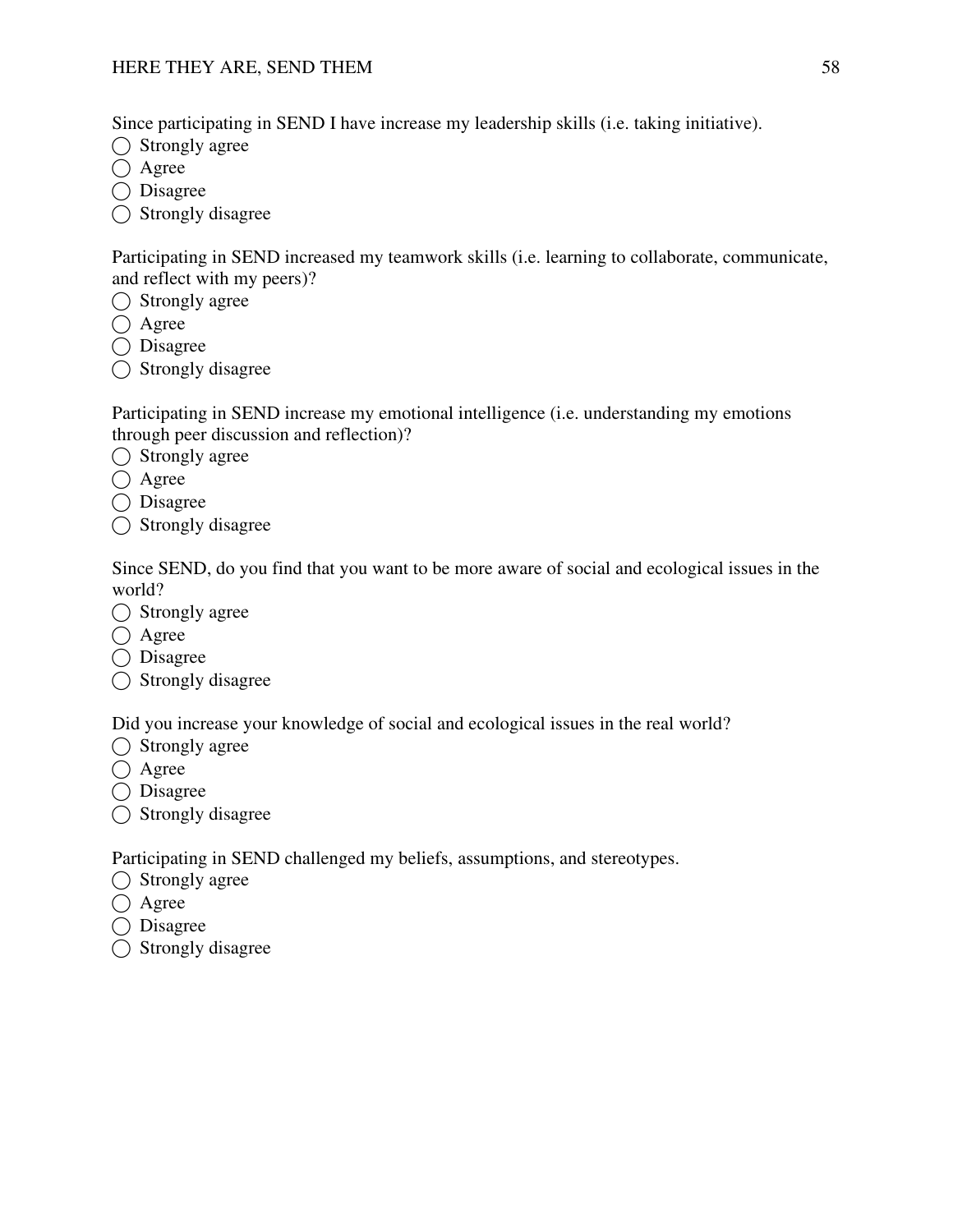|                | Discussed<br>frequently | Discussed<br>occasionally | Discussed rarely | Never discussed |
|----------------|-------------------------|---------------------------|------------------|-----------------|
| Culture        |                         |                           |                  |                 |
| Diversity      |                         |                           |                  |                 |
| Power          |                         |                           |                  |                 |
| Privilege      |                         |                           |                  |                 |
| Oppression     |                         |                           |                  |                 |
| Savior complex |                         |                           |                  |                 |

Please rate the extent to which participating in SEND challenged my awareness of the following topics.

How did you do it, or how did you recognize it? Open ended long answer.

Participating in SEND changed, deepened, or altered my understanding of…

|                              | Strongly | Agree | Disagree | Strongly | <b>Not</b> |
|------------------------------|----------|-------|----------|----------|------------|
|                              | agree    |       |          | disagree | applicable |
| My personal spiritual        |          |       |          |          |            |
| identity                     |          |       |          |          |            |
| My own spiritual practices   |          |       |          |          |            |
| My sense of belonging at     |          |       |          |          |            |
| Merrimack                    |          |       |          |          |            |
| My relationship with other   |          |       |          |          |            |
| students                     |          |       |          |          |            |
| My relationship with         |          |       |          |          |            |
| faculty/staff/administrators |          |       |          |          |            |

Overall, considering everything, how satisfied would you say you were with that SEND trip?

◯ Very satisfied

◯ Satisfied

◯ Dissatisfied

◯ Very dissatisfied

On a scale of 1 o 10, where 1 means you would not recommend and 10 means you absolutely would recommend, how would you recommend the SEND program?



Based on my experience, I feel I could make a difference in my community.

⃝ Strongly agree

 $\bigcirc$  Agree

 $\bigcap$  Disagree

◯ Strongly disagree